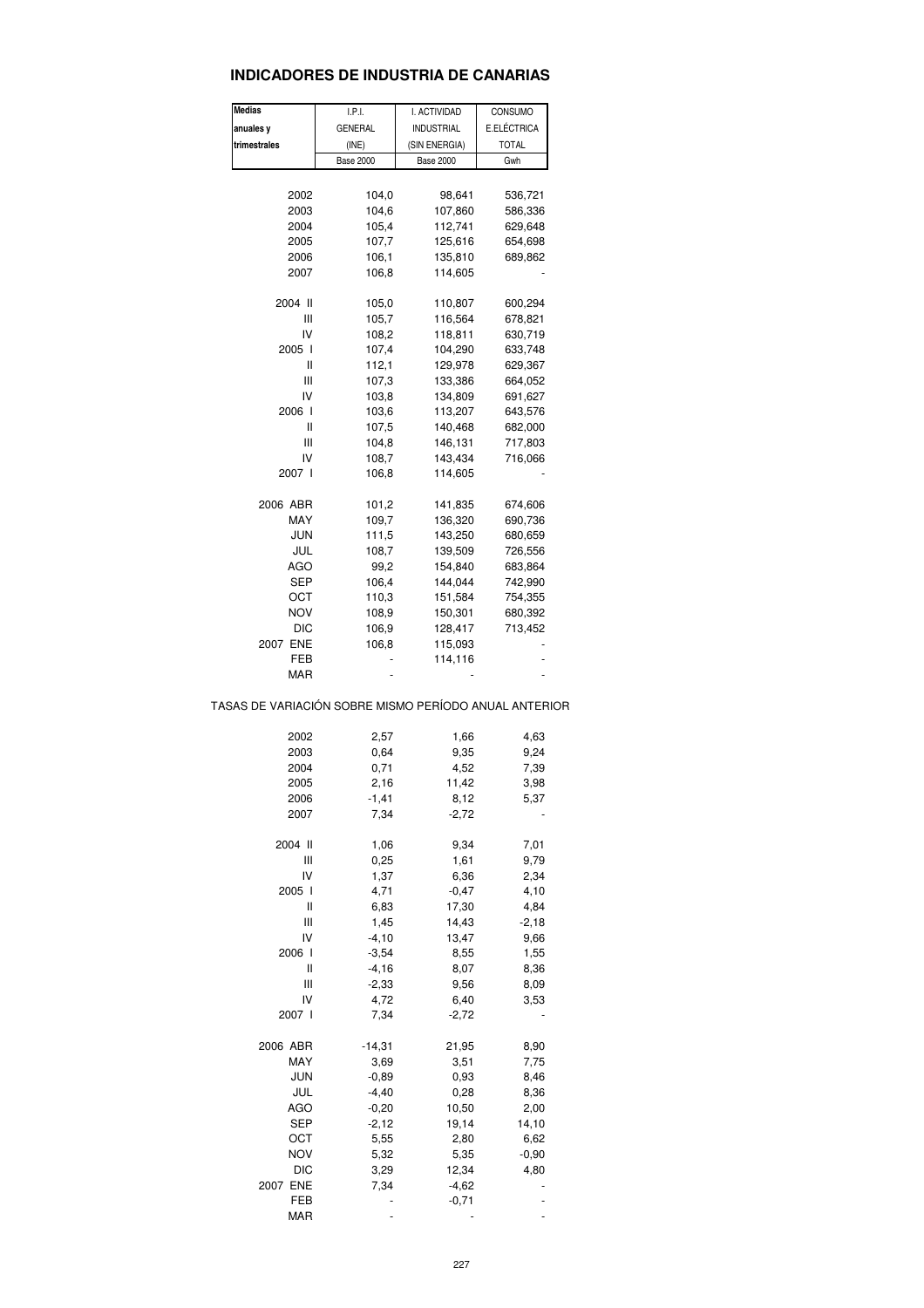| Medias                             |              |                  | VISADOS: SUPERFICIE A CONSTRUIR                       |                 | LICENCIAS: SUPERFICIE A CONSTRUIR |              |                           |                          |           |
|------------------------------------|--------------|------------------|-------------------------------------------------------|-----------------|-----------------------------------|--------------|---------------------------|--------------------------|-----------|
| anuales y                          | <b>TOTAL</b> | <b>EDIFICIOS</b> | <b>SERVICIOS</b>                                      | <b>OTROS</b>    | <b>TOTAL</b>                      |              | <b>RESIDENCIAL</b>        |                          | NO RESID. |
| trimestrales                       |              | <b>VIVIENDAS</b> | COMERCIALES                                           | <b>DESTINOS</b> |                                   | <b>TOTAL</b> | <b>VIVIENDAS</b>          | COLECTIVOS               |           |
|                                    |              |                  | Metros cuadrados                                      |                 |                                   |              | Miles de metros cuadrados |                          |           |
|                                    |              |                  |                                                       |                 |                                   |              |                           |                          |           |
| 2001                               | 444.434      |                  | 40.870                                                | 84.517          | 424                               | 372          | 303                       | 69                       | 52        |
|                                    |              | 319.047          |                                                       |                 |                                   |              |                           |                          |           |
| 2002                               | 369.186      | 295.791          | 17.711                                                | 55.684          | 353                               | 316          | 301                       | 16                       | 36        |
| 2003                               | 430.378      | 323.396          | 30.535                                                | 76.447          | 379                               | 327          | 302                       | 25                       | 52        |
| 2004                               | 531.719      | 457.120          | 24.260                                                | 50.338          | 326                               | 287          | 275                       | 12                       | 39        |
| 2005                               | 440.691      | 376.973          | 16.185                                                | 47.533          | 367                               | 335          | 334                       | 1                        | 32        |
| 2006                               | 545.343      | 480.695          | 20.196                                                | 44.451          | 370                               | 336          | 331                       | 6                        | 34        |
|                                    |              |                  |                                                       |                 |                                   |              |                           |                          |           |
| 2004 l                             | 406.322      | 377.574          | 7.230                                                 | 21.518          | 332                               | 291          | 273                       | 19                       | 41        |
| Ш                                  | 599.528      | 515.563          | 29.268                                                | 54.697          | 376                               | 320          | 295                       | 25                       | 56        |
| Ш                                  | 738.468      | 617.691          | 48.528                                                | 72.249          | 258                               | 229          | 228                       | 1                        | 29        |
| IV                                 | 382.556      | 317.652          | 12.016                                                | 52.888          | 337                               | 307          | 304                       | 3                        | 30        |
| 2005 l                             | 529.483      | 427.697          | 16.682                                                | 85.104          | 328                               | 303          | 303                       | 0                        | 26        |
| Ш                                  | 384.316      | 346.006          | 11.963                                                | 26.347          | 353                               | 314          | 313                       | 1                        | 39        |
| Ш                                  | 445.348      | 393.403          | 19.340                                                | 32.605          | 336                               | 306          | 305                       | 1                        | 30        |
| IV                                 | 403.615      | 340.786          | 16.754                                                | 46.075          | 452                               | 417          | 417                       | 0                        | 35        |
| 2006                               | 423.694      | 381.312          | 7.003                                                 | 35.379          | 352                               | 321          | 304                       | 17                       | 31        |
| Ш                                  | 524.899      | 486.623          | 19.249                                                | 19.027          | 313                               | 280          | 280                       | 0                        | 33        |
| Ш                                  | 848.719      | 733.594          | 46.578                                                | 68.546          | 446                               | 408          | 407                       | 0                        | 38        |
| IV                                 | 384.059      | 321.252          | 7.954                                                 | 54.854          |                                   |              |                           |                          |           |
|                                    |              |                  |                                                       |                 |                                   |              |                           |                          |           |
| 2006 ENE                           | 411.852      | 383.168          | 7.324                                                 | 21.360          | 394                               | 332          | 325                       | 7                        | 62        |
| FEB                                | 278.196      | 255.980          | 3.108                                                 | 19.108          | 393                               | 376          | 333                       | 43                       | 17        |
| MAR                                | 581.033      | 504.788          | 10.577                                                | 65.668          | 270                               | 256          | 255                       | 1                        | 14        |
| ABR                                | 473.209      | 431.791          | 19.072                                                | 22.346          | 296                               | 254          | 254                       | 0                        | 42        |
| MAY                                | 610.172      | 569.244          | 12.406                                                | 28.522          | 328                               | 308          | 308                       | 0                        | 20        |
| <b>JUN</b>                         | 491.315      | 458.835          | 26.268                                                | 6.212           | 316                               | 278          | 278                       | 0                        | 38        |
| JUL                                | 579.963      | 472.854          | 27.031                                                | 80.078          | 577                               | 544          | 544                       | 0                        | 33        |
| AGO                                | 684.071      | 546.429          | 75.761                                                | 61.881          | 311                               | 297          | 296                       | 1                        | 14        |
| <b>SEP</b>                         | 1.282.122    | 1.181.499        | 36.943                                                | 63.680          | 449                               | 382          | 382                       | 0                        | 67        |
| OCT                                | 490.401      | 438.804          | 5.372                                                 | 46.225          |                                   |              |                           |                          |           |
| <b>NOV</b>                         | 298.407      | 281.544          | 13.331                                                | 3.532           |                                   |              |                           |                          |           |
| <b>DIC</b>                         | 363.369      | 243.407          | 5.158                                                 | 114.804         |                                   |              |                           |                          |           |
|                                    |              |                  |                                                       |                 |                                   |              |                           |                          |           |
|                                    |              |                  | TASAS DE VARIACIÓN SOBRE MISMO PERÍODO ANUAL ANTERIOR |                 |                                   |              |                           |                          |           |
|                                    |              |                  |                                                       |                 |                                   |              |                           |                          |           |
| 2001                               | $-8,98$      | $-15,67$         | 18,40                                                 | 12,07           | 2,96                              | 5,82         | 0,61                      | 37,23                    | $-13,66$  |
| 2002                               | $-16,93$     | $-7,29$          | $-56,67$                                              | $-34,11$        | $-16,74$                          | $-14,85$     | $-0,83$                   | $-76,89$                 | $-30,19$  |
| 2003                               | 16,57        | 9,33             | 72,41                                                 | 37,29           | 7,30                              | 3,27         | 0,55                      | 54,74                    | 42,33     |
| 2004                               | 23,55        | 41,35            | $-20,55$                                              | $-34,15$        | $-13,89$                          | $-12,17$     | $-9,05$                   | $-50,68$                 | $-24,76$  |
| 2005                               | -17,12       | $-17,53$         | -33,29                                                | $-5,57$         | 12,73                             | 16,76        | 21,68                     | $-95,17$                 | $-16,88$  |
| 2006                               | 23,75        | 27,51            | 24,78                                                 | $-6,48$         | 9,24                              | 9,32         | 7,67                      | 766,67                   | 8,48      |
|                                    |              |                  |                                                       |                 |                                   |              |                           |                          |           |
| 2004 l                             | $-19,78$     | 5,51             | $-83,49$                                              | $-79,48$        | $-14,65$                          | $-16,20$     | $-9,71$                   | $-59,12$                 | $-1,61$   |
| Ш                                  | 24,09        | 52,13            | $-26,31$                                              | $-47,68$        | $-20,72$                          | $-24,65$     | $-20,86$                  | $-51,59$                 | 12,67     |
| $\ensuremath{\mathsf{III}}\xspace$ | 114,18       | 119,47           | 108,89                                                | 80,10           | $-21,32$                          | $-10,89$     | $-11,41$                  | $\blacksquare$           | $-58,88$  |
| IV                                 | $-1,17$      | 0,71             | $-21,96$                                              | $-6,01$         | 4,66                              | 10,82        | 9,74                      |                          | $-33,58$  |
| 2005                               | 30,31        | 13,28            | 130,73                                                | 295,50          | $-1,10$                           | 3,89         | 11,00                     |                          | $-36,89$  |
| Ш                                  | $-35,90$     | $-32,89$         | $-59,12$                                              | $-51,83$        | $-6, 11$                          | $-1,77$      | 6,33                      | $-96,05$                 | $-30,77$  |
| $\ensuremath{\mathsf{III}}\xspace$ | $-39,69$     | $-36,31$         | $-60, 15$                                             | $-54,87$        | 29,94                             | 33,62        | 33,97                     | $-25,00$                 | 1,14      |
| IV                                 | 5,50         | 7,28             | 39,43                                                 | $-12,88$        | 34,22                             | 35,68        | 36,91                     | $-88,89$                 | 19,10     |
| 2006                               | $-19,98$     | $-10,85$         | $-58,02$                                              | $-58,43$        | 7,31                              | 6,17         | 0,55                      | $\overline{\phantom{a}}$ | 20,78     |
| Ш                                  | 36,58        | 40,64            | 60,90                                                 | $-27,78$        | -11,32                            | $-10,92$     | $-10,64$                  |                          | $-14,53$  |
| Ш                                  | 90,57        | 86,47            | 140,84                                                | 110,23          | 32,77                             | 33,22        | 33,55                     | $-66,67$                 | 28,09     |
| IV                                 | $-4,85$      | $-5,73$          | $-52,53$                                              | 19,05           | $\overline{\phantom{a}}$          |              |                           |                          |           |
|                                    |              |                  |                                                       |                 |                                   |              |                           |                          |           |
| 2006 ENE                           | $-13,85$     | 3,90             | $-19,66$                                              | $-78,68$        | 36,33                             | 23,88        | 21,27                     |                          | 195,24    |
| FEB                                | $-30,49$     | $-21,00$         | $-61,05$                                              | $-71,98$        | $-18,46$                          | $-16,26$     | $-25,84$                  |                          | $-48,48$  |
| MAR                                | $-18,18$     | $-14,48$         | $-67,90$                                              | $-24,46$        | 26,17                             | 34,03        | 33,51                     |                          | $-39,13$  |
| ABR                                | 18,92        | 22,41            | 81,52                                                 | $-35,57$        | $-4,82$                           | $-8,63$      | $-7,64$                   |                          | 27,27     |
| MAY                                | 83,37        | 84,61            | 774,28                                                | 24,06           | $-28,70$                          | $-22,42$     | $-22,42$                  |                          | $-68,25$  |
| JUN                                | 16,35        | 21,73            | 9,61                                                  | $-70,93$        | 9,34                              | 3,73         | 3,73                      |                          | 80,95     |
| JUL                                | 12,27        | 8,22             | $-34,89$                                              | 109,98          | 19,71                             | 21,16        | 21,16                     |                          | 0,00      |
| AGO                                | 53,68        | 36,92            | $\overline{\phantom{a}}$                              | 37,75           | 45,33                             | 55,50        | 54,97                     |                          | $-39,13$  |
| <b>SEP</b>                         | 242,51       | 243,27           | 140,05                                                | 331,55          | 44,37                             | 37,41        | 38,91                     |                          | 103,03    |
| OCT                                | 69,05        | 77,43            | 82,91                                                 | 16,00           |                                   |              |                           |                          |           |
| <b>NOV</b>                         | $-40,41$     | $-28,99$         | $-69,40$                                              | $-94,19$        |                                   |              |                           |                          |           |
| $\mathsf{DIC}$                     | $-13,47$     | $-35,71$         | 37,18                                                 | 205,33          |                                   |              |                           |                          |           |

### **INDICADORES DE CONSTRUCCIÓN DE CANARIAS. I**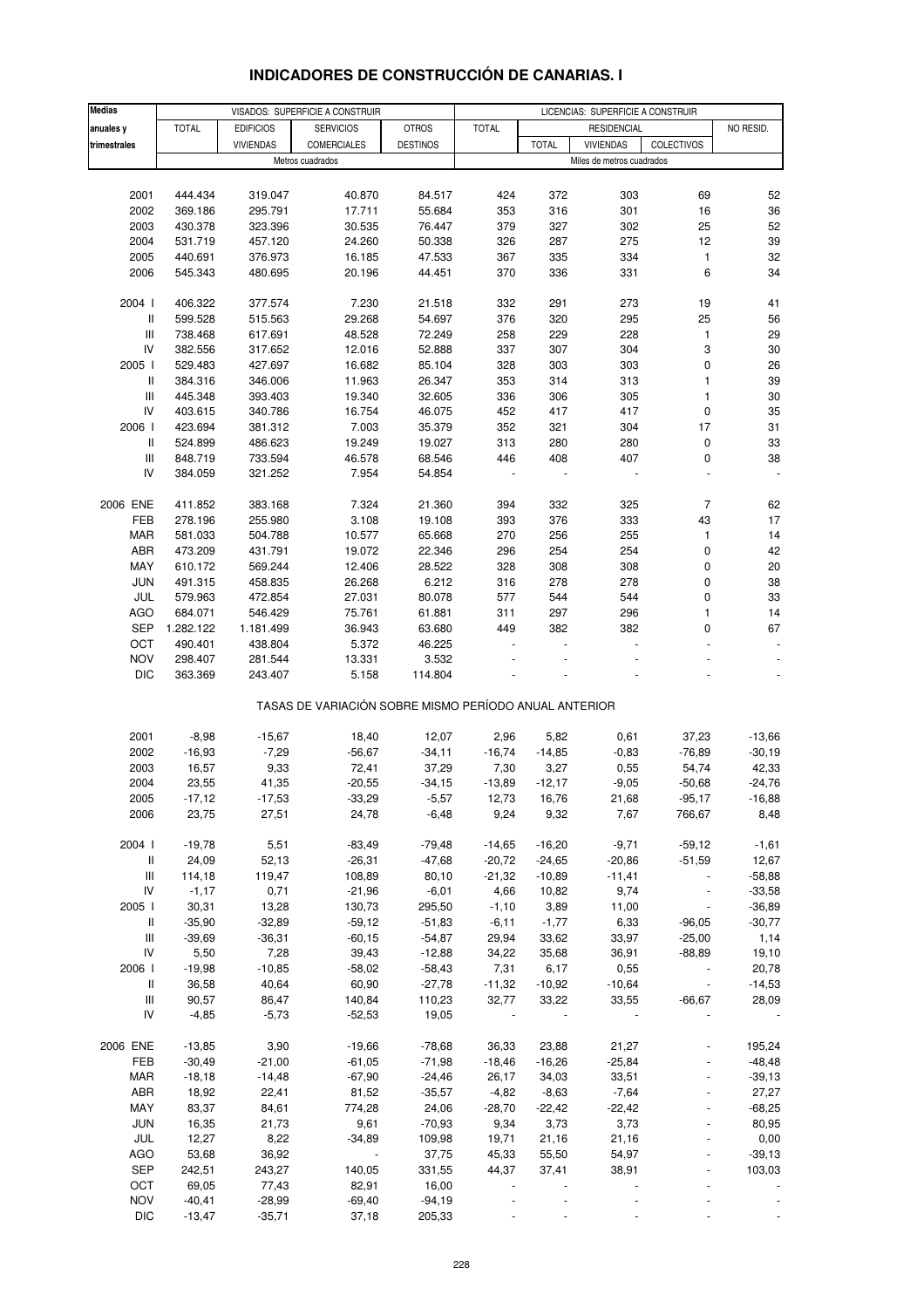| <b>Medias</b>                      |                   |                   |                | VIVIENDAS VISADAS COLEGIO ARQUITECTOS TÉCNICOS        |                   |                 |                  | LICENCIAS MUNIC.: Nº DE VIVIENDAS |                  |
|------------------------------------|-------------------|-------------------|----------------|-------------------------------------------------------|-------------------|-----------------|------------------|-----------------------------------|------------------|
| anuales y                          | <b>TOTAL</b>      |                   | OBRA NUEVA     |                                                       | Α                 | A               | OBRA             | REHABI-                           | DEMO-            |
| trimestrales                       |                   | <b>TOTAL</b>      | EDIF.VIV.      | OTROS EDIF.                                           | AMPLIAR           | <b>REFORMAR</b> | <b>NUEVA</b>     | LITACIÓN                          | <b>LICIÓN</b>    |
|                                    |                   |                   |                |                                                       | Unidades          |                 |                  |                                   |                  |
|                                    |                   |                   |                |                                                       |                   |                 |                  |                                   |                  |
| 2001                               | 2.533             | 2.259             | 2.195          | 64                                                    | 101               | 173             | 1.957            | 74                                | 38               |
| 2002                               | 2.142             | 1.937             | 1.917          | 20                                                    | 68                | 138             | 2.045            | 81                                | 29               |
| 2003                               | 2.257             | 2.103             | 2.052          | 52                                                    | 63                | 91              | 2.109            | 65                                | 22               |
| 2004                               | 3.163             | 2.955             | 2.956          | 17                                                    | 83                | 126             | 1.775            | 87                                | 38               |
| 2005                               | 2.643             | 2.461             | 2.437          | 23                                                    | 110               | $73\,$          | 2.387            | 59                                | 43               |
| 2006                               | 3.461             | 3.280             | 3.279          | 1                                                     | 85                | 97              | 2.182            | 70                                | 47               |
|                                    |                   |                   |                |                                                       |                   |                 |                  |                                   |                  |
| 2004 l                             | 2.662             | 2.506             | 2.505          | $\mathbf{1}$                                          | 75                | 80              | 1.812            | 112                               | 33               |
| $\mathbf{II}$                      | 3.371             | 3.112             | 3.080          | 32                                                    | 91                | 168             | 2.028            | 66                                | 27               |
| $\ensuremath{\mathsf{III}}\xspace$ | 4.285             | 4.050             | 4.034          | $16$                                                  | 120               | 115             | 1.488            | 100                               | 51               |
| IV                                 | 2.336             | 2.150             | 2.205          | 18                                                    | 46                | 139             | 1.771            | 68                                | 40               |
| 2005 l                             | 3.168             | 2.883             | 2.821          | 62                                                    | 202               | 83              | 2.348            | 60                                | 26               |
| $\, \parallel$                     | 2.363             | 2.202             | 2.202          | 0                                                     | 78                | 83              | 2.339            | 62                                | 25               |
| $\ensuremath{\mathsf{III}}\xspace$ | 2.693             | 2.555             | 2.524          | 30                                                    | 80                | 58              | 2.123            | 62                                | 98               |
| IV                                 | 2.349             | 2.203             | 2.202          | 0                                                     | 78                | 68              | 2.735            | 50                                | 23               |
| 2006                               | 2.947             | 2.750             | 2.750          | 0                                                     | 71                | 126             | 2.013            | 81                                | 20               |
| $\, \parallel$                     | 3.473             | 3.266             | 3.261          | 5                                                     | 83                | 124             | 1.926            | 67                                | 80               |
| Ш                                  | 5.163             | 4.974             | 4.974          | 0                                                     | 115               | 74              | 2.607            | 63                                | 43               |
| IV                                 | 2.262             | 2.131             | 2.131          | $\pmb{0}$                                             | 69                | 62              |                  |                                   |                  |
|                                    |                   |                   |                |                                                       |                   |                 |                  |                                   |                  |
| 2006 ENE<br>FEB                    | 2.578<br>2.512    | 2.409<br>2.321    | 2.409<br>2.321 | 0<br>0                                                | 63<br>44          | 106<br>147      | 2.217<br>2.107   | 79<br>83                          | 19<br>23         |
| <b>MAR</b>                         | 3.751             | 3.520             | 3.520          | 0                                                     | 107               | 124             | 1.714            | 82                                | 17               |
| ABR                                | 3.107             | 2.867             | 2.867          | 0                                                     | 85                | 155             | 1.647            | 73                                | 17               |
| MAY                                | 4.015             | 3.880             | 3.865          | 15                                                    | 84                | 51              | 2.185            | 54                                | 43               |
| <b>JUN</b>                         | 3.298             | 3.051             | 3.051          | 0                                                     | 80                | 167             | 1.945            | 74                                | 179              |
| JUL                                | 3.261             | 3.109             | 3.109          | 0                                                     | 74                | 78              | 3.719            | 100                               | 45               |
| <b>AGO</b>                         | 3.803             | 3.624             | 3.624          | $\mathbf 0$                                           | 115               | 64              | 1.643            | 19                                | 30               |
| <b>SEP</b>                         | 8.424             | 8.188             | 8.188          | 0                                                     | 155               | 81              | 2.459            | 70                                | 54               |
| OCT                                | 3.000             | 2.858             | 2.858          | 0                                                     | 86                | 56              |                  |                                   |                  |
| <b>NOV</b>                         | 2.123             | 2.001             | 2.001          | $\pmb{0}$                                             | 42                | 80              |                  |                                   |                  |
| <b>DIC</b>                         | 1.663             | 1.535             | 1.535          | $\mathbf 0$                                           | 79                | 49              |                  |                                   |                  |
|                                    |                   |                   |                | TASAS DE VARIACIÓN SOBRE MISMO PERÍODO ANUAL ANTERIOR |                   |                 |                  |                                   |                  |
|                                    |                   |                   |                |                                                       |                   |                 |                  |                                   |                  |
| 2001                               | $-13,98$          | $-14,87$          | $-16,25$       | 97,67                                                 | $-2,50$           | $-7,78$         | $-4,33$          | 3,73                              | 49,83            |
| 2002                               | $-15,41$          | $-14,26$          | $-12,67$       | $-69,20$                                              | $-32,89$          | $-20,29$        | 4,47             | 8,42                              | $-23,79$         |
| 2003                               | 5,35              | 8,60              | 7,01           | 163,83                                                | $-7,16$           | $-34,16$        | 3,11             | $-18,84$                          | $-23,70$         |
| 2004                               | 40,18             | 40,48             | 44,07          | $-67,10$                                              | 32,71             | 38,38           | $-15,82$         | 32,78                             | 70,83            |
| 2005<br>2006                       | $-16,45$<br>30,96 | $-16,72$<br>33,31 | $-17,54$       | 36,76                                                 | 31,76<br>$-22,89$ | -41,94<br>32,34 | 34,46<br>$-3,90$ | $-32,47$                          | 13,97<br>$-4,26$ |
|                                    |                   |                   | 34,53          | -94,62                                                |                   |                 |                  | 14,65                             |                  |
| 2004 l                             | 4,58              | 7,25              | 11,20          | $-98,42$                                              | 36,14             | $-47,60$        | $-15,44$         | 45,45                             | 30,26            |
| $\, \parallel$                     | 40,08             | 37,52             | 39,77          | $-46,07$                                              | 15, 13            | 160,31          | $-16,84$         | 36,30                             | 17,65            |
| $\ensuremath{\mathsf{III}}\xspace$ | 115,13            | 114,95            | 118,57         | $-57,76$                                              | 169,92            | 82,01           | $-10,85$         | 68,16                             | 131,82           |
| IV                                 | 12,11             | 11,45             | 15,73          | $-24,66$                                              | $-35,35$          | 68,55           | $-18,87$         | $-10,09$                          | 120,37           |
| 2005 l                             | 19,01             | 15,04             | 12,61          | $\overline{\phantom{a}}$                              | 167,70            | 3,33            | 29,58            | $-46, 13$                         | $-22,22$         |
| $\, \parallel$                     | $-29,90$          | $-29,24$          | $-28,51$       | $\overline{\phantom{a}}$                              | $-14,23$          | $-50,50$        | 15,34            | $-6,53$                           | $-7,50$          |
| $\ensuremath{\mathsf{III}}\xspace$ | $-37,16$          | $-36,93$          | -37,42         | 85,71                                                 | $-33,15$          | $-49,42$        | 42,73            | $-38,21$                          | 92,81            |
| IV                                 | 0,54              | 2,43              | $-0,11$        | $-98,18$                                              | 69,06             | $-51,44$        | 54,42            | $-26,83$                          | $-42,86$         |
| 2006                               | $-6,97$           | $-4,62$           | $-2,52$        | $\blacksquare$                                        | $-64,63$          | 52,02           | $-14,29$         | 34,81                             | $-23,38$         |
| Ш                                  | 46,97             | 48,34             | 48,12          |                                                       | 5,96              | 49,20           | $-17,67$         | 8,06                              | 222,97           |
| $\ensuremath{\mathsf{III}}\xspace$ | 91,73             | 94,69             | 97,03          |                                                       | 43,33             | 28,16           | 22,78            | 1,61                              | $-56,27$         |
| IV                                 | $-3,69$           | $-3,24$           | $-3,22$        | $\overline{\phantom{a}}$                              | $-11,91$          | $-8,87$         |                  |                                   |                  |
| 2006 ENE                           | $-12,16$          | $-2,27$           | $-2,11$        |                                                       | $-85,14$          | 130,43          | 12,60            | 49,06                             | 0,00             |
| FEB                                | 14,18             | 13,16             | 13,89          |                                                       | $-45,68$          | 116,18          | $-13,61$         | 43,10                             | $-20,69$         |
| <b>MAR</b>                         | $-14, 13$         | $-14,85$          | $-11,20$       |                                                       | 7,00              | $-7,46$         | $-35,00$         | 17,14                             | $-41,38$         |
| ABR                                | 34,39             | 30,38             | 30,38          |                                                       | 41,67             | 192,45          | $-33,21$         | 19,67                             | $-15,00$         |
| MAY                                | 84,43             | 96,16             | 95,40          |                                                       | $-4,55$           | $-54,05$        | $-21,74$         | 8,00                              | 59,26            |
| <b>JUN</b>                         | 26,80             | 25,66             | 25,66          |                                                       | $-8,05$           | 94,19           | 10,57            | $-1,33$                           | 562,96           |
| JUL                                | 13,11             | 13,63             | 17,50          |                                                       | $-9,76$           | 20,00           | 16,91            | 17,65                             | 45,16            |
| AGO                                | 33,96             | 33,63             | 33,63          |                                                       | 57,53             | 18,52           | 21,97            | $-34,48$                          | 130,77           |
| SEP                                | 257,56            | 269,49            | 269,66         |                                                       | 82,35             | 47,27           | 33,50            | $-2,78$                           | $-78,49$         |
| OCT                                | 70,36             | 78,74             | 78,74          |                                                       | 21,13             | $-38,46$        |                  |                                   |                  |
| <b>NOV</b>                         | $-23,66$          | $-23,92$          | $-23,92$       |                                                       | $-55,32$          | 40,35           |                  |                                   |                  |
| <b>DIC</b>                         | $-33,59$          | $-35,48$          | $-35,45$       |                                                       | 12,86             | $-10,91$        |                  |                                   |                  |

### **INDICADORES DE CONSTRUCCIÓN DE CANARIAS. II**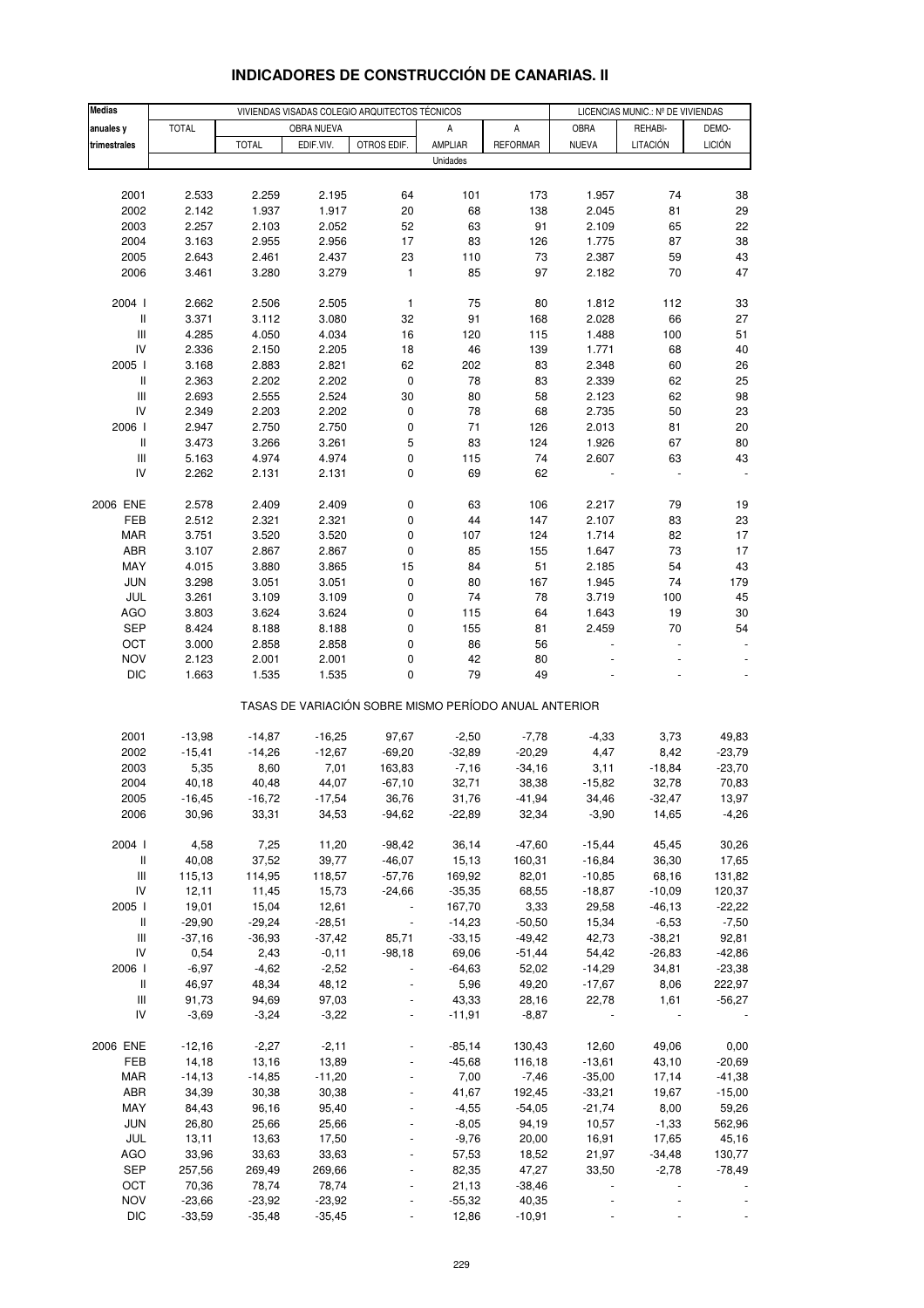| <b>Medias</b>                      |               |                          | VIVIENDAS (2) |              |                          |                          |              | PROYECTOS VISADOS                                     |               | CERTIFICAC.  | LIQUIDACIÓN      |
|------------------------------------|---------------|--------------------------|---------------|--------------|--------------------------|--------------------------|--------------|-------------------------------------------------------|---------------|--------------|------------------|
| anuales y                          |               | <b>INICIADAS</b>         |               |              | TERMINADAS               |                          |              | POR EL COLEGIO DE ARQUITECTOS                         |               | FIN DE OBRA  | <b>EJECUCIÓN</b> |
| trimestrales                       | <b>TOTAL</b>  | <b>PROTEGIDAS</b>        | <b>LIBRES</b> | <b>TOTAL</b> | <b>PROTEGIDAS</b>        | <b>LIBRES</b>            | <b>TOTAL</b> | <b>PROTEGIDOS</b>                                     | <b>LIBRES</b> | Nº VIVIENDAS | MAT. OBRA        |
|                                    |               |                          |               |              | Unidades                 |                          |              |                                                       |               | Unidades     | Miles €          |
|                                    |               |                          |               |              |                          |                          |              |                                                       |               |              |                  |
| 2001                               | 2.226         | 76                       | 2.150         | 2.220        | 93                       | 2.127                    | 2.411        | 111                                                   | 2.301         | 979          | 48.649           |
| 2002                               | 2.126         | 10                       | 2.117         | 2.369        | 20                       | 2.350                    | 2.495        | 124                                                   | 2.372         | 1.477        | 66.803           |
| 2003                               | 2.504         | 206                      | 2.298         | 2.173        | 102                      | 2.071                    | 2.866        | 185                                                   | 2.681         | 1.953        | 101.814          |
| 2004                               | 2.402         | 82                       | 2.320         | 2.149        | 79                       | 2.070                    | 2.700        | 137                                                   | 2.563         | 2.120        | 115.331          |
| 2005                               | 2.505         | 102                      | 2.403         | 2.507        | 201                      | 2.306                    | 2.960        | 164                                                   | 2.795         | 1.676        | 108.600          |
| 2006                               | 2.599         | 88                       | 2.511         | 2.168        | 52                       | 2.115                    | 3.633        | 243                                                   | 3.390         | 1.787        | 111.964          |
|                                    |               |                          |               |              |                          |                          |              |                                                       |               |              |                  |
| 2004 l                             | 2.592         | 42                       | 2.550         | 1.929        | 23                       | 1.906                    | 2.926        | 138                                                   | 2.788         | 2.258        | 106.228          |
| Ш                                  | 2.562         | 53                       | 2.509         | 2.236        | 73                       | 2.162                    | 2.615        | 127                                                   | 2.488         | 1.658        | 105.608          |
| $\ensuremath{\mathsf{III}}\xspace$ | 2.279         | 40                       | 2.239         | 2.224        | 112                      | 2.112                    | 2.323        | 123                                                   | 2.200         | 2.290        | 117.651          |
| IV                                 | 2.174         | 193                      | 1.981         | 2.207        | 109                      | 2.098                    | 2.938        | 162                                                   | 2.776         | 2.273        | 131.837          |
| 2005 l                             | 2.509         | 11                       | 2.498         | 2.200        | 132                      | 2.068                    | 2.909        | 105                                                   | 2.804         | 1.057        | 81.085           |
| Ш                                  | 2.449         | 62                       | 2.388         | 2.698        | 38                       | 2.660                    | 2.996        | 227                                                   | 2.769         | 1.856        | 110.685          |
| $\ensuremath{\mathsf{III}}\xspace$ | 2.504         | 117                      | 2.387         | 2.305        | 207                      | 2.097                    | 2.893        | 134                                                   | 2.759         | 1.875        | 117.233          |
| IV                                 | 2.559         | 220                      | 2.339         | 2.823        | 424                      | 2.398                    | 3.041        | 191                                                   | 2.849         | 1.915        | 125.398          |
| 2006                               | 2.627         | 145                      | 2.483         | 2.416        | 6                        | 2.410                    | 2.839        | 320                                                   | 2.519         | 1.565        | 90.433           |
| II                                 | 2.123         | 13                       | 2.110         | 2.121        | 68                       | 2.053                    | 3.593        | 189                                                   | 3.404         | 1.445        | 88.001           |
| $\ensuremath{\mathsf{III}}\xspace$ | 3.046         | 106                      | 2.940         | 1.965        | 83                       | 1.882                    | 6.471        | 376                                                   | 6.095         | 1.766        | 107.113          |
| IV                                 |               | $\overline{\phantom{a}}$ |               |              | $\overline{\phantom{a}}$ | $\overline{\phantom{a}}$ | 1.629        | 89                                                    | 1.540         | 2.372        | 162.309          |
|                                    |               |                          |               |              |                          |                          |              |                                                       |               |              |                  |
| 2006 ENE                           | 2.650         | 406                      | 2.244         | 2.562        | 12                       | 2.550                    | 2.274        | 217                                                   | 2.057         | 1.157        | 66.140           |
| FEB                                | 2.327         | 13                       | 2.314         | 2.053        | 2                        | 2.051                    | 2.670        | 336                                                   | 2.334         | 1.332        | 69.607           |
| <b>MAR</b>                         | 2.905         | 15                       | 2.890         | 2.634        | 4                        | 2.630                    | 3.572        | 406                                                   | 3.166         | 2.206        | 135.553          |
| ABR                                | 1.742         | $\pmb{0}$                | 1.742         | 1.926        | 112                      | 1.814                    | 3.081        | 172                                                   | 2.909         | 1.218        | 82.643           |
| MAY                                | 1.859         | $\mathbf 0$              | 1.859         | 1.600        | 37                       | 1.563                    | 3.504        | 180                                                   | 3.324         | 1.139        | 75.232           |
| JUN                                | 2.769         | 39                       | 2.730         | 2.837        | 54                       | 2.783                    | 4.194        | 214                                                   | 3.980         | 1.978        | 106.128          |
| JUL                                | 2.779         | 199                      | 2.580         | 2.366        | 194                      | 2.172                    | 4.326        | 364                                                   | 3.962         | 2.276        | 135.035          |
| AGO                                | 3.533         | 40                       | 3.493         | 2.107        | $\pmb{0}$                | 2.107                    | 4.462        | 257                                                   | 4.205         | 1.844        | 108.860          |
| SEP                                | 2.825         | 79                       | 2.746         | 1.423        | 55                       | 1.368                    | 10.625       | 508                                                   | 10.117        | 1.177        | 77.445           |
| OCT                                |               | ÷.                       |               |              |                          | $\ddot{\phantom{1}}$     | 1.575        | 131                                                   | 1.444         | 2.460        | 144.632          |
| <b>NOV</b>                         |               |                          |               |              |                          | $\overline{a}$           | 1.387        | 85                                                    | 1.302         | 2.634        | 164.436          |
| <b>DIC</b>                         |               |                          |               |              |                          |                          | 1.925        | 51                                                    | 1.874         | 2.023        | 177.860          |
|                                    |               |                          |               |              |                          |                          |              |                                                       |               |              |                  |
|                                    |               |                          |               |              |                          |                          |              | TASAS DE VARIACIÓN SOBRE MISMO PERÍODO ANUAL ANTERIOR |               |              |                  |
|                                    |               |                          |               |              |                          |                          |              |                                                       |               |              |                  |
| 2001                               | $-3,85$       | $-14,51$                 | $-3,43$       | 8,69         | $-31,32$                 | 11,53                    | $-10,47$     | 33,50                                                 | $-11,86$      | 19,55        | 25,43            |
| 2002                               | $-4,48$       | $-87,29$                 | $-1,55$       | 6,73         | $-78,76$                 | 10,47                    | 3,47         | 11,76                                                 | 3,07          | 50,98        | 37,32            |
| 2003                               | 17,79         |                          | 8,60          | $-8,28$      | 416,88                   | $-11,85$                 | 14,86        | 49,70                                                 | 13,05         | 32,20        | 52,41            |
| 2004                               | $-4, 11$      | $-60,23$                 | 0,92          | $-1, 11$     | $-22,29$                 | $-0,07$                  | $-5,78$      | $-25,77$                                              | $-4,40$       | 8,54         | 13,28            |
| 2005                               | 4,32          | 25,03                    | 3,59          | 16,64        | 152,84                   | 11,42                    | 9,60         | 19,66                                                 | 9,06          | $-20,95$     | $-5,84$          |
| 2006                               | 4,48          | 39,26                    | 3,58          | $-9,73$      | $-58,55$                 | $-7,02$                  | 22,75        | 48,12                                                 | 21,26         | 6,65         | 3,10             |
|                                    |               |                          |               |              |                          |                          |              |                                                       |               |              |                  |
| 2004 l                             | 28,13         | $\sim$ $-$               | 26,07         | $-7,29$      | $-22,73$                 | $-7,07$                  | 8,56         | $-48,12$                                              | 14,77         | 29,76        | 16,51            |
| Ш                                  | 6,12          | $-76,87$                 | 14,76         | $-1,11$      | $-3,08$                  | $-1,04$                  | $-17,29$     | 30,14                                                 | $-18,80$      | $-4,99$      | 0,42             |
| Ш                                  | $-21,11$      | $-69,47$                 | $-18,81$      | 1,89         | 28,74                    | 0,78                     | $-12,04$     | $-26,55$                                              | $-11,06$      | 30,54        | 38,40            |
| ${\sf IV}$                         | $-19,25$      | $-58,45$                 | $-11,06$      | 1,78         | $-49,46$                 | 7,46                     | $-0,97$      | $-22,73$                                              | 0,69          | $-11,65$     | 4,72             |
| 2005                               | $-3,19$       | $-73,60$                 | $-2,04$       | 14,09        | 483,82                   | 8,50                     | $-0,58$      | $-24,15$                                              | 0,59          | $-53,21$     | $-23,67$         |
| Ш                                  | $-4,39$       | 17,09                    | $-4,84$       | 20,69        | $-47,73$                 | 23,02                    | 14,57        | 79,21                                                 | 11,28         | 11,96        | 4,81             |
| Ш                                  | 9,86          | 191,67                   | 6,61          | 3,61         | 85,12                    | $-0,71$                  | 24,54        | 9,51                                                  | 25,37         | $-18,12$     | $-0,35$          |
| IV                                 | 17,71         | 13,97                    | 18,07         | 27,90        | 288,11                   | 14,33                    | 3,51         | 18,11                                                 | 2,65          | $-15,76$     | $-4,88$          |
| 2006 l                             | 4,72          | $\sim 10$                | $-0,61$       | 9,82         | $-95,47$                 | 16,55                    | $-2,41$      | 205,41                                                | $-10,16$      | 48,11        | 11,53            |
| Ш                                  | $-13,31$      | $-78,92$                 | $-11,62$      | $-21,40$     | 76,52                    | $-22,81$                 | 19,94        | $-16,89$                                              | 22,96         | $-22,16$     | $-20,49$         |
| Ш                                  | 21,65         | $-9,14$                  | 23,15         | $-14,72$     | $-59,97$                 | $-10,25$                 | 123,68       | 180,15                                                | 120,93        | $-5,81$      | $-8,63$          |
| IV                                 | $\sim$ $\sim$ |                          | $\sim$        |              |                          | $\blacksquare$           | $-46,43$     | $-53,48$                                              | $-45,95$      | 23,90        | 29,44            |
|                                    |               |                          |               |              |                          |                          |              |                                                       |               |              |                  |
| 2006 ENE                           | 10,14         | $\overline{\phantom{a}}$ | $-6,54$       | 48,09        | $-69,23$                 | 50,80                    | $-18,61$     | 382,22                                                | $-25,17$      | 22,56        | 6,64             |
| FEB                                | $-3,00$       | $-23,53$                 | $-2,85$       | 0,74         | $-99,25$                 | 15,88                    | 1,48         | 257,45                                                | $-8,00$       | 20,33        | 1,84             |
| <b>MAR</b>                         | 6,72          | 36,36                    | 6,60          | $-7,02$      | $-95,56$                 | $-4,12$                  | 8,21         | 132,00                                                | 1,28          | 97,14        | 20,08            |
| ABR                                | $-25,75$      | $\sim$ $-$               | $-25,17$      | $-50,84$     | 239,39                   | $-53,31$                 | 16,70        | $-57,21$                                              | 29,98         | $-14,10$     | $-10,45$         |
| MAY                                | $-19,70$      | $\sim 100$               | $-14,33$      | $-21,84$     | 23,33                    | $-22,51$                 | 27,37        | 93,55                                                 | 25,06         | $-43,75$     | $-35,22$         |
| JUN                                | 3,05          | 77,27                    | 2,44          | 33,19        | 3,85                     | 33,93                    | 16,63        | 15,05                                                 | 16,72         | $-6,96$      | $-14,16$         |
| JUL                                | 43,25         | 314,58                   | 36,36         | $-20,12$     | $-50,89$                 | $-15,39$                 | 35,57        | 167,65                                                | 29,69         | $-4,93$      | 5,26             |
| AGO                                | 54,48         | $\sim$                   | 52,93         | 30,30        | $\sim$                   | 30,46                    | 49,13        | 60,63                                                 | 48,48         | 49,92        | 74,53            |
| SEP                                | $-13,98$      | $-73,58$                 | $-8,01$       | $-39,06$     | $-75,56$                 | $-35,17$                 | 325,68       | 374,77                                                | 323,48        | $-41,15$     | $-51,91$         |
| OCT                                |               |                          |               |              |                          |                          | $-46,19$     | -61,47                                                | $-44,18$      | 83,72        | 47,70            |
| <b>NOV</b>                         |               |                          |               |              |                          |                          | $-50,69$     | $-47,53$                                              | $-50,89$      | 1,58         | 22,56            |
| <b>DIC</b>                         |               |                          |               |              |                          |                          | $-43,08$     | $-29,17$                                              | $-43,38$      | 11,64        | 23,43            |

### **INDICADORES DE CONSTRUCCIÓN DE CANARIAS. III**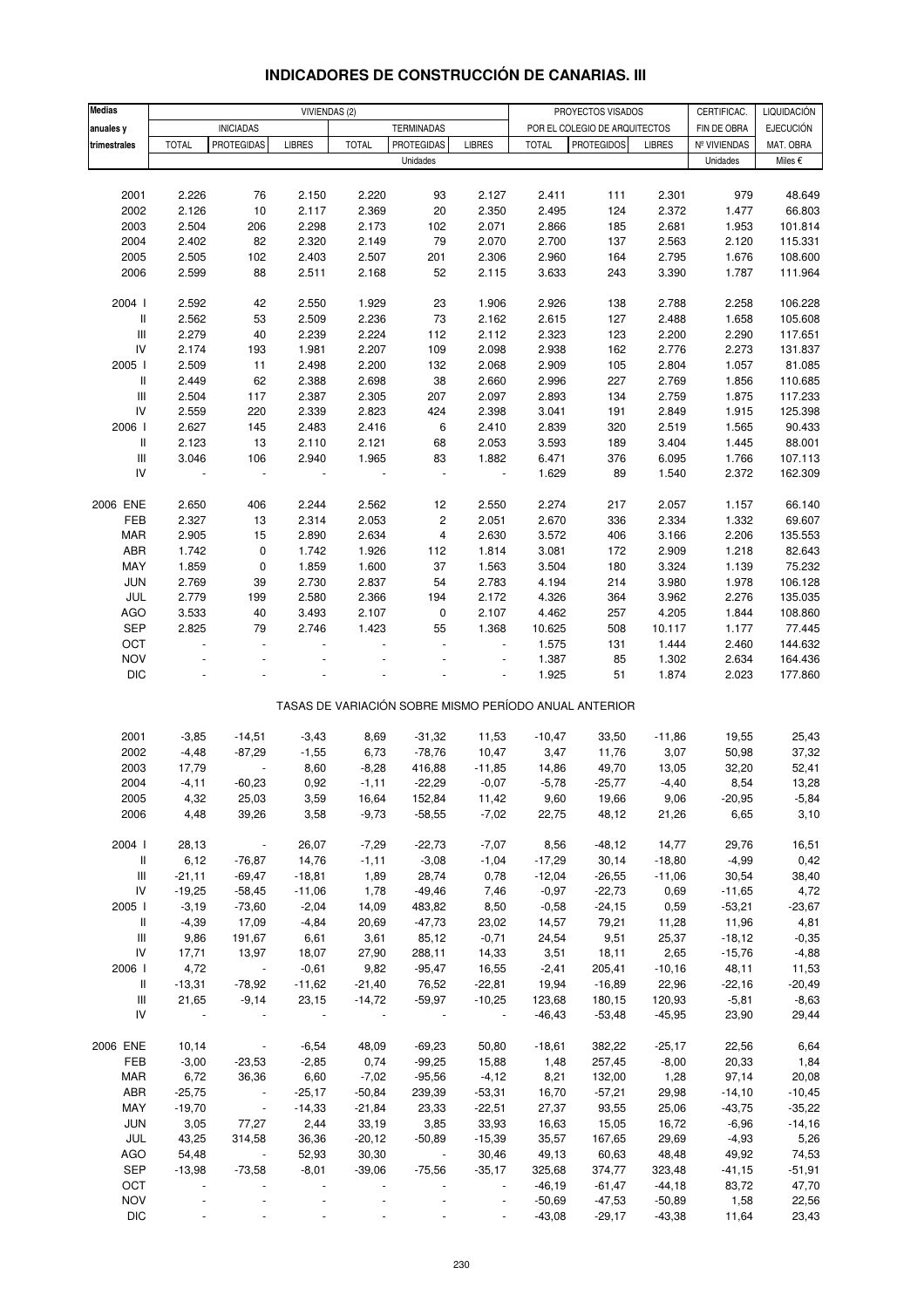| <b>Medias</b>                           | CONSUMO            |                                                       | LICITACIÓN OFICIAL (SEOPAN) |                      | LICITACIÓN OFICIAL (FOMENTO) |                    |                   |
|-----------------------------------------|--------------------|-------------------------------------------------------|-----------------------------|----------------------|------------------------------|--------------------|-------------------|
| anuales y                               | DE                 | <b>TOTAL</b>                                          | EDIFICACIÓN                 | OBRA CIVIL           | <b>TOTAL</b>                 | <b>EDIFICACIÓN</b> | INGENIERÍA        |
| trimestrales                            | CEMENTO (4)        |                                                       |                             |                      |                              |                    | <b>CIVIL</b>      |
|                                         | Toneladas          |                                                       |                             |                      | Miles €                      |                    |                   |
|                                         |                    |                                                       |                             |                      |                              |                    |                   |
| 2002                                    | 228.596            | 69.659,2                                              | 26.319,7                    | 43.339,5             | 81.619                       | 25.817             | 55.802            |
| 2003                                    | 205.768            | 51.383,3                                              | 19.511,8                    | 31.871,6             | 40.960                       | 15.116             | 25.844            |
| 2004                                    | 204.430            | 76.494,1                                              | 45.716,9                    | 30.777,1             | 61.632                       | 32.945             | 28.687            |
| 2005                                    | 209.528            | 99.480,0                                              | 49.208,4                    | 50.271,6             | 79.818                       | 34.662             | 45.156            |
| 2006                                    | 192.451            | 151.105,2                                             | 43.984,0                    | 107.121,2            | 119.959                      | 33.174             | 86.786            |
| 2007                                    |                    | 66.331,0                                              | 16.996,0                    | 49.335,0             |                              |                    |                   |
|                                         |                    |                                                       |                             |                      |                              |                    |                   |
| 2004 II                                 | 213.994            | 103.480,7                                             | 67.504,6                    | 35.976,0             | 82.906                       | 49.629             | 33.277            |
| Ш                                       | 207.484            | 77.216,5                                              | 44.895,7                    | 32.320,8             | 53.998                       | 23.917             | 30.081            |
| IV                                      | 200.003            | 61.395,0                                              | 28.803,3                    | 32.591,8             | 56.185                       | 34.418             | 21.767            |
| 2005 l                                  | 195.695            | 111.191,7                                             | 33.919,0                    | 77.272,7             | 92.046                       | 10.048             | 81.997            |
| $\,$ $\,$ $\,$ $\,$                     | 224.474            | 85.217,7                                              | 53.163,7                    | 32.054,0             | 76.979                       | 38.255             | 38.723            |
| Ш                                       | 209.016            | 84.804,3                                              | 52.399,3                    | 32.405,0             | 63.360                       | 43.245             | 20.115            |
| IV                                      | 208.925            | 116.706,3                                             | 57.351,7                    | 59.354,7             | 86.888                       | 47.098             | 39.790            |
| 2006                                    | 208.371            | 197.013,3                                             | 41.915,3                    | 155.098,0            | 156.316                      | 28.928<br>27.918   | 127.389<br>51.498 |
| Ш<br>$\ensuremath{\mathsf{III}}\xspace$ | 225.470<br>119.043 | 86.501,0<br>119.752,3                                 | 31.519,7<br>62.600,0        | 54.981,3<br>57.152,3 | 79.416<br>101.007            | 49.652             | 51.355            |
| IV                                      | ÷,                 | 201.154,0                                             | 39.901,0                    | 161.253,0            | 143.098                      | 26.198             | 116.900           |
| 2007 l                                  |                    | 66.331,0                                              | 16.996,0                    | 49.335,0             |                              |                    |                   |
|                                         |                    |                                                       |                             |                      |                              |                    |                   |
| 2006 FEB                                | 195.850            | 69.377,0                                              | 57.383,0                    | 11.994,0             | 38.663                       | 29.802             | 8.861             |
| MAR                                     | 242.075            | 118.857,0                                             | 54.870,0                    | 63.987,0             | 94.168                       | 49.445             | 44.723            |
| ABR                                     | 207.771            | 92.340,0                                              | 30.187,0                    | 62.153,0             | 89.159                       | 15.250             | 73.909            |
| MAY                                     | 231.918            | 94.786,0                                              | 34.223,0                    | 60.563,0             | 92.652                       | 46.352             | 46.300            |
| <b>JUN</b>                              | 236.722            | 72.377,0                                              | 30.149,0                    | 42.228,0             | 56.436                       | 22.152             | 34.285            |
| JUL                                     | 238.086            | 76.276,0                                              | 37.440,0                    | 38.836,0             | 59.322                       | 25.941             | 33.381            |
| <b>AGO</b>                              | $\blacksquare$     | 135.761,0                                             | 31.113,0                    | 104.648,0            | 124.434                      | 27.225             | 97.209            |
| <b>SEP</b>                              | $\blacksquare$     | 147.220,0                                             | 119.247,0                   | 27.973,0             | 119.265                      | 95.789             | 23.476            |
| OCT                                     |                    | 171.510,0                                             | 55.161,0                    | 116.349,0            | 154.394                      | 27.156             | 127.238           |
| <b>NOV</b>                              | $\blacksquare$     | 194.593,0                                             | 33.748,0                    | 160.845,0            | 196.345                      | 36.163             | 160.182           |
| <b>DIC</b>                              |                    | 237.359,0                                             | 30.794,0                    | 206.565,0            | 78.555                       | 15.275             | 63.280            |
| 2007 ENE                                |                    | 66.331,0                                              | 16.996,0                    | 49.335,0             |                              |                    |                   |
|                                         |                    | TASAS DE VARIACIÓN SOBRE MISMO PERÍODO ANUAL ANTERIOR |                             |                      |                              |                    |                   |
|                                         |                    |                                                       |                             |                      |                              |                    |                   |
| 2002                                    | 0,35               | 34,28                                                 | $-2,97$                     | 75,11                | 70,99                        | 50,59              | 82,42             |
| 2003                                    | $-9,99$            | $-26,24$                                              | $-25,87$                    | $-26,46$             | $-49,82$                     | $-41,45$           | $-53,69$          |
| 2004                                    | $-0,65$            | 48,87                                                 | 134,30                      | $-3,43$              | 50,47                        | 117,95             | 11,00             |
| 2005                                    | 2,49               | 30,05                                                 | 7,64                        | 63,34                | 29,51                        | 5,21               | 57,41             |
| 2006                                    | -8,32              | 51,90                                                 | -10,62                      | 113,08               | 50,29                        | -4,29              | 92,19             |
| 2007                                    |                    | $-83,53$                                              | 25,96                       | $-87,33$             |                              |                    |                   |
|                                         |                    |                                                       |                             |                      |                              |                    |                   |
| 2004 II                                 | 5,04               | 102,82                                                | 166,36                      | 40,11                | 97,32                        | 190,62             | 33,43             |
| Ш                                       | $-4,16$            | 61,67                                                 | 147,22                      | 9,19                 | 94,42                        | 76,50              | 111,48            |
| IV                                      | 6,06               | 1,79                                                  | 36,35                       | $-16,84$             | 9,83                         | 112,95             | $-37,80$          |
| 2005                                    | $-0,28$            | 74,05                                                 | $-18,59$                    | 247,76               | 72,24                        | $-57,81$           | 176,78            |
| Ш                                       | 4,90               | $-17,65$                                              | $-21,24$                    | $-10,90$             | $-7,15$                      | $-22,92$           | 16,37             |
| $\ensuremath{\mathsf{III}}\xspace$      | 0,74               | 9,83                                                  | 16,71                       | 0,26                 | 17,34                        | 80,81              | $-33,13$          |
| IV                                      | 4,46               | 90,09                                                 | 99,12                       | 82,12                | 54,65                        | 36,84              | 82,80             |
| 2006                                    | 6,48               | 77,18                                                 | 23,57                       | 100,72               | 69,82                        | 187,89             | 55,36             |
| Ш<br>Ш                                  | 0,44<br>$-43, 15$  | 1,51                                                  | $-40,71$<br>19,47           | 71,53<br>76,37       | 3,17<br>59,42                | $-27,02$           | 32,99             |
| IV                                      |                    | 41,21<br>72,36                                        | $-30,43$                    | 171,68               | 64,69                        | 14,81<br>$-44,38$  | 155,31<br>193,79  |
| 2007 l                                  |                    | $-83,53$                                              | 25,96                       | $-87,33$             |                              |                    |                   |
|                                         |                    |                                                       |                             |                      |                              |                    |                   |
| 2006 FEB                                | 8,58               | 6,55                                                  | $-3,78$                     | 119,03               | $-35,75$                     | 302,24             | $-83,21$          |
| MAR                                     | 8,79               | $-47,25$                                              | 80,50                       | $-67,17$             | $-52,99$                     | 180,32             | $-75,52$          |
| ABR                                     | $-9,17$            | 3,76                                                  | $-57,05$                    | 232,30               | $-4,02$                      | $-74,92$           | 130,37            |
| MAY                                     | 8,37               | $-5,89$                                               | $-38,08$                    | 33,27                | 14,84                        | 20,90              | 9,35              |
| <b>JUN</b>                              | 2,62               | 9,76                                                  | $-11,14$                    | 31,90                | $-1,61$                      | 41,89              | $-17,87$          |
| JUL                                     | 11,08              | $-35,01$                                              | $-59,49$                    | 55,61                | $-35,29$                     | $-67,02$           | 156,58            |
| <b>AGO</b>                              |                    | 24,32                                                 | $-43,54$                    | 93,42                | 47,14                        | $-38,57$           | 141,54            |
| <b>SEP</b>                              |                    | 428,86                                                |                             | 54,08                | 761,31                       |                    | 231,16            |
| OCT                                     |                    | 99,63                                                 | $-3,55$                     | 305,06               | 70,82                        | $-53,91$           | 304,44            |
| <b>NOV</b>                              |                    | 73,12                                                 | $-20,88$                    | 130,60               | 117,96                       | 16,37              | 171,45            |
| <b>DIC</b>                              |                    | 56,36                                                 | $-57,36$                    | 159,54               | $-2,04$                      | $-70,22$           | 118,95            |

### **INDICADORES DE CONSTRUCCIÓN DE CANARIAS. IV**

2007 ENE - -83,53 25,96 -87,33 - - -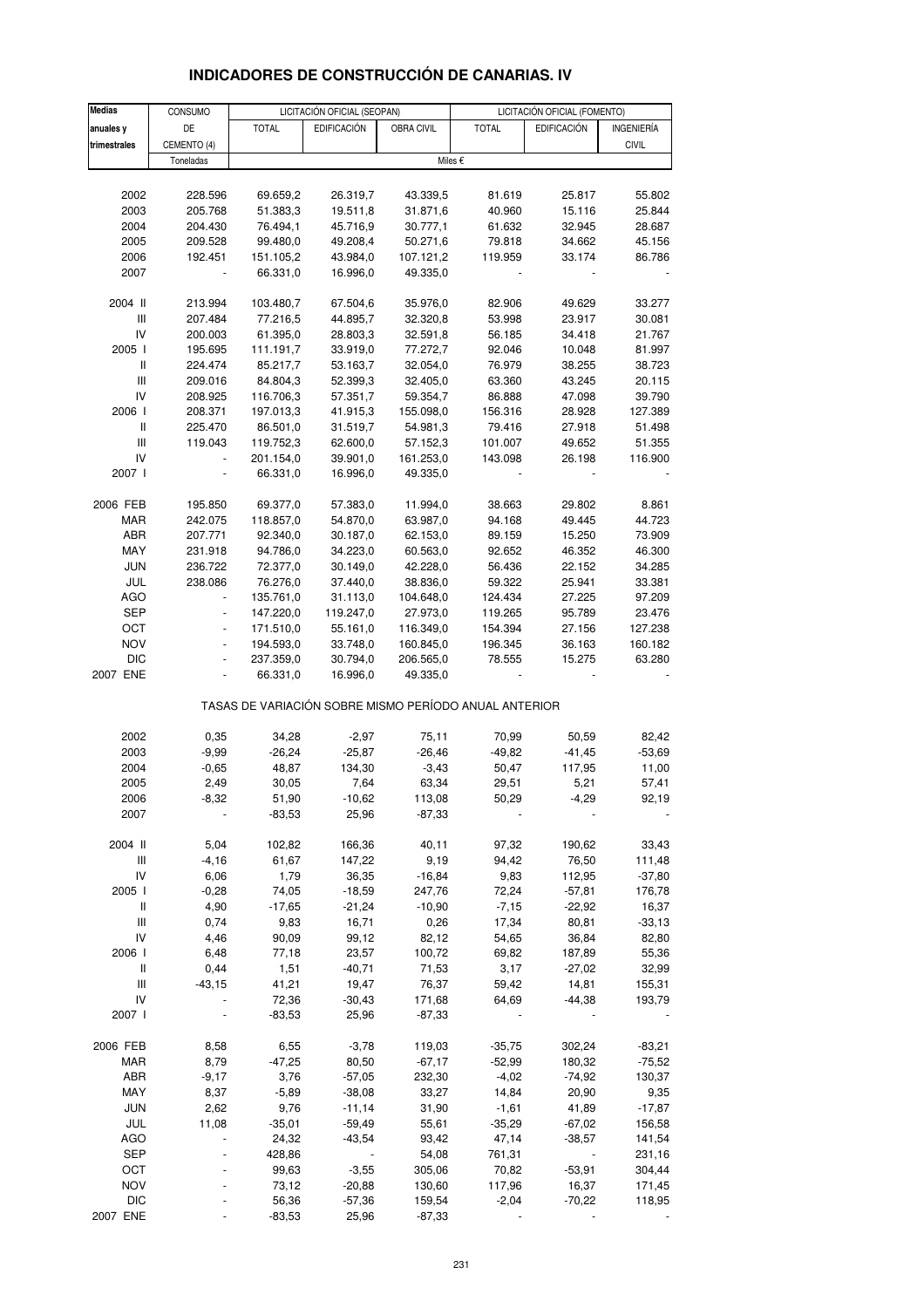| <b>Medias</b>                      | ESTABLECIMIENTOS HOTELEROS |                    |                    |                        |                                                       |                        |                  |  |
|------------------------------------|----------------------------|--------------------|--------------------|------------------------|-------------------------------------------------------|------------------------|------------------|--|
| anuales y                          |                            | NÚMERO DE VIAJEROS |                    |                        | NÚMERO DE PERNOCTACIONES                              |                        | <b>GRADO DE</b>  |  |
| trimestrales                       | <b>TOTAL</b>               | <b>ESPAÑOLES</b>   | <b>EXTRANJEROS</b> | <b>TOTAL</b>           | <b>ESPAÑOLES</b>                                      | <b>EXTRANJEROS</b>     | <b>OCUPACIÓN</b> |  |
|                                    |                            |                    |                    | Unidades               |                                                       |                        | $\%$             |  |
|                                    |                            |                    |                    |                        |                                                       |                        |                  |  |
| 2002                               | 487.870                    | 141.742            | 348.479            | 3.423.977              | 596.358                                               | 2.832.454              | 68,72            |  |
| 2003                               | 503.113                    | 152.602            | 352.388            | 3.555.891              | 648.415                                               | 2.911.401              | 69,93            |  |
| 2004                               | 519.122                    | 176.116            | 343.121            | 3.541.220              | 733.017                                               | 2.808.021              | 68,17            |  |
| 2005                               | 528.093                    | 184.306            | 343.377            | 3.591.830              | 777.710                                               | 2.812.629              | 67,77            |  |
| 2006                               | 570.902                    | 195.384            | 375.518            | 3.931.297              | 822.592                                               | 3.108.705              | 68,56            |  |
| 2007                               | 497.923                    | 113.118            | 384.805            | 3.880.792              | 482.858                                               | 3.397.934              | 64,26            |  |
|                                    |                            |                    |                    |                        |                                                       |                        |                  |  |
| 2004 II                            | 474.768                    | 164.488            | 310.160            | 3.052.853              | 610.655                                               | 2.441.382              | 59,89            |  |
| Ш                                  | 575.321                    | 262.073            | 312.882            | 4.069.645              | 1.293.660                                             | 2.773.833              | 76,77            |  |
| IV                                 | 514.509                    | 153.365            | 361.472            | 3.534.375              | 594.141                                               | 2.941.421              | 67,22            |  |
| 2005 l                             | 520.071                    | 138.210            | 381.631            | 3.573.688              | 515.257                                               | 3.057.653              | 69,73            |  |
| Ш                                  | 466.754                    | 170.750            | 294.765            | 3.010.437              | 631.784                                               | 2.376.120              | 58,53            |  |
| Ш                                  | 591.294                    | 271.367            | 319.282            | 4.144.501              | 1.333.366                                             | 2.808.118              | 75,41            |  |
| IV                                 | 534.254                    | 156.897            | 377.828            | 3.638.693              | 630.433                                               | 3.008.625              | 67,43            |  |
| 2006                               | 527.038                    | 130.977            | 396.061            | 3.687.378              | 490.008                                               | 3.197.370              | 67,93            |  |
| Ш                                  | 546.266                    | 188.991            | 357.275            | 3.637.747              | 735.037                                               | 2.902.710              | 65,86            |  |
| Ш                                  | 635.985                    | 282.722            | 353.264            | 4.556.788              | 1.389.648                                             | 3.167.141              | 75,97            |  |
| IV                                 | 574.317                    | 178.845            | 395.472            | 3.843.272              | 675.674                                               | 3.167.598              | 64,48            |  |
| 2007 l                             | 497.923                    | 113.118            | 384.805            | 3.880.792              | 482.858                                               | 3.397.934              | 64,26            |  |
|                                    |                            |                    |                    |                        |                                                       |                        |                  |  |
| 2006 FEB                           | 508.603                    | 128.866            | 379.737<br>446.790 | 3.403.426              | 464.003                                               | 2.939.423              | 67,00            |  |
| <b>MAR</b><br>ABR                  | 600.946<br>620.071         | 154.156<br>212.208 | 407.863            | 3.917.797<br>3.917.732 | 528.436<br>760.444                                    | 3.389.361<br>3.157.288 | 69,79<br>70,31   |  |
| MAY                                | 506.844                    | 169.455            | 337.389            | 3.358.182              | 675.386                                               | 2.682.796              | 61,64            |  |
| <b>JUN</b>                         | 511.883                    | 185.309            | 326.574            | 3.637.328              | 769.282                                               | 2.868.046              | 65,62            |  |
| JUL                                | 634.968                    | 277.081            | 357.887            | 4.537.422              | 1.291.739                                             | 3.245.683              | 76,03            |  |
| <b>AGO</b>                         | 678.598                    | 324.378            | 354.220            | 5.047.148              | 1.739.701                                             | 3.307.447              | 81,74            |  |
| <b>SEP</b>                         | 594.390                    | 246.706            | 347.684            | 4.085.795              | 1.137.503                                             | 2.948.292              | 70,15            |  |
| ОСТ                                | 611.760                    | 204.086            | 407.674            | 4.073.638              | 819.166                                               | 3.254.472              | 67,09            |  |
| <b>NOV</b>                         | 565.716                    | 153.468            | 412.248            | 3.835.941              | 564.395                                               | 3.271.546              | 66,24            |  |
| <b>DIC</b>                         | 545.475                    | 178.982            | 366.493            | 3.620.237              | 643.461                                               | 2.976.776              | 60,12            |  |
| 2007 ENE                           | 497.923                    | 113.118            | 384.805            | 3.880.792              | 482.858                                               | 3.397.934              | 64,26            |  |
|                                    |                            |                    |                    |                        | TASAS DE VARIACIÓN SOBRE MISMO PERÍODO ANUAL ANTERIOR |                        |                  |  |
| 2002                               | $-2,01$                    | 7,36               | $-5,70$            | $-2,74$                | 13,46                                                 | $-5,70$                | $-4,97$          |  |
| 2003                               | 3,12                       | 7,66               | 1,12               | 3,85                   | 8,73                                                  | 2,79                   | 1,76             |  |
| 2004                               | 3,18                       | 15,41              | $-2,63$            | $-0,41$                | 13,05                                                 | $-3,55$                | $-2,52$          |  |
| 2005                               | 1,73                       | 4,65               | 0,07               | 1,43                   | 6,10                                                  | 0, 16                  | $-0,58$          |  |
| 2006                               | 8,11                       | 6,01               | 9,36               | 9,45                   | 5,77                                                  | 10,53                  | 1,16             |  |
| 2007                               | 5,59                       | 2,92               | 6,40               | 3,74                   | 1,10                                                  | 4,12                   | $-4,09$          |  |
|                                    |                            |                    |                    |                        |                                                       |                        |                  |  |
| 2004 II                            | $-0,61$                    | 16,09              | $-8,51$            | $-6,88$                | 11,71                                                 | $-10,81$               | $-8,01$          |  |
| $\ensuremath{\mathsf{III}}\xspace$ | 6,09                       | 16,17              | $-1,78$            | 0,45                   | 14,09                                                 | $-5,08$                | $-1,53$          |  |
| IV                                 | 5,65                       | 15,44              | 1,69               | 4,48                   | 15,44                                                 | 2,42                   | 1,63             |  |
| 2005 l<br>Ш                        | 1,60<br>$-1,69$            | 10,98<br>3,81      | $-1,63$<br>$-4,96$ | 1,87<br>$-1,39$        | 18,83<br>3,46                                         | $-0,58$<br>$-2,67$     | 1,35<br>$-2,27$  |  |
| Ш                                  | 2,78                       | 3,55               | 2,05               | 1,84                   | 3,07                                                  | 1,24                   | $-1,78$          |  |
| IV                                 | 3,84                       | 2,30               | 4,52               | 2,95                   | 6,11                                                  | 2,28                   | 0,30             |  |
| 2006 l                             | 1,34                       | $-5,23$            | 3,78               | 3,18                   | $-4,90$                                               | 4,57                   | $-2,58$          |  |
| Ш                                  | 17,04                      | 10,68              | 21,21              | 20,84                  | 16,34                                                 | 22,16                  | 12,52            |  |
| $\ensuremath{\mathsf{III}}\xspace$ | 7,56                       | 4,18               | 10,64              | 9,95                   | 4,22                                                  | 12,79                  | 0,75             |  |
| IV                                 | 7,50                       | 13,99              | 4,67               | 5,62                   | 7,18                                                  | 5,28                   | $-4,37$          |  |
| 2007 l                             | 5,59                       | 2,92               | 6,40               | 3,74                   | 1,10                                                  | 4,12                   | $-4,09$          |  |
|                                    |                            |                    |                    |                        |                                                       |                        |                  |  |
| 2006 FEB                           | $-0,07$                    | 1,01               | $-0,46$            | 0,49                   | 1,59                                                  | 0,31                   | $-4, 41$         |  |
| MAR                                | 6,82                       | $-12,31$           | 15,75              | 8,77                   | $-15,26$                                              | 13,90                  | 3,03             |  |
| ABR<br>MAY                         | 27,43<br>9,19              | 32,82<br>$-3,82$   | 24,66<br>18,30     | 24,03                  | 39,51<br>3,83                                         | 20,66<br>21,96         | 14,94            |  |
| <b>JUN</b>                         | 13,88                      | 5,11               | 20,11              | 17,59<br>20,58         | 9,93                                                  | 24,05                  | 10,84<br>11,58   |  |
| JUL                                | 8,44                       | 4,55               | 11,91              | 15,63                  | 8,24                                                  | 18,98                  | 6,29             |  |
| <b>AGO</b>                         | 2,91                       | $-1,03$            | 7,17               | 7,89                   | 1,60                                                  | 11,70                  | $-0,89$          |  |
| <b>SEP</b>                         | 12,37                      | 11,47              | 13,06              | 6,64                   | 3,95                                                  | 7,78                   | $-2,87$          |  |
| OCT                                | 8,80                       | 14,59              | 6,02               | 5,72                   | 6,40                                                  | 5,54                   | $-4,33$          |  |
| <b>NOV</b>                         | 3,91                       | 3,00               | 4,27               | 3,88                   | $-0,10$                                               | 4,63                   | $-5,14$          |  |
| <b>DIC</b>                         | 9,96                       | 24,65              | 3,64               | 7,42                   | 15,64                                                 | 5,73                   | $-3,53$          |  |
| 2007 ENE                           | 5,59                       | 2,92               | 6,40               | 3,74                   | 1,10                                                  | 4,12                   | $-4,09$          |  |

### **INDICADORES DE SERVICIOS DE CANARIAS. I**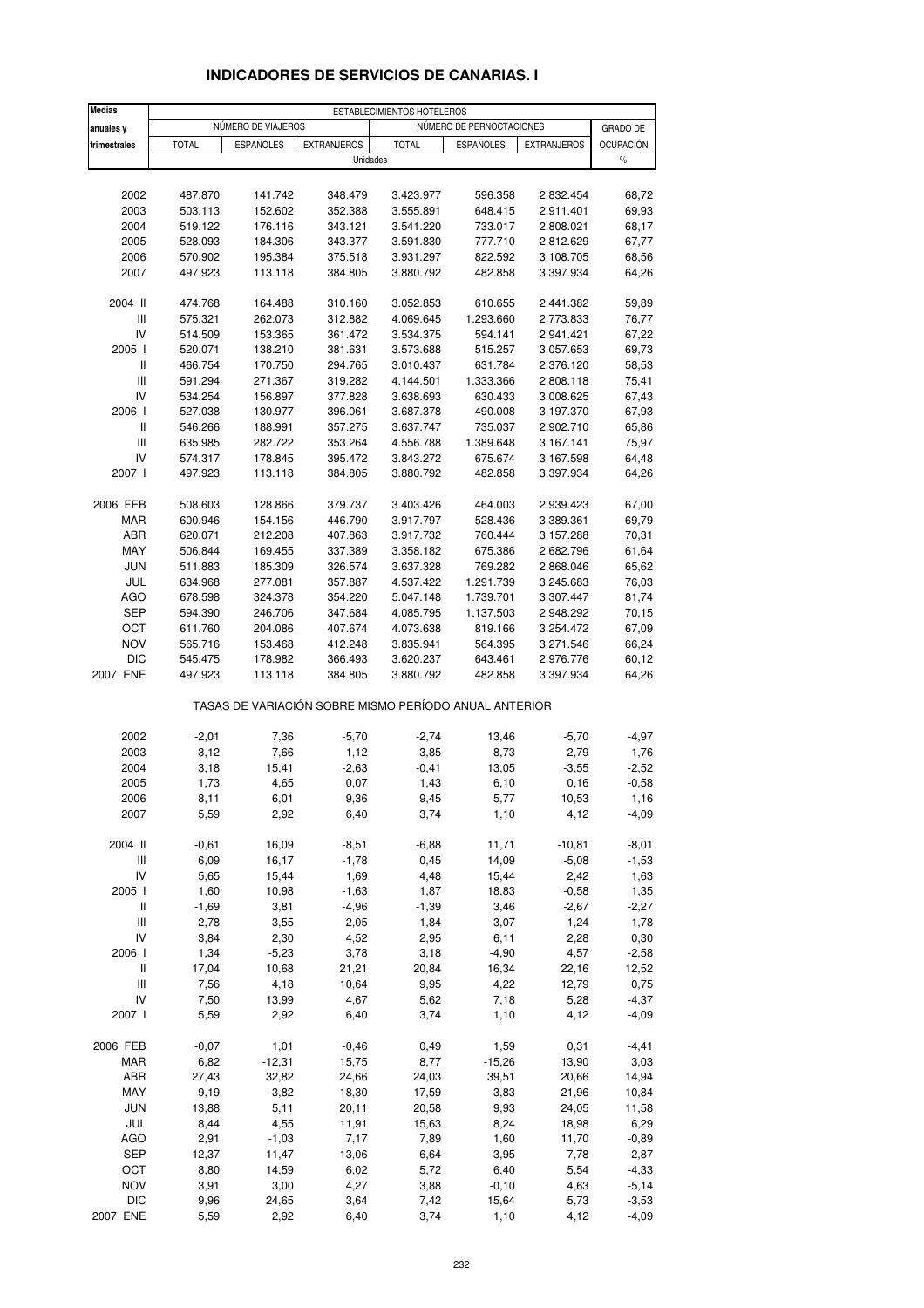| <b>Medias</b>                      | APARTAMENTOS TURÍSTICOS (5) |                    |                    |                        |                                                       |                        |                  |  |
|------------------------------------|-----------------------------|--------------------|--------------------|------------------------|-------------------------------------------------------|------------------------|------------------|--|
| anuales y                          |                             | NÚMERO DE VIAJEROS |                    |                        | NÚMERO DE PERNOCTACIONES                              |                        | <b>GRADO DE</b>  |  |
| trimestrales                       | <b>TOTAL</b>                | <b>ESPAÑOLES</b>   | <b>EXTRANJEROS</b> | <b>TOTAL</b>           | <b>ESPAÑOLES</b>                                      | <b>EXTRANJEROS</b>     | <b>OCUPACIÓN</b> |  |
|                                    |                             |                    |                    | Unidades               |                                                       |                        | $\%$             |  |
|                                    |                             |                    |                    |                        |                                                       |                        |                  |  |
| 2002                               | 437.249                     | 40.206             | 397.043            | 3.924.456              | 238.436                                               | 3.686.020              | 56,42            |  |
| 2003                               | 423.436                     | 48.015             | 375.421            | 3.775.283              | 279.945                                               | 3.495.338              | 55,26            |  |
| 2004                               | 390.876                     | 54.097             | 336.780            | 3.464.176              | 316.230                                               | 3.147.946              | 51,97            |  |
| 2005                               | 363.564                     | 58.939             | 304.625            | 3.109.793              | 330.564                                               | 2.779.229              | 48,26            |  |
| 2006                               | 389.342                     | 70.964             | 318.377            | 3.239.270              | 392.484                                               | 2.846.786              | 49,09            |  |
| 2007                               | 373.076                     | 26.856             | 346.220            | 3.634.320              | 183.952                                               | 3.450.368              | 52,30            |  |
| 2004 II                            | 357.830                     | 56.684             | 301.145            | 3.035.552              | 274.896                                               | 2.760.656              | 48,51            |  |
| Ш                                  | 409.239                     | 102.133            | 307.106            | 3.678.058              | 665.716                                               | 3.012.342              | 54,21            |  |
| IV                                 | 377.371                     | 32.333             | 345.039            | 3.367.207              | 187.190                                               | 3.180.017              | 49,79            |  |
| 2005 l<br>Ш                        | 381.191                     | 29.389             | 351.802            | 3.538.711              | 158.935                                               | 3.379.776              | 54,49            |  |
| Ш                                  | 284.834<br>407.103          | 58.403<br>113.291  | 226.432<br>293.811 | 2.295.654<br>3.391.857 | 260.249<br>714.766                                    | 2.035.404<br>2.677.091 | 36,88<br>52,94   |  |
| IV                                 | 381.126                     | 34.673             | 346.453            | 3.212.950              | 188.307                                               | 3.024.643              | 48,73            |  |
| 2006                               | 387.227                     | 29.106             | 358.122            | 3.383.592              | 164.203                                               | 3.219.389              | 51,75            |  |
| Ш                                  | 338.502                     | 74.063             | 264.439            | 2.594.406              | 352.740                                               | 2.241.666              | 40,02            |  |
| Ш                                  | 440.365                     | 134.003            | 306.362            | 3.632.933              | 800.036                                               | 2.832.897              | 54,95            |  |
| IV                                 | 391.272                     | 46.686             | 344.586            | 3.346.150              | 252.958                                               | 3.093.192              | 49,65            |  |
| 2007 l                             | 373.076                     | 26.856             | 346.220            | 3.634.320              | 183.952                                               | 3.450.368              | 52,30            |  |
|                                    |                             |                    |                    |                        |                                                       |                        |                  |  |
| 2006 FEB                           | 380.728                     | 26.248             | 354.480            | 3.303.326              | 145.009                                               | 3.158.317              | 54,30            |  |
| <b>MAR</b>                         | 408.331                     | 31.176             | 377.155            | 3.681.944              | 180.266                                               | 3.501.678              | 53,64            |  |
| ABR                                | 413.845                     | 90.820             | 323.025            | 3.132.381              | 413.179                                               | 2.719.202              | 47,57            |  |
| MAY                                | 280.259                     | 56.948             | 223.311            | 2.241.867              | 278.718                                               | 1.963.149              | 34,05            |  |
| <b>JUN</b>                         | 321.403                     | 74.422             | 246.981            | 2.408.971              | 366.324                                               | 2.042.647              | 38,45            |  |
| JUL                                | 441.214                     | 126.728            | 314.486            | 3.576.607              | 707.984                                               | 2.868.623              | 53,86            |  |
| <b>AGO</b>                         | 477.770                     | 162.266            | 315.504            | 4.282.552              | 1.100.595                                             | 3.181.957              | 63,41            |  |
| <b>SEP</b>                         | 402.110                     | 113.014            | 289.096            | 3.039.641              | 591.529                                               | 2.448.112              | 47,58            |  |
| OCT                                | 406.385                     | 60.954             | 345.431            | 3.234.852              | 314.579                                               | 2.920.273              | 46,00            |  |
| <b>NOV</b><br><b>DIC</b>           | 367.501                     | 34.878             | 332.623<br>355.704 | 3.381.405              | 207.978                                               | 3.173.427              | 52,31<br>50,64   |  |
| 2007 ENE                           | 399.930<br>373.076          | 44.226<br>26.856   | 346.220            | 3.422.192<br>3.634.320 | 236.317<br>183.952                                    | 3.185.875<br>3.450.368 | 52,30            |  |
|                                    |                             |                    |                    |                        | TASAS DE VARIACIÓN SOBRE MISMO PERÍODO ANUAL ANTERIOR |                        |                  |  |
| 2002                               | $-1,73$                     | 8,97               | $-2,70$            | $-6,46$                | 6,41                                                  | $-7,19$                | $-5,10$          |  |
| 2003                               | $-3,16$                     | 19,42              | $-5,45$            | $-3,80$                | 17,41                                                 | $-5,17$                | $-2,05$          |  |
| 2004                               | $-7,69$                     | 12,67              | $-10,29$           | $-8,24$                | 12,96                                                 | $-9,94$                | $-5,96$          |  |
| 2005                               | $-6,99$                     | 8,95               | $-9,55$            | $-10,23$               | 4,53                                                  | $-11,71$               | $-7,14$          |  |
| 2006                               | 7,09                        | 20,40              | 4,51               | 4,16                   | 18,73                                                 | 2,43                   | 1,73             |  |
| 2007                               | 0,12                        | $-10,16$           | 1,02               | 14,81                  | 9,93                                                  | 15,08                  | 10,52            |  |
| 2004 II                            | $-8,07$                     | 15,47              | $-11,46$           | $-5,49$                | 16,55                                                 | $-7,23$                | 0,45             |  |
| $\ensuremath{\mathsf{III}}\xspace$ | $-10,31$                    | 10,64              | $-15,63$           | $-12,71$               | 13,83                                                 | $-16,99$               | $-10,84$         |  |
| IV                                 | $-9,36$                     | 17,79              | $-11,28$           | $-9,90$                | 12,41                                                 | $-10,94$               | $-7,05$          |  |
| 2005 l                             | $-9,04$                     | 16,45              | $-10,67$           | $-6,28$                | 15,91                                                 | $-7,12$                | $-1,61$          |  |
| Ш                                  | $-20,40$                    | 3,03               | $-24,81$           | $-24,37$               | $-5,33$                                               | $-26,27$               | $-23,96$         |  |
| Ш                                  | $-0,52$                     | 10,92              | $-4,33$            | $-7,78$                | 7,37                                                  | $-11,13$               | $-2,34$          |  |
| IV                                 | 0,99                        | 7,24               | 0,41               | $-4,58$                | 0,60                                                  | $-4,89$                | $-2,14$          |  |
| 2006 l                             | 1,58                        | $-0,96$            | 1,80               | $-4,38$                | 3,31                                                  | $-4,75$                | $-5,02$          |  |
| Ш                                  | 18,84                       | 26,81              | 16,79              | 13,01                  | 35,54                                                 | 10,13                  | 8,51             |  |
| Ш                                  | 8,17                        | 18,28              | 4,27               | 7,11                   | 11,93                                                 | 5,82                   | 3,80             |  |
| IV                                 | 2,66                        | 34,65              | $-0,54$            | 4,15                   | 34,33                                                 | 2,27                   | 1,89             |  |
| 2007 l                             | 0,12                        | $-10,16$           | 1,02               | 14,81                  | 9,93                                                  | 15,08                  | 10,52            |  |
| 2006 FEB                           | 1,02                        | 14,63              | 0,14               | $-1,47$                | 13,88                                                 | $-2,08$                | $-1,84$          |  |
| <b>MAR</b>                         | 1,80                        | $-32,92$           | 6,35               | $-0,99$                | $-21,67$                                              | 0,38                   | $-2,74$          |  |
| ABR                                | 33,44                       | 97,96              | 22,24              | 23,15                  | 111,69                                                | 15,79                  | 17,84            |  |
| MAY                                | 6,80                        | $-5,65$            | 10,51              | 8,19                   | 2,54                                                  | 9,04                   | 2,90             |  |
| <b>JUN</b>                         | 14,00                       | 7,91               | 15,97              | 6,06                   | 16,76                                                 | 4,35                   | 3,39             |  |
| JUL                                | 7,62                        | 15,08              | 4,88               | 10,89                  | 12,70                                                 | 10,45                  | 7,23             |  |
| <b>AGO</b>                         | 7,05                        | 8,04               | 6,55               | 5,21                   | 5,09                                                  | 5,26                   | 4,65             |  |
| <b>SEP</b>                         | 10,16                       | 42,05              | 1,27               | 5,55                   | 26,19                                                 | 1,53                   | $-0,88$          |  |
| OCT                                | 4,22                        | 32,55              | 0,43               | 2,48                   | 32,20                                                 | 0,05                   | $-3,22$          |  |
| <b>NOV</b>                         | $-3,50$                     | 23,95              | $-5,69$            | 1,95                   | 30,29                                                 | 0,52                   | 1,91             |  |
| <b>DIC</b>                         | 7,33                        | 47,95              | 3,79               | 8,11                   | 41,22                                                 | 6,26                   | 7,02             |  |
| 2007 ENE                           | 0,12                        | $-10,16$           | 1,02               | 14,81                  | 9,93                                                  | 15,08                  | 10,52            |  |

### **INDICADORES DE SERVICIOS DE CANARIAS. II**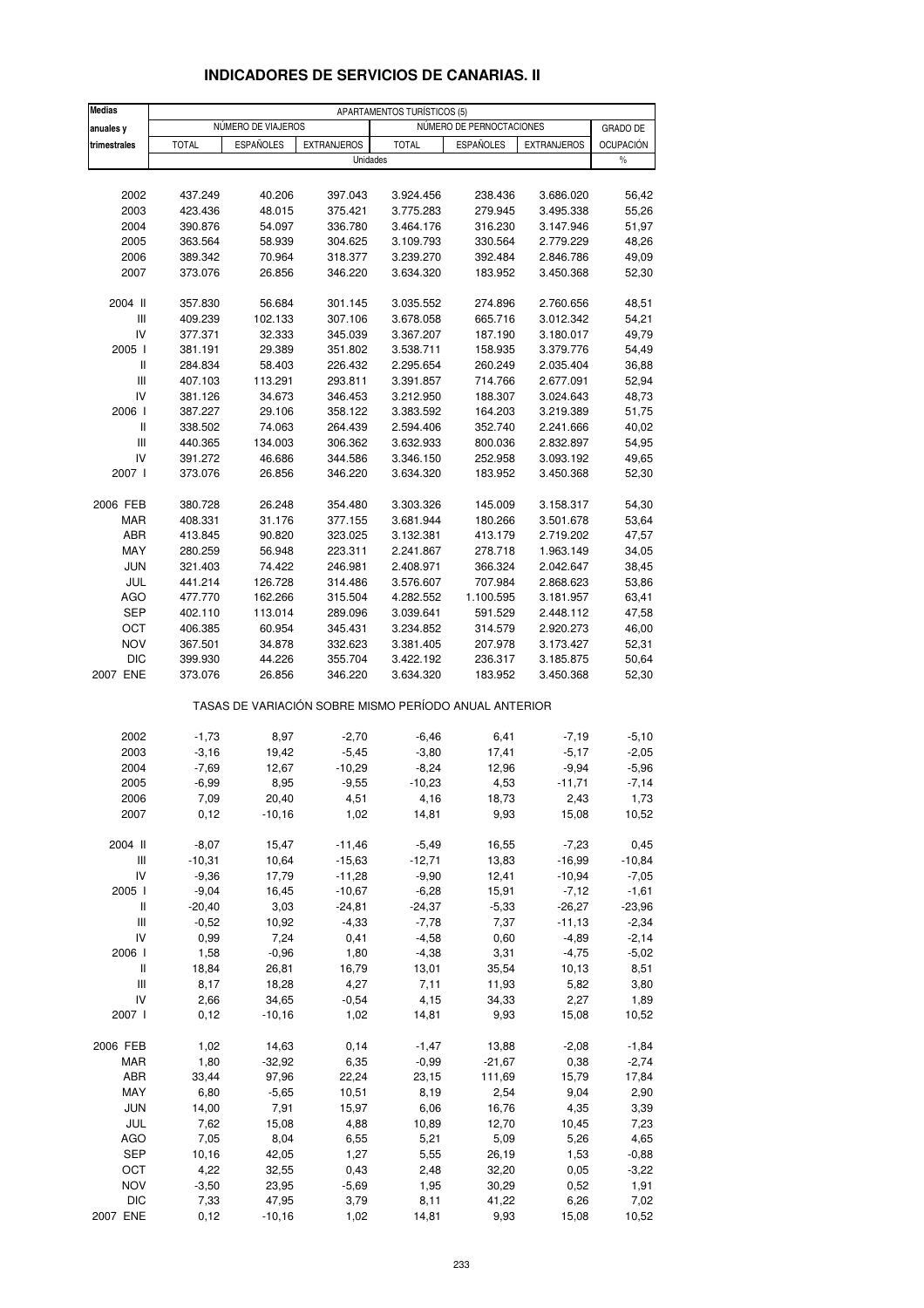| <b>Medias</b>                      | TRANSPORTE AÉREO DE PASAJEROS |                                                       |                      |                      |                        |                    |                    |
|------------------------------------|-------------------------------|-------------------------------------------------------|----------------------|----------------------|------------------------|--------------------|--------------------|
| anuales y                          | <b>TOTAL</b>                  |                                                       | <b>INTERIOR</b>      |                      |                        | INTERNACIONAL      |                    |
| trimestrales                       |                               | <b>TOTAL</b>                                          | REGULAR              | NO REGULAR           | <b>TOTAL</b>           | <b>REGULAR</b>     | NO REGULAR         |
|                                    |                               |                                                       |                      | Unidades             |                        |                    |                    |
|                                    |                               |                                                       |                      |                      |                        |                    |                    |
| 2002                               | 2.461.110                     | 805.424                                               | 742.204              | 63.221               | 1.655.686              | 564.087            | 1.091.599          |
| 2003                               | 2.553.026                     | 885.719                                               | 814.716              | 71.002               | 1.667.308              | 569.688            | 1.097.620          |
| 2004                               | 2.605.695                     | 1.007.744                                             | 922.978              | 84.766               | 1.597.951              | 548.595            | 1.049.356          |
| 2005                               | 2.684.049                     | 1.124.231                                             | 1.045.272            | 78.960               | 1.559.818              | 570.382            | 989.436            |
| 2006                               | 2.797.964                     | 1.196.678                                             | 1.130.855            | 65.823               | 1.601.286              | 624.365            | 976.921            |
| 2007                               | 2.688.791                     | 971.679                                               | 950.823              | 20.856               | 1.717.112              | 722.432            | 994.680            |
| 2004 II                            | 2.354.961                     | 969.644                                               | 915.999              | 53.645               | 1.385.317              | 462.641            | 922.676            |
| Ш                                  | 2.746.836                     | 1.281.514                                             | 1.073.874            | 207.640              | 1.465.322              | 472.422            | 992.900            |
| IV                                 | 2.685.469                     | 986.051                                               | 932.921              | 53.130               | 1.699.418              | 608.549            | 1.090.869          |
| 2005 l                             | 2.714.352                     | 920.327                                               | 881.240              | 39.087               | 1.794.024              | 656.855            | 1.137.169          |
| $\, \parallel$                     | 2.376.402                     | 1.067.144                                             | 1.025.087            | 42.057               | 1.309.258              | 479.470            | 829.788            |
| Ш                                  | 2.871.792                     | 1.437.181                                             | 1.240.174            | 197.007              | 1.434.611              | 494.643            | 939.968            |
| IV                                 | 2.773.652                     | 1.072.273                                             | 1.034.585            | 37.688               | 1.701.378              | 650.559            | 1.050.819          |
| 2006                               | 2.736.816                     | 966.868                                               | 941.656              | 25.212               | 1.769.948              | 692.154            | 1.077.794          |
| Ш                                  | 2.637.905                     | 1.193.452                                             | 1.149.656            | 43.796               | 1.444.453              | 568.059            | 876.394            |
| $\ensuremath{\mathsf{III}}\xspace$ | 2.975.644                     | 1.478.947                                             | 1.320.385            | 158.562              | 1.496.697              | 547.477            | 949.220            |
| IV                                 | 2.841.490                     | 1.147.444                                             | 1.111.724            | 35.720               | 1.694.046              | 689.772            | 1.004.275          |
| 2007 l                             | 2.688.791                     | 971.679                                               | 950.823              | 20.856               | 1.717.112              | 722.432            | 994.680            |
| 2006 FEB                           | 2.544.038                     | 899.367                                               | 877.171              | 22.196               | 1.644.671              | 641.003            | 1.003.668          |
| MAR                                | 2.976.501                     | 1.053.840                                             | 1.023.517            | 30.323               | 1.922.661              | 764.127            | 1.158.534          |
| ABR                                | 3.004.235                     | 1.193.867                                             | 1.135.398            | 58.469               | 1.810.368              | 735.508            | 1.074.860          |
| MAY                                | 2.429.182                     | 1.193.201                                             | 1.160.901            | 32.300               | 1.235.981              | 489.296            | 746.685            |
| <b>JUN</b>                         | 2.480.298                     | 1.193.287                                             | 1.152.668            | 40.619               | 1.287.011              | 479.374            | 807.637            |
| JUL                                | 2.968.678                     | 1.459.066                                             | 1.320.509            | 138.557              | 1.509.612              | 551.938            | 957.674            |
| <b>AGO</b>                         | 3.205.604                     | 1.635.964                                             | 1.408.837            | 227.127              | 1.569.640              | 547.024            | 1.022.616          |
| <b>SEP</b>                         | 2.752.649                     | 1.341.811                                             | 1.231.808            | 110.003              | 1.410.838              | 543.468            | 867.370            |
| OCT                                | 2.946.062                     | 1.240.577                                             | 1.201.990            | 38.587               | 1.705.485              | 621.655            | 1.083.830          |
| <b>NOV</b>                         | 2.772.587                     | 1.055.985                                             | 1.027.962            | 28.023               | 1.716.602              | 754.177            | 962.425            |
| <b>DIC</b><br>2007 ENE             | 2.805.822<br>2.688.791        | 1.145.770<br>971.679                                  | 1.105.219<br>950.823 | 40.551<br>20.856     | 1.660.052<br>1.717.112 | 693.483<br>722.432 | 966.569<br>994.680 |
|                                    |                               |                                                       |                      |                      |                        |                    |                    |
|                                    |                               | TASAS DE VARIACIÓN SOBRE MISMO PERÍODO ANUAL ANTERIOR |                      |                      |                        |                    |                    |
| 2002                               | $-1,65$                       | 1,40                                                  | $-1,78$              | 63,59                | $-3,07$                | $-5,91$            | $-1,53$            |
| 2003                               | 3,73                          | 9,97                                                  | 9,77                 | 12,31                | 0,70                   | 0,99               | 0,55               |
| 2004                               | 2,06                          | 13,78                                                 | 13,29                | 19,38                | $-4,16$                | $-3,70$            | $-4,40$            |
| 2005                               | 3,01                          | 11,56                                                 | 13,25                | $-6,85$              | $-2,39$                | 3,97               | $-5,71$            |
| 2006                               | 4,24                          | 6,44                                                  | 8,19                 | -16,64               | 2,66                   | 9,46               | -1,26              |
| 2007                               | $-0,04$                       | 2,56                                                  | 2,87                 | $-9,78$              | $-1,46$                | 7,61               | $-7,14$            |
| 2004 II                            | $-0,61$                       | 15,00                                                 | 15,13                | 12,76                | $-9,23$                | $-11,29$           | $-8,16$            |
| $\ensuremath{\mathsf{III}}\xspace$ | 0,99                          | 11,08                                                 | 9,93                 | 17,42                | $-6,44$                | $-4,99$            | $-7,11$            |
| IV                                 | 4,80                          | 16,37                                                 | 15,13                | 43,54                | $-0,92$                | 2,83               | $-2,90$            |
| 2005 l                             | 2,99                          | 15,94                                                 | 14,58                | 58,58                | $-2,59$                | 0,94               | $-4,52$            |
| Ш                                  | 0,91                          | 10,06                                                 | 11,91                | $-21,60$             | $-5,49$                | 3,64               | $-10,07$           |
| $\ensuremath{\mathsf{III}}\xspace$ | 4,55                          | 12,15                                                 | 15,49                | $-5,12$              | $-2,10$                | 4,70               | $-5,33$            |
| IV                                 | 3,28                          | 8,74                                                  | 10,90                | $-29,06$             | 0,12                   | 6,90               | $-3,67$            |
| 2006 l                             | 0,83                          | 5,06                                                  | 6,86                 | $-35,50$             | $-1,34$                | 5,37               | $-5,22$            |
| $\, \parallel$                     | 11,00                         | 11,84                                                 | 12,15                | 4,13                 | 10,33                  | 18,48              | 5,62               |
| $\ensuremath{\mathsf{III}}\xspace$ | 3,62                          | 2,91                                                  | 6,47                 | $-19,51$             | 4,33                   | 10,68              | 0,98               |
| IV<br>2007 l                       | 2,45<br>$-0,04$               | 7,01<br>2,56                                          | 7,46<br>2,87         | $-5,22$<br>$-9,78$   | $-0,43$<br>$-1,46$     | 6,03<br>7,61       | $-4,43$<br>$-7,14$ |
|                                    |                               |                                                       |                      |                      |                        |                    |                    |
| 2006 FEB                           | 0,05                          | 6,60                                                  | 7,24                 | $-13,68$             | $-3,20$                | 4,11               | $-7,35$            |
| MAR                                | 2,24                          | 0,74                                                  | 4,10                 | $-51,78$             | 3,07                   | 10,87              | $-1,49$            |
| ABR                                | 15,96                         | 19,87                                                 | 18,50                | 54,79                | 13,52                  | 20,24              | 9,33               |
| MAY                                | 6,43                          | 6,75                                                  | 7,80                 | $-20,92$             | 6,12                   | 15,87              | 0,58               |
| <b>JUN</b><br>JUL                  | 9,94<br>4,99                  | 9,70<br>3,34                                          | 10,81<br>6,13        | $-14,58$<br>$-17,34$ | 10,16<br>6,64          | 18,53<br>13,65     | 5,73<br>2,99       |
| AGO                                | 2,68                          | 1,84                                                  | 6,86                 | $-21,15$             | 3,57                   | 7,05               | 1,80               |
| SEP                                | 3,25                          | 3,76                                                  | 6,39                 | $-18,72$             | 2,78                   | 11,54              | $-2,04$            |

#### **INDICADORES DE SERVICIOS DE CANARIAS. III**

OCT 1,81 7,44 8,60 -19,32 -1,94 0,67 -3,37 NOV 1,06 5,71 5,68 6,67 -1,60 6,02 -6,84 DIC 4,55 7,76 7,90 4,06 2,44 11,35 -3,12 2007 ENE -0,04 2,56 2,87 -9,78 -1,46 7,61 -7,14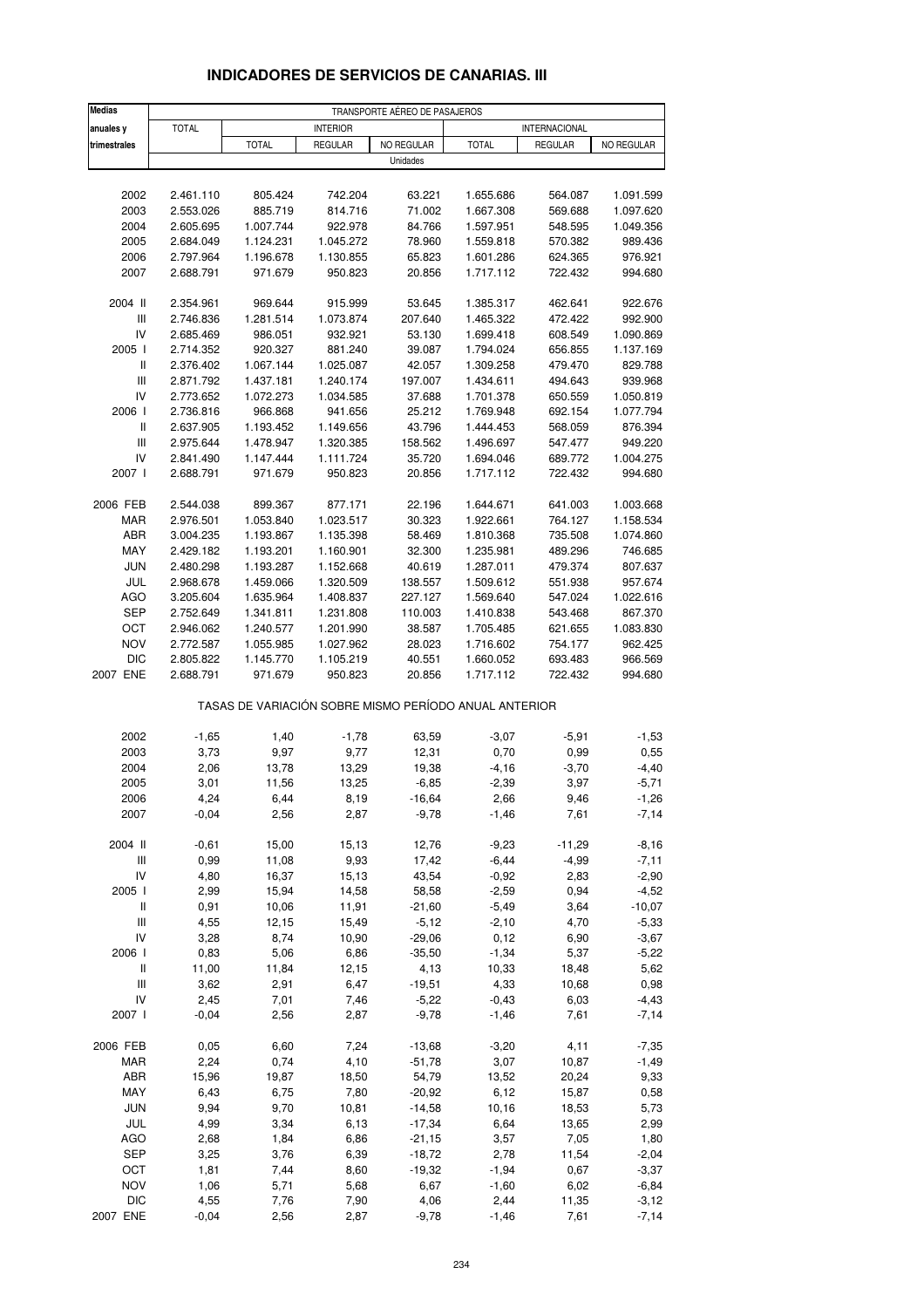### **INDICADORES DE DEMANDA DE CANARIAS I**

| <b>Medias</b>                      |                  |                 | CONSUMO                                               |              |                  |
|------------------------------------|------------------|-----------------|-------------------------------------------------------|--------------|------------------|
| anuales y                          | IPI. INE         | <b>GASOLINA</b> | MATRICULACIÓN                                         | E. ELÉCTRICA | ÍNDICE           |
| trimestrales                       | <b>B.CONSUMO</b> | <b>AUTO</b>     | <b>TURISMOS</b>                                       | USOS DOMEST. | COMERC.MENOR     |
|                                    | <b>Base 2000</b> | Toneladas       | Unidades                                              | Gw.          | <b>Base 2005</b> |
|                                    |                  |                 |                                                       |              |                  |
| 2002                               | 95               | 48.106          | 4.420                                                 | 157,007      | 89,57            |
| 2003                               | 98               | 49.345          | 4.786                                                 | 175,442      |                  |
| 2004                               | 101              |                 |                                                       |              | 96,93            |
|                                    |                  | 49.442          | 5.270                                                 | 183,176      | 99,98            |
| 2005                               | 99               | 49.180          | 5.755                                                 | 196,954      | 100,00           |
| 2006                               | 100              | 49.041          | 6.046                                                 | 208,239      | 104,19           |
| 2007                               | 99               |                 | 4.640                                                 | 225,644      | 121,43           |
| 2004 II                            | 103              | 49.079          | 4.714                                                 | 176,865      | 92,18            |
| Ш                                  | 104              | 49.932          | 5.458                                                 | 182,347      | 96,80            |
| IV                                 | 100              | 49.960          | 6.511                                                 | 192,031      | 111,17           |
| 2005 l                             | 95               | 47.715          | 4.703                                                 | 200,396      | 98,02            |
| Ш                                  | 106              | 49.214          | 5.567                                                 | 194,883      | 91,66            |
| $\ensuremath{\mathsf{III}}\xspace$ | 101              | 50.451          | 6.128                                                 | 192,538      | 97,88            |
| IV                                 | 95               | 49.339          | 6.621                                                 | 200,001      | 112,43           |
| 2006                               | 94               | 49.326          | 5.310                                                 | 216,663      | 101,23           |
| Ш                                  | 105              | 48.475          | 5.759                                                 | 203,703      | 96,88            |
| Ш                                  | 100              | 48.779          | 6.262                                                 | 199,503      | 101,91           |
| IV                                 | 100              | 49.582          | 6.853                                                 | 213,086      | 116,72           |
| 2007 l                             | 99               |                 | 4.640                                                 | 225,644      | 121,43           |
|                                    |                  |                 |                                                       |              |                  |
| 2006 MAR                           | 105              | 53.848          | 6.255                                                 | 224,535      | 102,23           |
| ABR                                | 97               | 47.358          | 4.729                                                 | 193,922      | 97,87            |
| MAY                                | 104              | 48.994          | 5.382                                                 | 214,434      | 95,97            |
| <b>JUN</b>                         | 115              | 49.074          | 7.166                                                 | 202,752      | 96,82            |
| JUL                                | 105              | 47.666          | 8.170                                                 | 190,627      | 105,11           |
| <b>AGO</b>                         | 95               | 50.430          | 5.582                                                 | 208,099      | 101,82           |
| SEP                                | 100              | 48.242          | 5.033                                                 | 199,784      | 98,79            |
| ОСТ                                | 101              | 50.470          | 5.904                                                 | 209,540      | 100,53           |
| <b>NOV</b>                         | 104              | 47.950          | 6.721                                                 | 221,685      | 105,94           |
| DIC                                | 96               | 50.327          | 7.934                                                 | 208,034      | 143,70           |
| 2007 ENE                           | 99               |                 | 4.949                                                 | 233,891      | 121,43           |
| FEB                                |                  |                 | 4.331                                                 | 217,397      |                  |
|                                    |                  |                 | TASAS DE VARIACIÓN SOBRE MISMO PERÍODO ANUAL ANTERIOR |              |                  |
| 2002                               |                  | $-3,04$         | $-3,90$                                               | 4,96         |                  |
| 2003                               | 3,39             | 2,58            | 8,29                                                  | 11,74        | 8,22             |
| 2004                               | 3,79             | 0,20            | 10,12                                                 | 4,41         | 3,14             |
| 2005                               | $-2,19$          | $-0,53$         | 9,19                                                  | 7,52         | 0,02             |
| 2006                               | 0,61             | $-0,28$         | 5,06                                                  | 5,73         | 4,19             |
| 2007                               | 5,21             |                 | $-4,07$                                               | 6,07         | 9,41             |
|                                    |                  |                 |                                                       |              |                  |
| 2004 II                            | 2,35             | 0,11            | 4,64                                                  | 1,93         | 1,39             |
| Ш                                  | 3,76             | $-0,57$         | 6,94                                                  | 6,38         | 1,37             |
| IV                                 | 1,63             | $-2,32$         | 7,94                                                  | 8,67         | 3,37             |
| 2005 l                             | $-3,45$          | $-2,21$         | 6,92                                                  | 10,44        | $-1,75$          |
| Ш                                  | 2,52             | 0,28            | 18,11                                                 | 10,19        | $-0,56$          |
| Ш                                  | $-2,98$          | 1,04            | 12,27                                                 | 5,59         | 1,12             |
| IV                                 | $-5,00$          | $-1,24$         | 1,69                                                  | 4,15         | 1,14             |
| 2006                               | $-1,16$          | 3,37            | 12,91                                                 | 8,12         | 3,27             |
| Ш                                  | $-0,50$          | $-1,50$         | 3,44                                                  | 4,53         | 5,70             |
| $\ensuremath{\mathsf{III}}\xspace$ | $-1,02$          | $-3,31$         | 2,18                                                  | 3,62         | 4,11             |
| IV                                 | 5,37             | 0,49            | 3,50                                                  | 6,54         | 3,82             |
| 2007 l                             | 5,21             |                 | $-4,07$                                               | 6,07         | 9,41             |
| 2006 MAR                           | 1,94             | 2,58            | 22,72                                                 | $-4,54$      | 6,66             |
| ABR                                | $-21,16$         | $-5,06$         | $-9,84$                                               | 0,56         | 4,73             |
| MAY                                | 14,29            | 1,09            | 13,69                                                 | 9,97         | 8,17             |
| <b>JUN</b>                         | 10,85            | $-0,45$         | 6,59                                                  | 3,01         | 4,31             |
| JUL                                | $-2,14$          | $-5,98$         | 12,85                                                 | 3,85         | 4,35             |
| AGO                                | 4,50             | $-2,06$         | $-1,97$                                               | 7,33         | 3,12             |
| SEP                                | $-4,69$          | $-1,88$         | $-7,67$                                               | $-0,19$      | 4,88             |
| ост                                | 9,65             | 4,16            | $-0,44$                                               | 8,54         | 1,27             |
| NOV                                | 5,72             | $-0,77$         | 8,44                                                  | 11,56        | 4,47             |
| DIC                                | 0,84             | $-1,79$         | 2,56                                                  | $-0,10$      | 5,18             |
| 2007 ENE                           | 5,21             |                 | $-0,58$                                               | 9,12         | 9,41             |
| FEB                                |                  |                 | $-7,77$                                               | 2,98         |                  |
|                                    |                  |                 |                                                       |              |                  |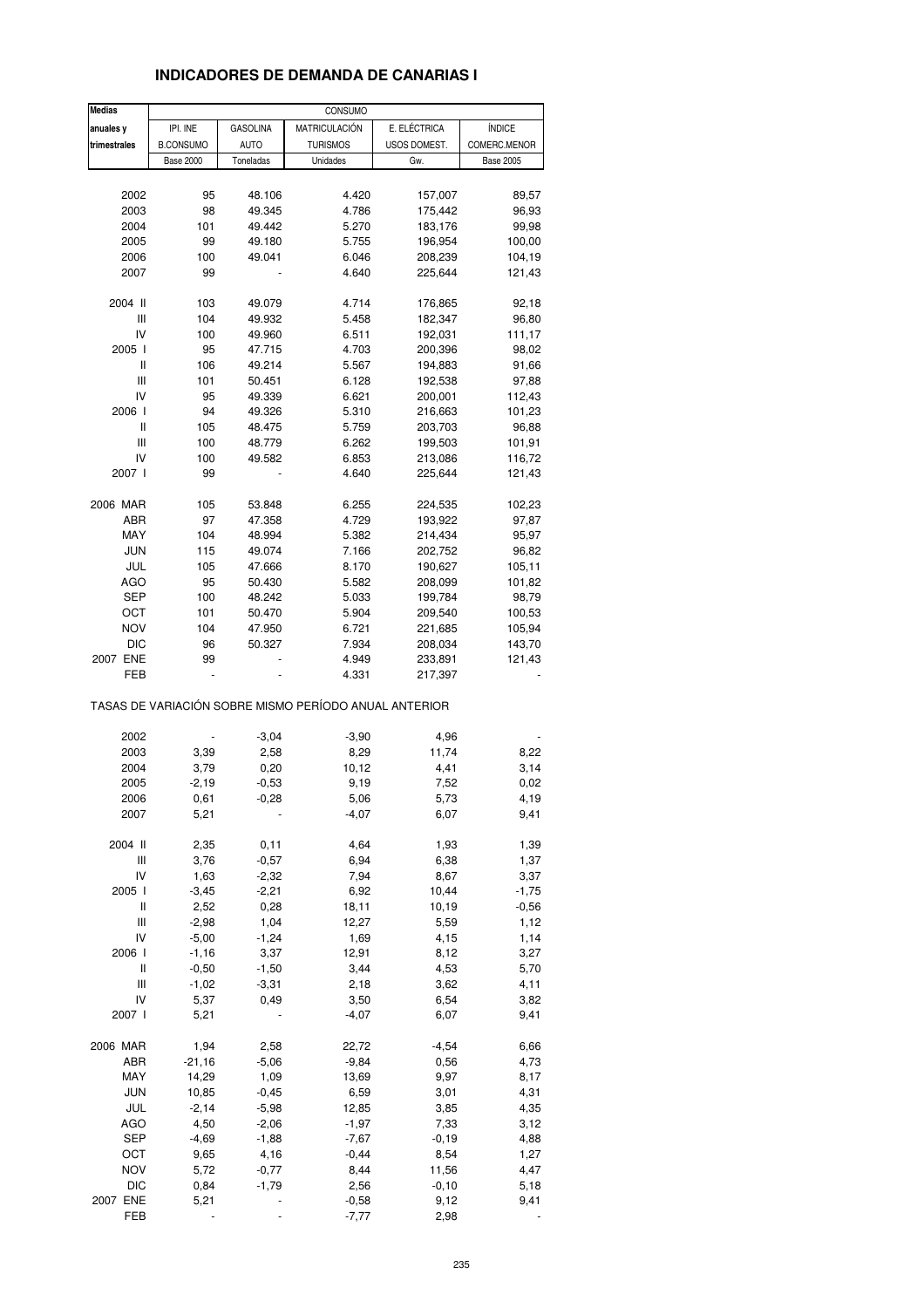### **INDICADORES DE DEMANDA DE CANARIAS II**

| <b>Medias</b> |                                                       |                      | <b>INVERSIÓN</b> |                        |                     |
|---------------|-------------------------------------------------------|----------------------|------------------|------------------------|---------------------|
| anuales y     |                                                       | IPI. INE             |                  | MATRICULACIÓN          | <b>INSCRIPCIÓN</b>  |
| trimestrales  | <b>B.EQUIPO</b>                                       | <b>B.INTERMEDIOS</b> | <b>ENERGÍA</b>   | <b>VEHÍCULOS CARGA</b> | MAQUINARIA AGRÍCOLA |
|               |                                                       | <b>Base 2000</b>     |                  |                        | Unidades            |
|               |                                                       |                      |                  |                        |                     |
| 2002          | 98,3                                                  | 94,7                 | 125,1            | 1.433                  | 14                  |
|               |                                                       |                      |                  |                        | 14                  |
| 2003          | 108,2                                                 | 95,0                 | 120,3            | 1.670                  |                     |
| 2004          | 100,0                                                 | 96,7                 | 119,1            | 1.733                  | 22                  |
| 2005          | 102,5                                                 | 103,6                | 123,0            | 2.025                  | 38                  |
| 2006          | 68,6                                                  | 105,1                | 125,2            | 2.147                  | 28                  |
| 2007          | 70,7                                                  | 107,1                | 126,5            | 1.985                  | 22                  |
|               |                                                       |                      |                  |                        |                     |
| 2004 II       | 102,9                                                 | 98,3                 | 113,4            | 1.721                  | 19                  |
| Ш             | 94,8                                                  | 97,0                 | 118,3            | 1.650                  | 13                  |
| IV            | 110,2                                                 | 102,2                | 123,0            | 1.862                  | 26                  |
| 2005 l        | 130,9                                                 | 102,1                | 120,5            | 1.858                  | 44                  |
| Ш             | 123,6                                                 | 108,1                | 120,2            | 2.064                  | 29                  |
| Ш             | 83,9                                                  | 101,7                | 126,2            | 2.004                  | 18                  |
| IV            |                                                       |                      |                  |                        |                     |
|               | 71,4                                                  | 102,3                | 125,0            | 2.175                  | 61                  |
| 2006 l        | 72,0                                                  | 107,8                | 120,7            | 2.052                  | 31                  |
| Ш             | 74,0                                                  | 103,6                | 122,6            | 2.158                  | 15                  |
| Ш             | 57,5                                                  | 98,6                 | 129,1            | 2.160                  | 10                  |
| IV            | 70,9                                                  | 110,4                | 128,4            | 2.217                  | 55                  |
| 2007 l        | 70,7                                                  | 107,1                | 126,5            | 1.985                  | 22                  |
|               |                                                       |                      |                  |                        |                     |
| 2006 MAR      | 79,8                                                  | 118,0                | 131,3            | 2.479                  | 30                  |
| ABR           | 68,2                                                  | 96,4                 | 120,2            | 1.925                  | 14                  |
| MAY           | 76,9                                                  | 110,9                | 124,8            | 2.172                  | 23                  |
|               |                                                       |                      |                  |                        |                     |
| JUN           | 76,8                                                  | 103,6                | 122,9            | 2.376                  | 9                   |
| JUL           | 65,3                                                  | 106,8                | 127,0            | 2.321                  | 0                   |
| AGO           | 50,5                                                  | 83,2                 | 131,1            | 2.291                  | 21                  |
| <b>SEP</b>    | 56,8                                                  | 105,9                | 129,1            | 1.867                  | 8                   |
| ОСТ           | 71,7                                                  | 110,1                | 132,7            | 2.073                  | 74                  |
| <b>NOV</b>    | 71,2                                                  | 110,9                | 124,3            | 2.306                  | 68                  |
|               |                                                       |                      |                  |                        |                     |
| <b>DIC</b>    | 69,8                                                  | 110,3                | 128,3            | 2.273                  | 23                  |
| 2007 ENE      | 70,7                                                  | 107,1                | 126,5            | 2.282                  | 22                  |
| FEB           |                                                       |                      |                  | 1.687                  |                     |
|               | TASAS DE VARIACIÓN SOBRE MISMO PERÍODO ANUAL ANTERIOR |                      |                  |                        |                     |
| 2002          |                                                       |                      |                  | $-1,36$                | $-0,57$             |
| 2003          | 10,04                                                 | 0,32                 | $-3,83$          | 16,53                  | $-5,20$             |
|               |                                                       |                      |                  |                        |                     |
| 2004          | $-7,55$                                               | 1,74                 | $-0,97$          | 3,72                   | 62,80               |
| 2005          | 2,46                                                  | 7,09                 | 3,24             | 16,88                  | 70,79               |
| 2006          | $-33,05$                                              | 1,53                 | 1,82             | 6,00                   | $-26,97$            |
| 2007          | 5,05                                                  | 5,52                 | 11,45            | 7,97                   | $-45,00$            |
|               |                                                       |                      |                  |                        |                     |
| 2004 II       | $-19,63$                                              | 5,06                 | 3,44             | 3,12                   | 31,82               |
| Ш             | 0,89                                                  | 8,79                 | $-8,25$          | $-2,04$                | 66,67               |
| IV            | 5,73                                                  | 1,79                 | $-0,16$          | 0,27                   | 110,81              |
| 2005 l        | 42,04                                                 | 14,29                | $-1,04$          | 9,47                   | 43,96               |
| Ш             | 20,08                                                 | 10,01                | 6,03             | 19,93                  | 50,00               |
| Ш             | $-11,43$                                              | 4,88                 | 6,68             | 21,41                  | 37,50               |
| IV            | $-35,16$                                              | 0, 10                | 1,60             | 16,81                  | 134,62              |
| 2006 l        |                                                       |                      |                  |                        |                     |
|               | $-45,01$                                              | 5,62                 | 0,14             | 10,44                  | $-29,01$            |
| Ш             | $-40,14$                                              | $-4, 13$             | 2,02             | 4,55                   | $-47, 13$           |
| Ш             | $-31,45$                                              | $-3,02$              | 2,30             | 7,79                   | $-47,27$            |
| IV            | $-0,75$                                               | 7,95                 | 2,77             | 1,95                   | $-9,84$             |
| 2007 l        | 5,05                                                  | 5,52                 | 11,45            | 7,97                   | $-45,00$            |
|               |                                                       |                      |                  |                        |                     |
| 2006 MAR      | $-35,33$                                              | 14,56                | 7,71             | 22,30                  | $-41,18$            |
| ABR           | $-36,38$                                              | $-8,71$              | $-4,91$          | $-6,87$                | $-61, 11$           |
| MAY           | $-40,53$                                              | 4,52                 | 6,30             | 12,02                  | $-4,17$             |
| <b>JUN</b>    | $-42,77$                                              | $-7,99$              | 5,22             | 8,74                   | $-66,67$            |
|               |                                                       |                      |                  |                        |                     |
| JUL           | $-37,39$                                              | $-4,64$              | 1,20             | 11,86                  |                     |
| <b>AGO</b>    | $-41,21$                                              | $-2,23$              | 4,63             | 7,91                   | 425,00              |
| <b>SEP</b>    | $-7,79$                                               | $-1,94$              | 1,10             | 2,98                   | $-72,41$            |
| OCT           | $-8,08$                                               | 10, 10               | 1,45             | 4,49                   | $-10,84$            |
| <b>NOV</b>    | $-0, 14$                                              | 6,94                 | 4,54             | 11,89                  | $-4,23$             |
| <b>DIC</b>    | 7,38                                                  | 6,88                 | 2,48             | $-8,35$                | $-20,69$            |
|               |                                                       |                      |                  |                        |                     |
| 2007 ENE      | 5,05                                                  | 5,52                 | 11,45            | 17,03                  | $-45,00$            |
| <b>FEB</b>    |                                                       |                      |                  | $-2,26$                |                     |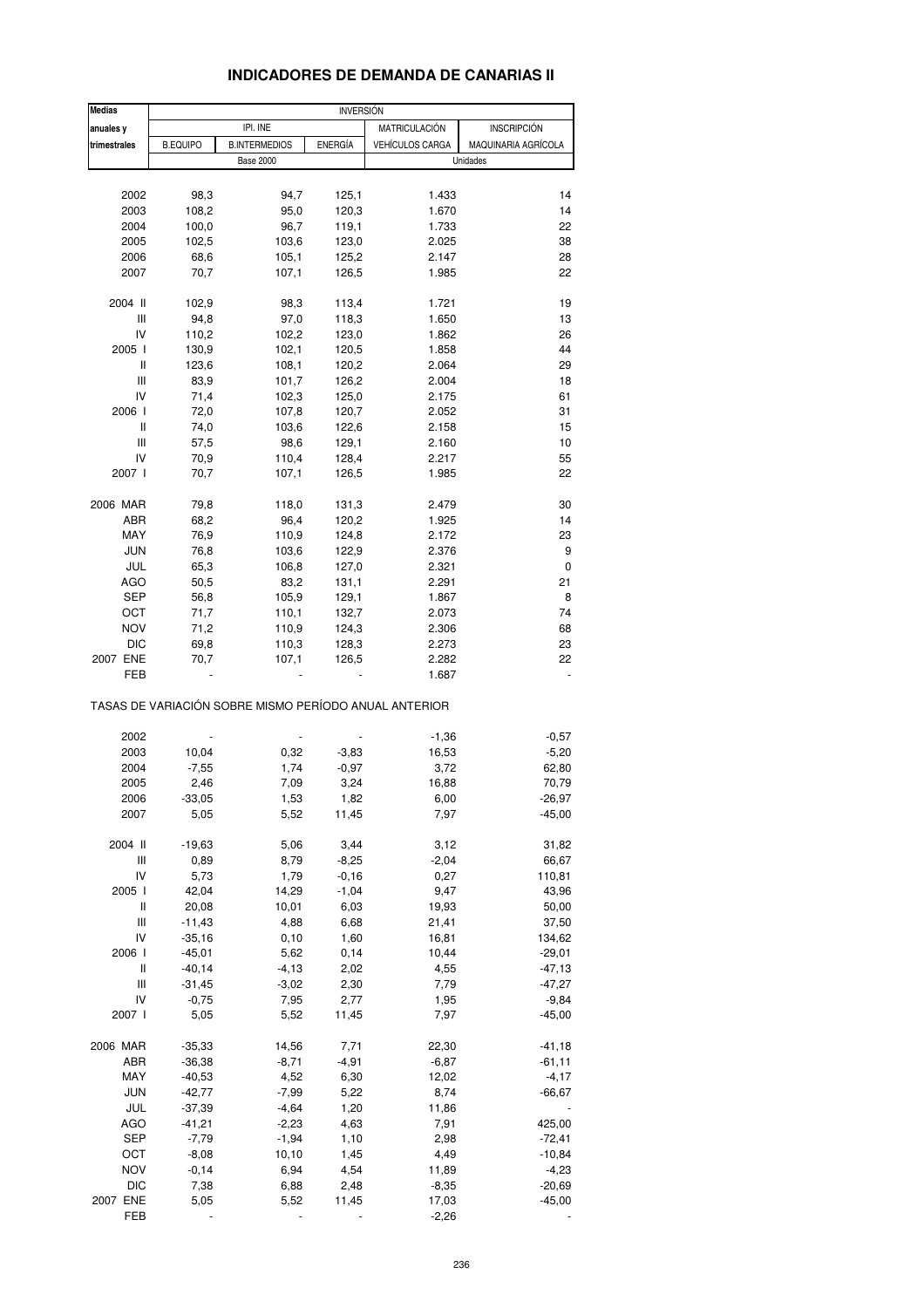## **INDICADORES DEL MERCADO DE TRABAJO DE CANARIAS. I**

| <b>Medias</b>                            | POBLACIÓN ACTIVA (9) |                    |                    | POBLACIÓN OCUPADA (9) |                     |                                                       |                    |                    |  |
|------------------------------------------|----------------------|--------------------|--------------------|-----------------------|---------------------|-------------------------------------------------------|--------------------|--------------------|--|
| anuales y                                |                      |                    |                    |                       |                     |                                                       |                    |                    |  |
| trimestrales                             | <b>TOTAL</b>         | VARONES            | <b>MUJERES</b>     | <b>TOTAL</b>          | AGRICULT.           | <b>INDUSTRIA</b>                                      | CONSTRUC.          | <b>SERVICIOS</b>   |  |
|                                          |                      |                    |                    | Miles de personas     |                     |                                                       |                    |                    |  |
|                                          |                      |                    |                    |                       |                     |                                                       |                    |                    |  |
| 2001                                     | 798,480              | 489,750            | 308,733            | 712,563               | 37,288              | 48,458                                                | 107,183            | 519,638            |  |
| 2002                                     | 844,410              | 508,733            | 335,678            | 750,465               | 33,978              | 48,820                                                | 113,633            | 554,033            |  |
| 2003                                     | 889,160              | 526,633            | 362,523            | 787,885               | 36,445              | 43,993                                                | 120,363            | 587,085            |  |
| 2004                                     | 915,808              | 538,275            | 377,530            | 806,320               | 37,645              | 45,558                                                | 126,540            | 596,580            |  |
| 2005<br>2006                             | 947,125<br>996,775   | 556,675<br>581,050 | 390,450<br>415,725 | 836,150<br>880,375    | 29,150<br>29,575    | 51,475<br>61,550                                      | 115,475<br>124,125 | 640,000<br>665,150 |  |
|                                          |                      |                    |                    |                       |                     |                                                       |                    |                    |  |
| 2004 l                                   | 914,490              | 536,630            | 377,850            | 796,580               | 42,880              | 41,100                                                | 122,040            | 590,560            |  |
| $\mathsf{I}$                             | 914,800              | 540,130            | 374,670            | 797,800               | 35,560              | 45,490                                                | 128,510            | 588,250            |  |
| Ш                                        | 911,820              | 537,450            | 374,370            | 808,020               | 35,440              | 48,630                                                | 126,750            | 597,200            |  |
| IV                                       | 922,120              | 538,890            | 383,230            | 822,880               | 36,700              | 47,010                                                | 128,860            | 610,310            |  |
| 2005 l                                   | 940,500              | 553,200            | 387,300            | 820,000               | 29,200              | 50,500                                                | 109,400            | 630,800            |  |
| Ш                                        | 935,900              | 549,500            | 386,400            | 820,100               | 25,600              | 47,900                                                | 112,600            | 633,900            |  |
| Ш                                        | 945,900              | 554,300            | 391,600            | 841,300               | 27,700              | 49,700                                                | 117,700            | 646,200            |  |
| IV                                       | 966,200              | 569,700            | 396,500            | 863,200               | 34,100              | 57,800                                                | 122,200            | 649,100            |  |
| 2006 l                                   | 983,200              | 577,100            | 406,100            | 865,700               | 28,800              | 62,800                                                | 119,100            | 655,100            |  |
| Ш                                        | 995,000              | 582,000            | 413,000            | 881,500               | 27,900              | 63,100                                                | 125,500            | 665,000            |  |
| $\mathbf{III}$                           | 1.007,100            | 589,300            | 417,800            | 887,500               | 26,100              | 62,400                                                | 127,200            | 671,800            |  |
| IV                                       | 1.001,800            | 575,800            | 426,000            | 886,800               | 35,500              | 57,900                                                | 124,700            | 668,700            |  |
| 2006 ENE                                 |                      |                    |                    |                       |                     |                                                       |                    |                    |  |
| FEB                                      |                      |                    |                    |                       |                     |                                                       |                    |                    |  |
| <b>MAR</b>                               |                      |                    |                    |                       |                     |                                                       |                    |                    |  |
| <b>ABR</b>                               |                      |                    |                    |                       |                     |                                                       |                    |                    |  |
| MAY                                      |                      |                    |                    |                       |                     |                                                       |                    |                    |  |
| JUN                                      |                      |                    |                    |                       |                     |                                                       |                    |                    |  |
| JUL                                      |                      |                    |                    |                       |                     |                                                       |                    |                    |  |
| <b>AGO</b>                               |                      |                    |                    |                       |                     |                                                       |                    |                    |  |
| SEP                                      |                      |                    |                    |                       |                     |                                                       |                    |                    |  |
| OCT                                      |                      |                    |                    |                       |                     |                                                       |                    |                    |  |
| <b>NOV</b>                               |                      |                    |                    |                       |                     |                                                       |                    |                    |  |
| <b>DIC</b>                               |                      |                    |                    |                       |                     |                                                       |                    |                    |  |
|                                          |                      |                    |                    |                       |                     | TASAS DE VARIACIÓN SOBRE MISMO PERÍODO ANUAL ANTERIOR |                    |                    |  |
| 2001                                     |                      |                    |                    |                       |                     |                                                       |                    |                    |  |
| 2002                                     | 2,62<br>5,75         | 3,54<br>3,88       | 1,19<br>8,73       | 5,75<br>5,32          | $-10,85$<br>$-8,88$ | $-3,69$<br>0,75                                       | 18,23<br>6,02      | 5,83<br>6,62       |  |
| 2003                                     | 5,30                 | 3,52               | 8,00               | 4,99                  | 7,26                | $-9,89$                                               | 5,92               | 5,97               |  |
| 2004                                     | 3,00                 | 2,21               | 4,14               | 2,34                  | 3,29                | 3,56                                                  | 5,13               | 1,62               |  |
| 2005                                     | 3,42                 | 3,42               | 3,42               | 3,70                  | -22,57              | 12,99                                                 | $-8,74$            | 7,28               |  |
| 2006                                     | 5,24                 | 4,38               | 6,47               | 5,29                  | 1,46                | 19,57                                                 | 7,49               | 3,93               |  |
|                                          |                      |                    |                    |                       |                     |                                                       |                    |                    |  |
| 2004 l                                   | 5,05                 | 3,68               | 7,06               | 2,43                  | 25,71               | $-16,78$                                              | 2,36               | 2,72               |  |
| $\, \parallel$                           | 3,46                 | 3,56               | 3,31               | 1,88                  | $-1,08$             | 5,08                                                  | 6,44               | 0,89               |  |
| $\ensuremath{\mathsf{III}}\xspace$       | 2,47                 | 1,77               | 3,50               | 2,31                  | 0,20                | 19,13                                                 | 5,40               | 0,65               |  |
| IV                                       | 1,10                 | $-0,07$            | 2,80               | 2,72                  | $-9,05$             | 10,69                                                 | 6,30               | 2,22               |  |
| 2005 l                                   | 2,84                 | 3,09               | 2,50               | 2,94                  | $-31,90$            | 22,87                                                 | $-10,36$           | 6,81               |  |
| $\, \parallel$                           | 2,31                 | 1,73               | 3,13               | 2,80                  | $-28,01$            | 5,30                                                  | $-12,38$           | 7,76               |  |
| $\ensuremath{\mathsf{III}}\xspace$<br>IV | 3,74                 | 3,14               | 4,60               | 4,12                  | $-21,84$            | 2,20                                                  | $-7,14$            | 8,20               |  |
|                                          | 4,78                 | 5,72               | 3,46               | 4,90                  | $-7,08$             | 22,95                                                 | $-5,17$            | 6,36               |  |
| 2006  <br>$\, \parallel$                 | 4,54<br>6,31         | 4,32<br>5,91       | 4,85<br>6,88       | 5,57<br>7,49          | $-1,37$<br>8,98     | 24,36<br>31,73                                        | 8,87<br>11,46      | 3,85<br>4,91       |  |
| III                                      | 6,47                 | 6,31               | 6,69               | 5,49                  | $-5,78$             | 25,55                                                 | 8,07               | 3,96               |  |
| IV                                       | 3,68                 | 1,07               | 7,44               | 2,73                  | 4,11                | 0,17                                                  | 2,05               | 3,02               |  |
|                                          |                      |                    |                    |                       |                     |                                                       |                    |                    |  |
| 2006 ENE                                 |                      |                    |                    |                       |                     |                                                       |                    |                    |  |
| FEB                                      |                      |                    |                    |                       |                     |                                                       |                    |                    |  |
| <b>MAR</b>                               |                      |                    |                    |                       |                     |                                                       |                    |                    |  |
| ABR                                      |                      |                    |                    |                       |                     |                                                       |                    |                    |  |
| MAY                                      |                      |                    |                    |                       |                     |                                                       |                    |                    |  |
| <b>JUN</b>                               |                      |                    |                    |                       |                     |                                                       |                    |                    |  |
| JUL                                      |                      |                    |                    |                       |                     |                                                       |                    |                    |  |
| <b>AGO</b>                               |                      |                    |                    |                       |                     |                                                       |                    |                    |  |
| <b>SEP</b>                               |                      |                    |                    |                       |                     |                                                       |                    |                    |  |
| OCT                                      |                      |                    |                    |                       |                     |                                                       |                    |                    |  |
| <b>NOV</b>                               |                      |                    |                    |                       |                     |                                                       |                    |                    |  |
| <b>DIC</b>                               |                      |                    |                    |                       |                     |                                                       |                    |                    |  |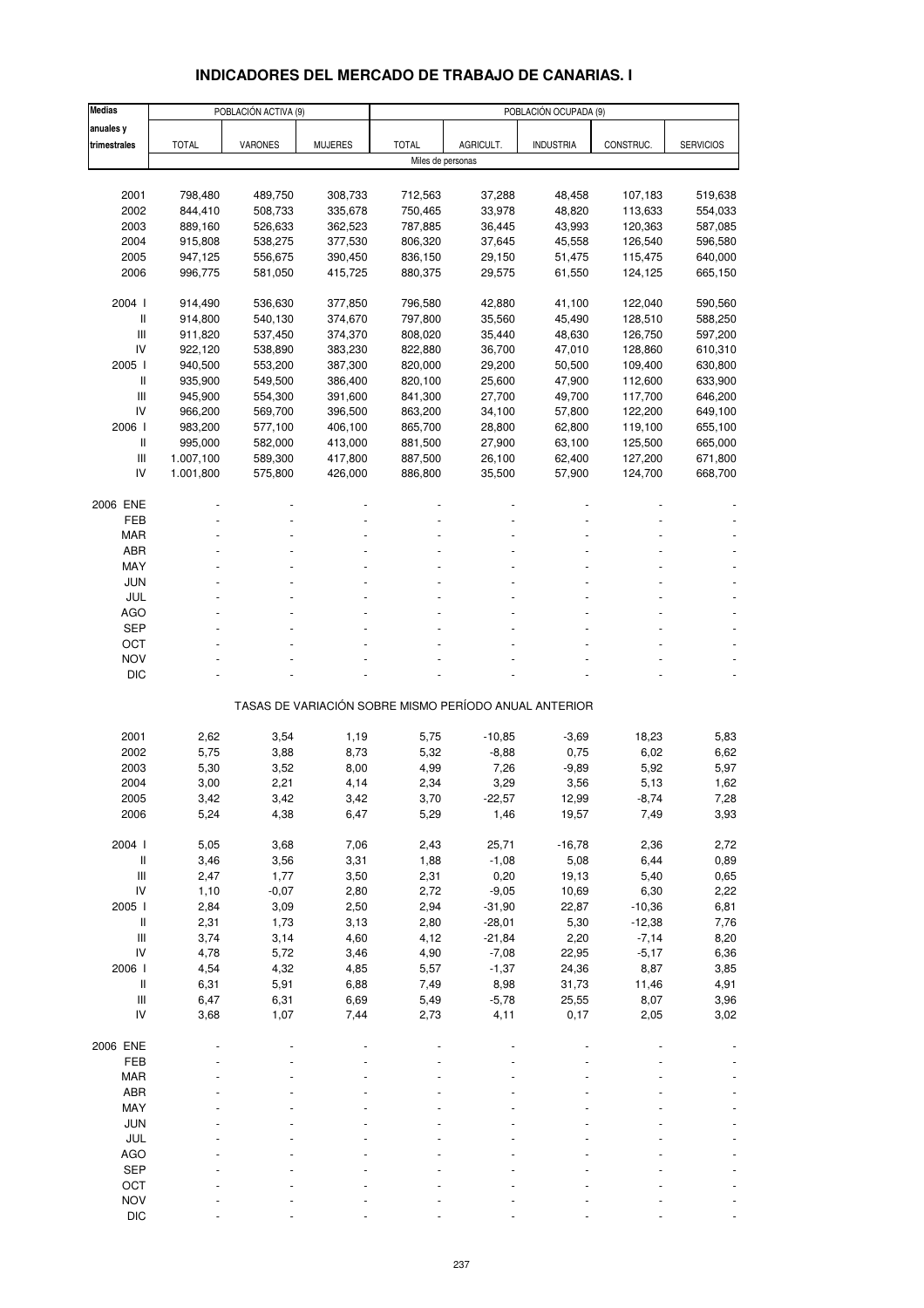### **INDICADORES DEL MERCADO DE TRABAJO DE CANARIAS. II**

| <b>Medias</b>                      | POBLACIÓN ASALARIADA (9)                              |           |                   |           |                  |  |  |  |  |
|------------------------------------|-------------------------------------------------------|-----------|-------------------|-----------|------------------|--|--|--|--|
| anuales y                          |                                                       |           |                   |           |                  |  |  |  |  |
| trimestrales                       | <b>TOTAL</b>                                          | AGRICULT. | <b>INDUSTRIA</b>  | CONSTRUC. | <b>SERVICIOS</b> |  |  |  |  |
|                                    |                                                       |           | Miles de Personas |           |                  |  |  |  |  |
|                                    |                                                       |           |                   |           |                  |  |  |  |  |
| 2001                               | 598,820                                               | 24,280    | 39,345            | 90,630    | 444,565          |  |  |  |  |
| 2002                               | 639,698                                               | 21,793    | 40,560            | 97,013    | 480,333          |  |  |  |  |
| 2003                               | 679,998                                               | 26,253    | 37,950            | 105,250   | 510,545          |  |  |  |  |
| 2004                               | 694,068                                               | 26,050    | 40,218            | 110,025   | 517,775          |  |  |  |  |
| 2005                               | 715,475                                               | 20,050    | 43,475            | 99,875    | 552,075          |  |  |  |  |
| 2006                               | 750,925                                               | 21,975    | 51,425            | 104,825   | 572,700          |  |  |  |  |
| 2004 l                             | 684,110                                               | 31,020    | 36,310            | 105,150   | 511,630          |  |  |  |  |
| Ш                                  | 691,500                                               | 23,730    | 40,980            | 113,400   | 513,390          |  |  |  |  |
| Ш                                  | 694,870                                               | 23,520    | 42,650            | 111,930   | 516,770          |  |  |  |  |
| IV                                 | 705,790                                               | 25,930    | 40,930            | 109,620   | 529,310          |  |  |  |  |
| 2005 l                             | 698,200                                               | 19,600    | 41,800            | 92,800    | 544,000          |  |  |  |  |
| Ш                                  | 704,000                                               | 17,300    | 41,700            | 98,700    | 546,300          |  |  |  |  |
| Ш                                  | 722,400                                               | 19,200    | 41,700            | 102,700   | 558,800          |  |  |  |  |
| IV                                 | 737,300                                               | 24,100    | 48,700            | 105,300   | 559,200          |  |  |  |  |
| 2006                               | 738,700                                               | 22,100    | 53,900            | 102,400   | 560,300          |  |  |  |  |
| Ш                                  | 744,700                                               | 20,200    | 51,700            | 107,200   | 565,600          |  |  |  |  |
| Ш                                  |                                                       |           | 51,700            |           |                  |  |  |  |  |
| IV                                 | 757,000                                               | 18,900    | 48,400            | 107,400   | 579,000          |  |  |  |  |
|                                    | 763,300                                               | 26,700    |                   | 102,300   | 585,900          |  |  |  |  |
| 2006 ENE                           |                                                       |           |                   |           |                  |  |  |  |  |
| FEB                                |                                                       |           |                   |           |                  |  |  |  |  |
| <b>MAR</b>                         |                                                       |           |                   |           |                  |  |  |  |  |
| ABR                                |                                                       |           |                   |           |                  |  |  |  |  |
| MAY                                |                                                       |           |                   |           |                  |  |  |  |  |
| JUN                                |                                                       |           |                   |           |                  |  |  |  |  |
| JUL                                |                                                       |           |                   |           |                  |  |  |  |  |
| AGO                                |                                                       |           |                   |           |                  |  |  |  |  |
| SEP                                |                                                       |           |                   |           |                  |  |  |  |  |
| ост                                |                                                       |           |                   |           |                  |  |  |  |  |
| <b>NOV</b>                         |                                                       |           |                   |           |                  |  |  |  |  |
| DIC                                |                                                       |           |                   |           |                  |  |  |  |  |
|                                    | TASAS DE VARIACIÓN SOBRE MISMO PERÍODO ANUAL ANTERIOR |           |                   |           |                  |  |  |  |  |
|                                    |                                                       |           |                   |           |                  |  |  |  |  |
| 2001                               | 5,30                                                  | $-10,49$  | $-9,28$           | 16,79     | 5,71             |  |  |  |  |
| 2002                               | 6,83                                                  | $-10,25$  | 3,09              | 7,04      | 8,05             |  |  |  |  |
| 2003                               | 6,30                                                  | 20,47     | -6,43             | 8,49      | 6,29             |  |  |  |  |
| 2004                               | 2,07                                                  | $-0,77$   | 5,97              | 4,54      | 1,42             |  |  |  |  |
| 2005                               | 3,08                                                  | -23,03    | 8,10              | -9,23     | 6,62             |  |  |  |  |
| 2006                               | 4,95                                                  | 9,60      | 18,29             | 4,96      | 3,74             |  |  |  |  |
| 2004 l                             | 2,79                                                  | 24,23     | $-13,57$          | 1,41      | 3,38             |  |  |  |  |
| $\sf II$                           | 2,21                                                  | $-11,09$  | 9,95              | 9,28      | 0,90             |  |  |  |  |
| $\ensuremath{\mathsf{III}}\xspace$ | 1,39                                                  | $-2,12$   | 20,82             | 4,72      | $-0,45$          |  |  |  |  |
| IV                                 | 1,91                                                  | $-11,56$  | 9,97              | 2,78      | 1,91             |  |  |  |  |
| 2005 l                             | 2,06                                                  | $-36,81$  | 15,12             | $-11,75$  | 6,33             |  |  |  |  |
| $\sf II$                           | 1,81                                                  | $-27,10$  | 1,76              | $-12,96$  | 6,41             |  |  |  |  |
| $\ensuremath{\mathsf{III}}\xspace$ | 3,96                                                  | $-18,37$  | $-2,23$           | $-8,25$   | 8,13             |  |  |  |  |
| IV                                 | 4,46                                                  | $-7,06$   | 18,98             | $-3,94$   | 5,65             |  |  |  |  |
| 2006                               | 5,80                                                  | 12,76     | 28,95             | 10,34     | 3,00             |  |  |  |  |
| Ш                                  | 5,78                                                  | 16,76     | 23,98             | 8,61      | 3,53             |  |  |  |  |
|                                    |                                                       |           |                   |           |                  |  |  |  |  |
| Ш                                  | 4,79                                                  | $-1,56$   | 23,98             | 4,58      | 3,61             |  |  |  |  |
| IV                                 | 3,53                                                  | 10,79     | $-0,62$           | $-2,85$   | 4,77             |  |  |  |  |
| 2006 ENE                           |                                                       |           |                   |           |                  |  |  |  |  |
| FEB                                |                                                       |           |                   |           |                  |  |  |  |  |
| MAR                                |                                                       |           |                   |           |                  |  |  |  |  |
| ABR                                |                                                       |           |                   |           |                  |  |  |  |  |
| MAY                                |                                                       |           |                   |           |                  |  |  |  |  |
| <b>JUN</b>                         |                                                       |           |                   |           |                  |  |  |  |  |
| JUL                                |                                                       |           |                   |           |                  |  |  |  |  |
| <b>AGO</b>                         |                                                       |           |                   |           |                  |  |  |  |  |
| <b>SEP</b>                         |                                                       |           |                   |           |                  |  |  |  |  |
| OCT                                |                                                       |           |                   |           |                  |  |  |  |  |
| <b>NOV</b>                         |                                                       |           |                   |           |                  |  |  |  |  |
| <b>DIC</b>                         |                                                       |           |                   |           |                  |  |  |  |  |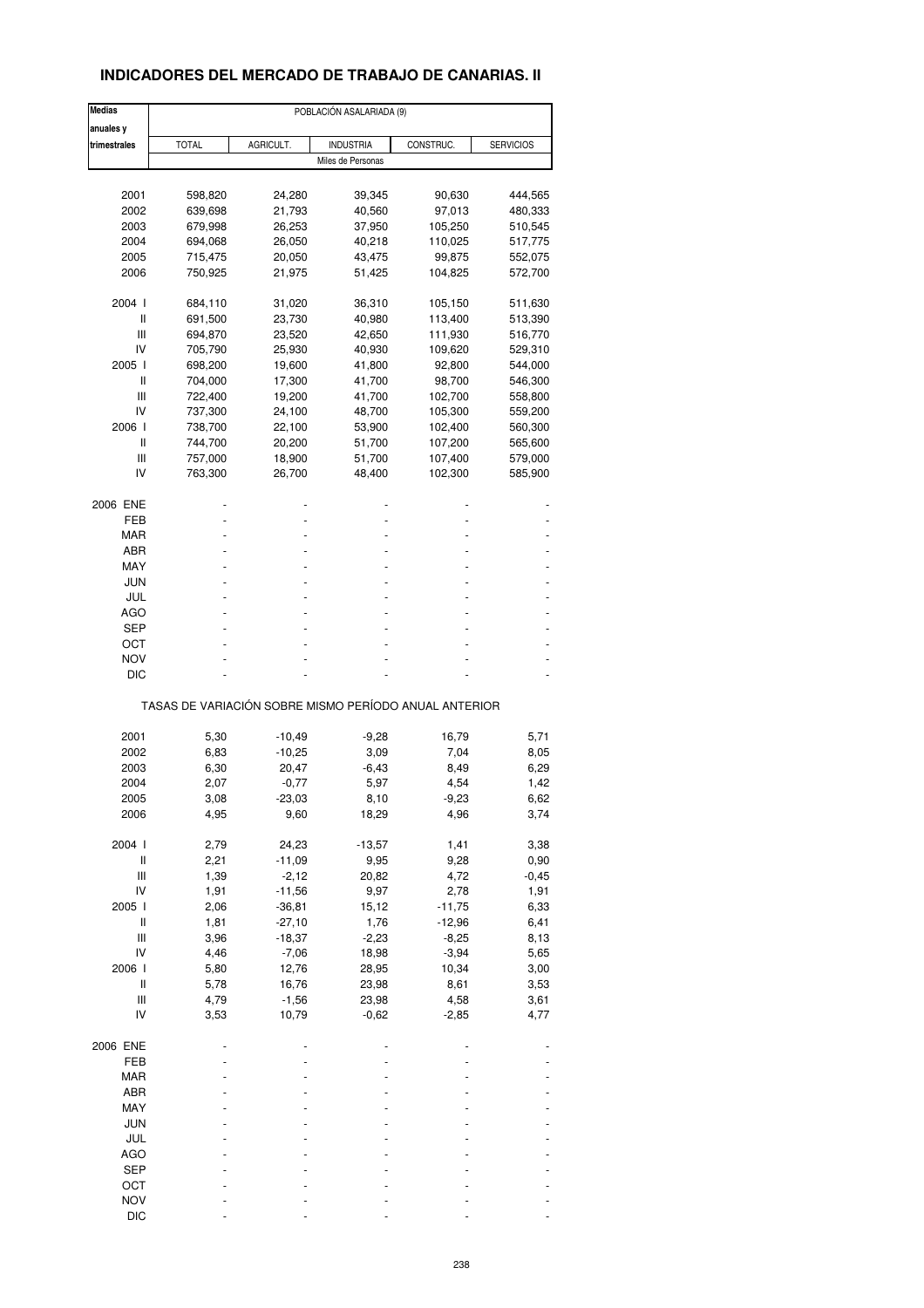# **INDICADORES DEL MERCADO DE TRABAJO DE CANARIAS. III**

| <b>Medias</b>                      |              | PARADOS (9)       |                |                                                       | TASA DE ACTIVIDAD (9) |                | TASA DE PARO (9) |                |                |
|------------------------------------|--------------|-------------------|----------------|-------------------------------------------------------|-----------------------|----------------|------------------|----------------|----------------|
| anuales y                          |              |                   |                |                                                       | <b>MENORES</b>        |                |                  | <b>MENORES</b> |                |
| trimestrales                       | <b>TOTAL</b> | VARONES           | <b>MUJERES</b> | <b>TOTAL</b>                                          | 20 AÑOS               | <b>MUJERES</b> | <b>TOTAL</b>     | 20 AÑOS        | <b>MUJERES</b> |
|                                    |              | Miles de personas |                |                                                       |                       | Porcentaje     |                  |                |                |
|                                    |              |                   |                |                                                       |                       |                |                  |                |                |
| 2001                               | 85,920       | 38,875            | 47,048         | 55,62                                                 | 24,61                 | 42,63          | 10,75            | 30,00          | 15,22          |
| 2002                               |              | 41,723            |                |                                                       |                       |                |                  |                |                |
|                                    | 93,945       |                   | 52,228         | 57,21                                                 | 23,68                 | 45,15          | 11,13            | 34,59          | 15,56          |
| 2003                               | 101,270      | 46,088            | 55,183         | 58,66                                                 | 25,22                 | 47,52          | 11,38            | 37,70          | 15,21          |
| 2004                               | 109,485      | 49,885            | 59,598         | 58,90                                                 | 22,40                 | 48,27          | 11,96            | 39,19          | 15,79          |
| 2005                               | 111,000      | 54,700            | 56,350         | 59,39                                                 | 25,16                 | 48,71          | 11,73            | 41,55          | 14,44          |
| 2006                               | 116,400      | 54,825            | 61,575         | 61,03                                                 | 27,95                 | 50,68          | 11,68            | 39,94          | 14,81          |
|                                    |              |                   |                |                                                       |                       |                |                  |                |                |
| 2004 l                             | 117,900      | 54,080            | 63,820         | 59,38                                                 | 23,20                 | 48,76          | 12,89            | 37,88          | 16,89          |
| $\ensuremath{\mathsf{II}}$         | 117,000      | 54,190            | 62,800         | 59,02                                                 | 21,33                 | 48,05          | 12,79            | 36,22          | 16,76          |
| III                                | 103,800      | 46,920            | 56,880         | 58,45                                                 | 22,07                 | 47,71          | 11,38            | 38,21          | 15,19          |
| IV                                 | 99,240       | 44,350            | 54,890         | 58,73                                                 | 23,01                 | 48,54          | 10,76            | 44,43          | 14,33          |
| 2005 l                             | 120,500      | 59,500            | 61,100         | 59,53                                                 | 26,02                 | 48,75          | 12,82            | 40,50          | 15,76          |
| II                                 | 115,800      | 57,500            | 58,400         | 58,87                                                 | 24,98                 | 48,35          | 12,38            | 47,71          | 15,11          |
| $\ensuremath{\mathsf{III}}\xspace$ | 104,600      | 51,200            | 53,400         | 59,13                                                 | 26,25                 | 48,70          | 11,05            | 36,58          | 13,64          |
| IV                                 | 103,100      | 50,600            | 52,500         | 60,01                                                 | 23,38                 | 49,02          | 10,67            | 41,40          | 13,24          |
| 2006                               | 117,500      | 55,900            | 61,600         | 60,70                                                 | 24,01                 | 49,91          | 11,95            | 43,54          | 15,17          |
| II                                 | 113,500      | 52,600            | 60,800         | 61,10                                                 | 27,08                 | 50,50          | 11,40            | 42,59          | 14,73          |
| $\ensuremath{\mathsf{III}}\xspace$ | 119,600      | 59,700            | 59,900         | 61,51                                                 | 32,75                 | 50,81          | 11,88            | 34,52          | 14,34          |
| IV                                 | 115,000      | 51,100            | 64,000         | 60,79                                                 | 27,97                 | 51,48          | 11,48            | 39,11          | 15,01          |
|                                    |              |                   |                |                                                       |                       |                |                  |                |                |
| 2006 ENE                           |              |                   |                |                                                       |                       |                |                  |                |                |
| FEB                                |              |                   |                |                                                       |                       |                |                  |                |                |
| <b>MAR</b>                         |              |                   |                |                                                       |                       |                |                  |                |                |
| ABR                                |              |                   |                |                                                       |                       |                |                  |                |                |
|                                    |              |                   |                |                                                       |                       |                |                  |                |                |
| MAY                                |              |                   |                |                                                       |                       |                |                  |                |                |
| <b>JUN</b>                         |              |                   |                |                                                       |                       |                |                  |                |                |
| JUL                                |              |                   |                |                                                       |                       |                |                  |                |                |
| <b>AGO</b>                         |              |                   |                |                                                       |                       |                |                  |                |                |
| SEP                                |              |                   |                |                                                       |                       |                |                  |                |                |
| OCT                                |              |                   |                |                                                       |                       |                |                  |                |                |
| <b>NOV</b>                         |              |                   |                |                                                       |                       |                |                  |                |                |
| DIC                                |              |                   |                |                                                       |                       |                |                  |                |                |
|                                    |              |                   |                |                                                       |                       |                |                  |                |                |
|                                    |              |                   |                | TASAS DE VARIACIÓN SOBRE MISMO PERÍODO ANUAL ANTERIOR |                       |                |                  |                |                |
|                                    |              |                   |                |                                                       |                       |                |                  |                |                |
| 2001                               | $-17,61$     | $-14,28$          | $-20,17$       |                                                       |                       |                |                  |                |                |
| 2002                               | 9,34         | 7,32              | 11,01          |                                                       |                       |                |                  |                |                |
| 2003                               | 7,80         | 10,46             | 5,66           |                                                       |                       |                |                  |                |                |
| 2004                               | 8,11         | 8,24              | 8,00           |                                                       |                       |                |                  |                |                |
| 2005                               | 1,38         | 9,65              | $-5,45$        |                                                       |                       |                |                  |                |                |
| 2006                               | 4,86         | 0,23              | 9,27           |                                                       |                       |                |                  |                |                |
|                                    |              |                   |                |                                                       |                       |                |                  |                |                |
| 2004 l                             | 27,01        | 33,80             | 21,77          |                                                       |                       |                |                  |                |                |
| II                                 | 15,66        | 15,89             | 15,44          |                                                       |                       |                |                  |                |                |
| $\ensuremath{\mathsf{III}}\xspace$ | 3,73         | 1,71              | 5,45           |                                                       |                       |                |                  |                |                |
| ${\sf IV}$                         | $-10,61$     | $-13,11$          | $-8,49$        |                                                       |                       |                |                  |                |                |
| 2005 l                             | 2,21         | 10,02             | $-4,26$        |                                                       |                       |                |                  |                |                |
| II                                 | $-1,03$      | 6,11              | $-7,01$        |                                                       |                       |                |                  |                |                |
| $\ensuremath{\mathsf{III}}\xspace$ | 0,77         | 9,12              | $-6, 12$       |                                                       |                       |                |                  |                |                |
|                                    |              |                   |                |                                                       |                       |                |                  |                |                |
| IV                                 | 3,89         | 14,09             | $-4,35$        |                                                       |                       |                |                  |                |                |
| 2006                               | $-2,49$      | $-6,05$           | 0,82           |                                                       |                       |                |                  |                |                |
| $\, \parallel$                     | $-1,99$      | $-8,52$           | 4,11           |                                                       |                       |                |                  |                |                |
| $\ensuremath{\mathsf{III}}\xspace$ | 14,34        | 16,60             | 12,17          |                                                       |                       |                |                  |                |                |
| IV                                 | 11,54        | 0,99              | 21,90          |                                                       |                       |                |                  |                |                |
|                                    |              |                   |                |                                                       |                       |                |                  |                |                |
| 2006 ENE                           |              |                   |                |                                                       |                       |                |                  |                |                |
| FEB                                |              |                   |                |                                                       |                       |                |                  |                |                |
| <b>MAR</b>                         |              |                   |                |                                                       |                       |                |                  |                |                |
| ABR                                |              |                   |                |                                                       |                       |                |                  |                |                |
| MAY                                |              |                   |                |                                                       |                       |                |                  |                |                |
| JUN                                |              |                   |                |                                                       |                       |                |                  |                |                |
| JUL                                |              |                   |                |                                                       |                       |                |                  |                |                |
| AGO                                |              |                   |                |                                                       |                       |                |                  |                |                |
| <b>SEP</b>                         |              |                   |                |                                                       |                       |                |                  |                |                |
| OCT                                |              |                   |                |                                                       |                       |                |                  |                |                |
| <b>NOV</b>                         |              |                   |                |                                                       |                       |                |                  |                |                |
| <b>DIC</b>                         |              |                   |                |                                                       |                       |                |                  |                |                |
|                                    |              |                   |                |                                                       |                       |                |                  |                |                |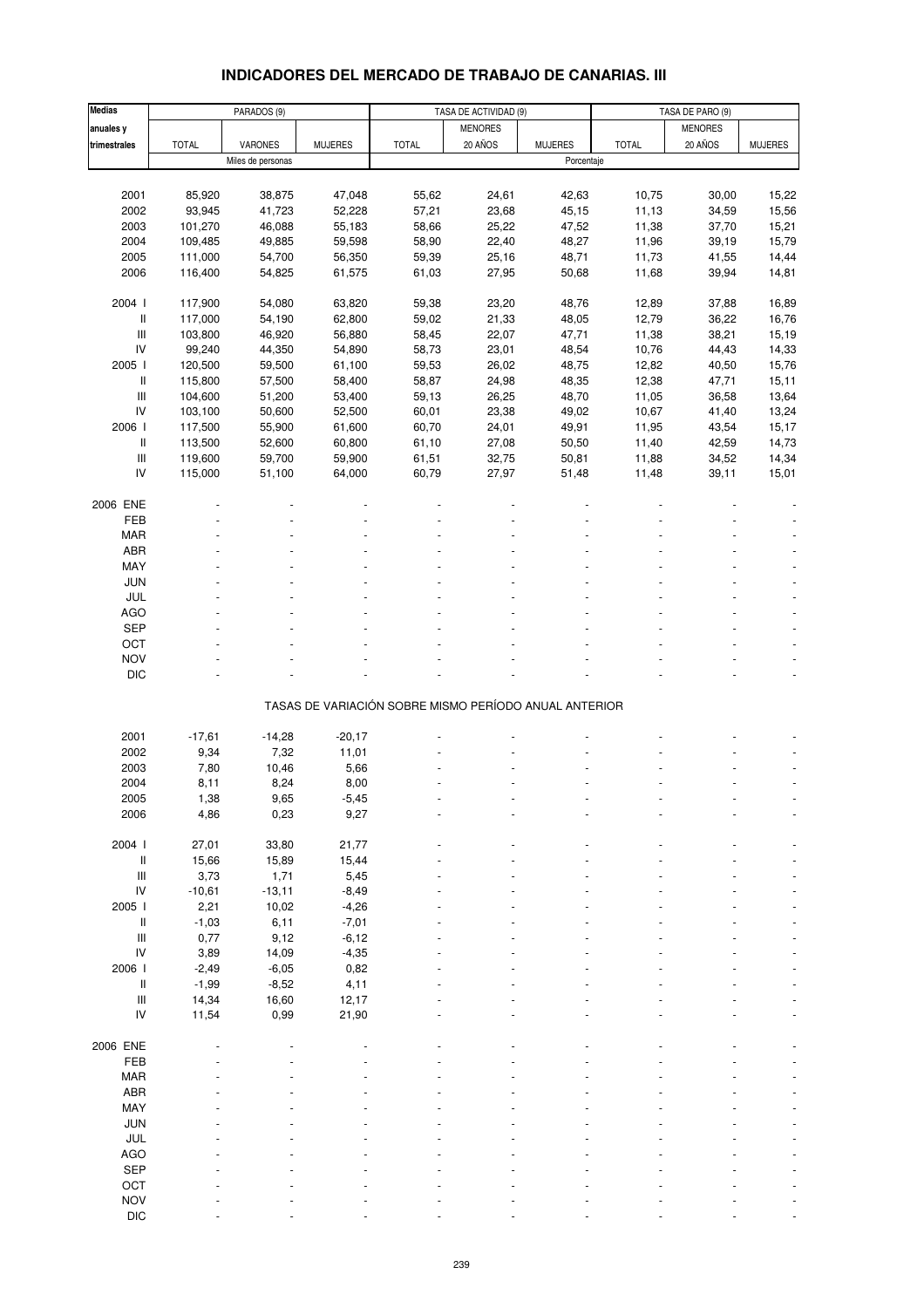| <b>Medias</b>                      |              |                    |                                                       | PARO REGISTRADO |                  |                 |
|------------------------------------|--------------|--------------------|-------------------------------------------------------|-----------------|------------------|-----------------|
| anuales y                          |              |                    |                                                       |                 |                  | SIN EMPLEO      |
| trimestrales                       | <b>TOTAL</b> | <b>AGRICULTURA</b> | <b>INDUSTRIA</b>                                      | CONSTRUCCIÓN    | <b>SERVICIOS</b> | <b>ANTERIOR</b> |
|                                    |              |                    |                                                       | Personas        |                  |                 |
|                                    |              |                    |                                                       |                 |                  |                 |
| 2002                               | 112.688      | 2.972              | 5.902                                                 | 15.320          | 74.011           | 14.484          |
| 2003                               | 119.364      | 2.944              | 5.936                                                 | 16.876          | 77.988           | 15.621          |
| 2004                               | 132.134      | 3.186              | 6.113                                                 | 19.080          | 88.015           | 15.740          |
| 2005                               | 133.448      | 3.261              | 5.986                                                 | 18.342          | 90.352           | 15.507          |
| 2006                               | 130.359      | 3.561              | 5.869                                                 | 16.279          | 88.867           | 15.782          |
| 2007                               | 128.090      | 3.457              | 5.683                                                 | 15.451          | 87.847           | 15.652          |
| 2004 II                            | 138.032      | 3.524              | 6.291                                                 | 19.703          | 91.932           | 16.581          |
| Ш                                  | 130.309      | 3.282              | 5.984                                                 | 18.661          | 87.300           | 15.082          |
| IV                                 | 127.694      | 2.944              | 5.926                                                 | 18.573          | 85.084           | 15.167          |
| 2005 l                             | 134.222      | 2.895              | 6.168                                                 | 19.720          | 91.188           | 14.251          |
| Ш                                  | 137.238      | 3.366              | 6.039                                                 | 18.751          | 93.022           | 16.059          |
| Ш                                  | 131.641      | 3.398              | 5.832                                                 | 17.458          | 88.816           | 16.137          |
| IV                                 | 130.692      | 3.384              | 5.904                                                 | 17.439          | 88.384           | 15.581          |
| 2006                               | 135.004      | 3.488              | 6.116                                                 | 17.595          | 91.761           | 16.044          |
| Ш                                  | 133.885      | 3.729              | 6.005                                                 | 16.487          | 91.352           | 16.312          |
| Ш                                  | 127.926      | 3.577              | 5.733                                                 | 15.685          | 87.617           | 15.315          |
| IV                                 | 124.620      | 3.452              | 5.622                                                 | 15.348          | 84.739           | 15.458          |
| 2007 l                             | 128.090      | 3.457              | 5.683                                                 | 15.451          | 87.847           | 15.652          |
| 2006 MAR                           | 136.536      | 3.573              | 6.141                                                 | 17.250          | 92.829           | 16.743          |
| ABR                                | 135.885      | 3.634              | 6.120                                                 | 16.877          | 92.418           | 16.836          |
| MAY                                | 133.443      | 3.744              | 6.000                                                 | 16.426          | 91.197           | 16.076          |
| <b>JUN</b>                         | 132.328      | 3.808              | 5.895                                                 | 16.159          | 90.442           | 16.024          |
| JUL                                | 130.291      | 3.731              | 5.767                                                 | 15.753          | 89.406           | 15.634          |
| AGO                                | 127.768      | 3.508              | 5.737                                                 | 15.815          | 87.594           | 15.114          |
| <b>SEP</b>                         | 125.720      | 3.491              | 5.695                                                 | 15.487          | 85.850           | 15.197          |
| OCT                                | 126.004      | 3.480              | 5.697                                                 | 15.297          | 85.926           | 15.604          |
| <b>NOV</b>                         | 125.702      | 3.474              | 5.644                                                 | 15.272          | 85.510           | 15.802          |
| <b>DIC</b>                         | 122.153      | 3.401              | 5.526                                                 | 15.476          | 82.781           | 14.969          |
| 2007 ENE                           | 126.736      | 3.426              | 5.645                                                 | 15.391          | 86.941           | 15.333          |
| FEB                                | 129.444      | 3.488              | 5.721                                                 | 15.511          | 88.753           | 15.971          |
|                                    |              |                    | TASAS DE VARIACIÓN SOBRE MISMO PERÍODO ANUAL ANTERIOR |                 |                  |                 |
| 2002                               | 3,45         | 8,40               | $-3,39$                                               | 10,39           | 2,71             | 2,39            |
| 2003                               | 5,92         | $-0,96$            | 0,58                                                  | 10,16           | 5,37             | 7,85            |
| 2004                               | 10,70        | 8,23               | 2,99                                                  | 13,06           | 12,86            | 0,76            |
| 2005                               | 0,99         | 2,35               | $-2,08$                                               | $-3,87$         | 2,66             | $-1,48$         |
| 2006                               | -2,32        | 9,21               | $-1,95$                                               | $-11,25$        | $-1,64$          | 1,77            |
| 2007                               | $-4,58$      | 0,33               | $-6,90$                                               | $-13,04$        | $-3,70$          | $-0,27$         |
| 2004 II                            | 16,91        | 9,73               | 5,48                                                  | 20,34           | 19,87            | 4,81            |
| $\ensuremath{\mathsf{III}}\xspace$ | 8,26         | 11,61              | 2,57                                                  | 10,00           | 10,19            | $-2,09$         |
| IV                                 | 4,49         | 5,72               | $-0,15$                                               | 3,33            | 6,66             | $-3,65$         |
| 2005 l                             | 1,30         | $-3,33$            | $-1,32$                                               | 1,74            | 3,93             | $-11,65$        |
| Ш                                  | $-0,58$      | $-4,47$            | $-4,00$                                               | $-4,84$         | 1,19             | $-3,15$         |
| Ш                                  | 1,02         | 3,56               | $-2,54$                                               | $-6,45$         | 1,74             | 7,00            |
| IV                                 | 2,35         | 14,95              | $-0,37$                                               | $-6, 10$        | 3,88             | 2,73            |
| 2006                               | 0,58         | 20,47              | $-0,84$                                               | $-10,78$        | 0,63             | 12,58           |
| Ш                                  | $-2,44$      | 10,77              | $-0,57$                                               | $-12,07$        | $-1,80$          | 1,57            |
| $\ensuremath{\mathsf{III}}\xspace$ | $-2,82$      | 5,25               | $-1,70$                                               | $-10, 15$       | $-1,35$          | $-5,09$         |
| IV                                 | $-4,65$      | 2,01               | $-4,77$                                               | $-11,99$        | $-4, 12$         | $-0,79$         |
| 2007 l                             | $-4,58$      | 0,33               | $-6,90$                                               | $-13,04$        | $-3,70$          | $-0,27$         |
| 2006 MAR                           | 0,67         | 18,43              | 0,02                                                  | $-12,69$        | 0,57             | 16,13           |
| ABR                                | $-1,36$      | 16,14              | 0,00                                                  | $-13,24$        | $-1,72$          | 12,05           |
| MAY                                | $-2,93$      | 10,87              | $-0,76$                                               | $-12,27$        | $-1,82$          | $-2,18$         |
| <b>JUN</b>                         | $-3,04$      | 6,01               | $-0,96$                                               | $-10,61$        | $-1,84$          | $-4,16$         |
| JUL                                | $-3,43$      | 5,13               | $-2,98$                                               | $-11,43$        | $-2,12$          | $-4,08$         |
| AGO                                | $-3,08$      | 4,00               | $-1,68$                                               | $-9,74$         | $-1,62$          | $-5,89$         |
| <b>SEP</b>                         | $-1,92$      | 6,66               | $-0,40$                                               | $-9,26$         | $-0,25$          | $-5,33$         |
| OCT                                | $-3,29$      | 2,59               | $-3,82$                                               | $-11,04$        | $-2,99$          | 2,63            |
| <b>NOV</b>                         | $-4,67$      | 1,82               | $-4,69$                                               | $-12,03$        | $-4,24$          | $-0,38$         |
| <b>DIC</b>                         | $-5,99$      | 1,61               | $-5,81$                                               | $-12,87$        | $-5, 15$         | $-4,51$         |
| 2007 ENE                           | $-5,17$      | 0,62               | $-7,41$                                               | $-13,86$        | $-4,21$          | $-1,18$         |
| FEB                                | $-3,99$      | 0,06               | $-6,38$                                               | $-12,20$        | $-3,21$          | 0,62            |

#### **INDICADORES DEL MERCADO DE TRABAJO DE CANARIAS. IV**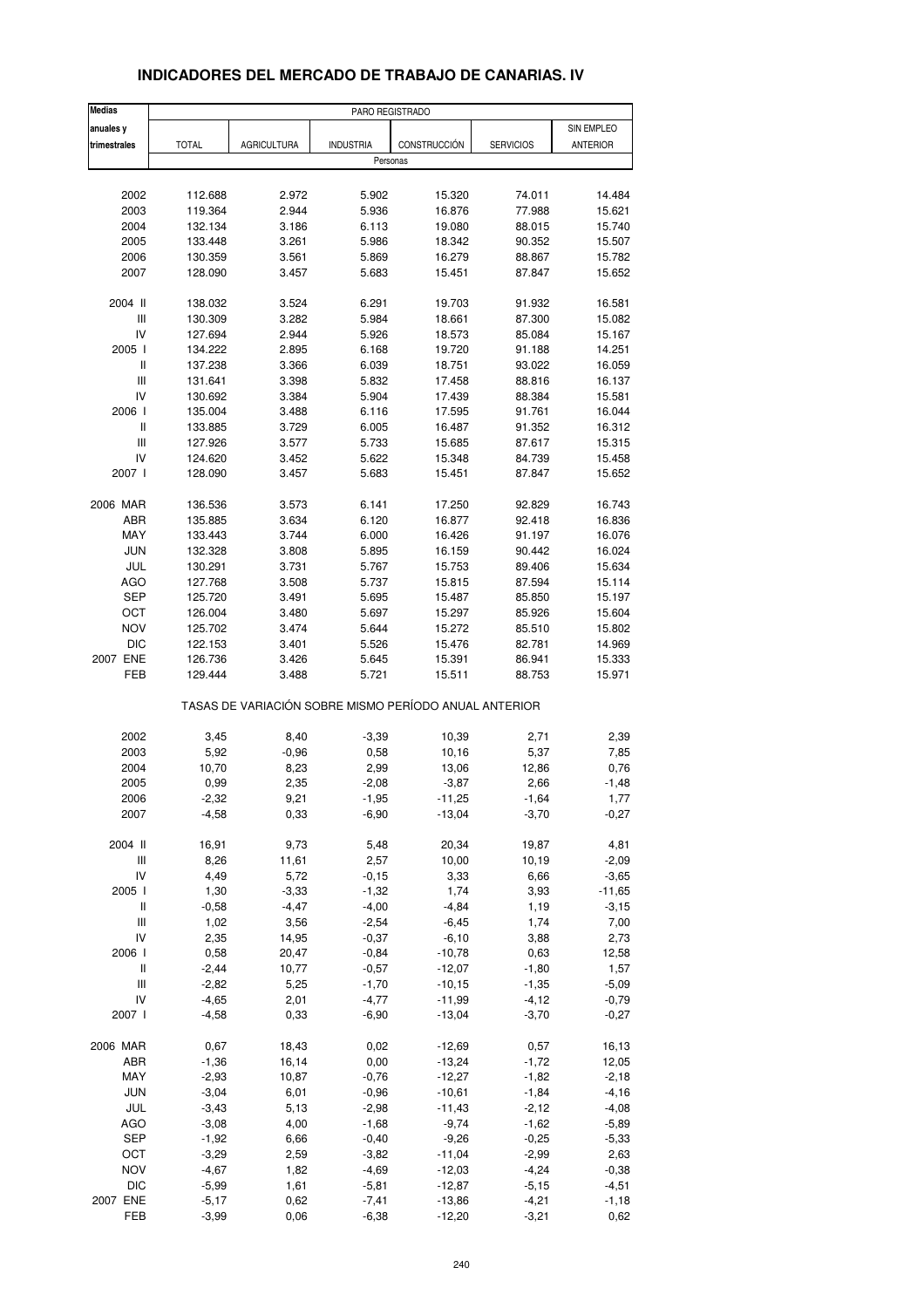### **INDICADORES DEL MERCADO DE TRABAJO DE CANARIAS. V**

| <b>Medias</b>                      | AFILIADOS A LA SEGURIDAD SOCIAL EN ALTA LABORAL       |                  |                  |                   |                    |  |  |  |
|------------------------------------|-------------------------------------------------------|------------------|------------------|-------------------|--------------------|--|--|--|
| anuales y                          |                                                       |                  | <b>TOTAL</b>     |                   |                    |  |  |  |
| trimestrales                       | <b>TOTAL</b>                                          | AGRICULTURA      | <b>INDUSTRIA</b> | CONSTRUCCIÓN      | <b>SERVICIOS</b>   |  |  |  |
|                                    |                                                       |                  | Personas         |                   |                    |  |  |  |
|                                    |                                                       |                  |                  |                   |                    |  |  |  |
| 2002                               | 683.635                                               | 30.593           | 42.928           | 96.779            | 513.046            |  |  |  |
| 2003                               | 703.652                                               | 30.319           | 42.688           | 97.269            | 533.072            |  |  |  |
| 2004                               | 717.445                                               | 28.467<br>27.707 | 42.520           | 98.936<br>104.703 | 547.045            |  |  |  |
| 2005<br>2006                       | 745.638<br>773.448                                    | 26.015           | 42.842<br>43.339 | 111.608           | 570.188<br>592.477 |  |  |  |
| 2007                               | 789.986                                               | 26.326           | 43.111           | 113.372           | 607.176            |  |  |  |
|                                    |                                                       |                  |                  |                   |                    |  |  |  |
| 2004 II                            | 708.154                                               | 28.278           | 42.510           | 98.756            | 538.186            |  |  |  |
| Ш                                  | 716.270                                               | 26.692           | 42.396           | 99.991            | 546.885            |  |  |  |
| IV                                 | 732.948                                               | 28.430           | 42.552           | 100.040           | 561.613            |  |  |  |
| 2005 l                             | 731.704                                               | 28.471           | 42.612           | 100.582           | 559.732            |  |  |  |
| Ш                                  | 735.959                                               | 27.719           | 42.740           | 104.289           | 560.953            |  |  |  |
| $\ensuremath{\mathsf{III}}\xspace$ | 750.064                                               | 26.829           | 42.994           | 106.909           | 573.200            |  |  |  |
| IV                                 | 764.826                                               | 27.807           | 43.021           | 107.032           | 586.868            |  |  |  |
| 2006                               | 762.961                                               | 27.378           | 42.947           | 108.127           | 584.476            |  |  |  |
| Ш                                  | 766.154                                               | 25.823           | 43.336           | 111.459           | 585.533            |  |  |  |
| Ш                                  | 774.933                                               | 25.057           | 43.442           | 113.152           | 593.280            |  |  |  |
| IV                                 | 789.745                                               | 25.801           | 43.632           | 113.691           | 606.619            |  |  |  |
| 2007 l                             | 789.986                                               | 26.326           | 43.111           | 113.372           | 607.176            |  |  |  |
|                                    |                                                       |                  |                  |                   |                    |  |  |  |
| 2006 MAR                           | 766.397                                               | 27.004           | 43.188           | 109.595           | 586.607            |  |  |  |
| ABR                                | 771.810                                               | 26.579           | 43.368           | 110.604           | 591.256            |  |  |  |
| MAY                                | 766.121                                               | 25.664           | 43.342           | 111.243           | 585.870            |  |  |  |
| <b>JUN</b>                         | 760.530                                               | 25.226           | 43.297           | 112.531           | 579.474            |  |  |  |
| JUL                                | 770.575                                               | 25.101           | 43.476           | 113.280           | 588.716            |  |  |  |
| AGO                                | 770.814                                               | 25.008           | 43.433           | 112.534           | 589.837            |  |  |  |
| <b>SEP</b>                         | 783.410                                               | 25.062           | 43.416           | 113.643           | 601.287            |  |  |  |
| OCT                                | 782.661                                               | 25.266           | 43.449           | 114.110           | 599.834            |  |  |  |
| NOV                                | 792.248                                               | 25.931           | 43.757           | 115.229           | 607.329            |  |  |  |
| <b>DIC</b>                         | 794.325                                               | 26.206           | 43.690           | 111.734           | 612.693            |  |  |  |
| 2007 ENE                           | 787.854                                               | 26.321           | 43.075           | 112.615           | 605.841            |  |  |  |
| FEB                                | 792.117                                               | 26.331           | 43.146           | 114.128           | 608.511            |  |  |  |
|                                    | TASAS DE VARIACIÓN SOBRE MISMO PERÍODO ANUAL ANTERIOR |                  |                  |                   |                    |  |  |  |
|                                    |                                                       |                  |                  |                   |                    |  |  |  |
| 2002                               | 3,53                                                  | $-1,76$          | 0,57             | 2,77              | 4,29               |  |  |  |
| 2003                               | 2,93                                                  | $-0,90$          | $-0,56$          | 0,51              | 3,90               |  |  |  |
| 2004<br>2005                       | 1,96                                                  | $-6,11$          | $-0,39$          | 1,71              | 2,62               |  |  |  |
|                                    | 3,93                                                  | $-2,67$          | 0,76             | 5,83              | 4,23               |  |  |  |
| 2006<br>2007                       | 3,73<br>3,78                                          | -6,11<br>$-4,49$ | 1,16<br>0,66     | 6,59<br>5,57      | 3,91<br>4,07       |  |  |  |
|                                    |                                                       |                  |                  |                   |                    |  |  |  |
| 2004 II                            | 1,15                                                  | $-5,44$          | $-0,49$          | 0,35              | 1,78               |  |  |  |
| Ш                                  | 2,08                                                  | $-8,11$          | $-0,27$          | 2,40              | 2,76               |  |  |  |
| IV                                 | 2,64                                                  | $-6,70$          | $-0,44$          | 4,81              | 3,03               |  |  |  |
| 2005 l                             | 2,71                                                  | $-6,55$          | $-0,03$          | 3,74              | 3,37               |  |  |  |
| Ш                                  | 3,93                                                  | $-1,97$          | 0,54             | 5,60              | 4,23               |  |  |  |
| Ш                                  | 4,72                                                  | 0,51             | 1,41             | 6,92              | 4,81               |  |  |  |
| IV                                 | 4,35                                                  | $-2,19$          | 1,10             | 6,99              | 4,50               |  |  |  |
| 2006                               | 4,27                                                  | $-3,84$          | 0,79             | 7,50              | 4,42               |  |  |  |
| Ш                                  | 4,10                                                  | $-6,84$          | 1,39             | 6,88              | 4,38               |  |  |  |
| Ш                                  | 3,32                                                  | $-6,60$          | 1,04             | 5,84              | 3,50               |  |  |  |
| IV                                 | 3,26                                                  | $-7,22$          | 1,42             | 6,22              | 3,37               |  |  |  |
| 2007 l                             | 3,78                                                  | $-4,49$          | 0,66             | 5,57              | 4,07               |  |  |  |
|                                    |                                                       |                  |                  |                   |                    |  |  |  |
| 2006 MAR                           | 4,63                                                  | $-4,15$          | 1,31             | 8,15              | 4,75               |  |  |  |
| ABR                                | 5,09                                                  | $-4,72$          | 1,56             | 7,49              | 5,47               |  |  |  |
| MAY                                | 4,11                                                  | $-7,49$          | 1,65             | 7,01              | 4,39               |  |  |  |
| <b>JUN</b>                         | 3,11                                                  | $-8,34$          | 0,97             | 6,15              | 3,29               |  |  |  |
| JUL                                | 3,05                                                  | $-7,42$          | 0,91             | 6,51              | 3,10               |  |  |  |
| AGO                                | 3,27                                                  | $-5,79$          | 1,15             | 5,63              | 3,44               |  |  |  |
| SEP                                | 3,62                                                  | $-6,59$          | 1,07             | 5,38              | 3,97               |  |  |  |
| OCT                                | 2,93                                                  | $-8,22$          | 0,85             | 5,57              | 3,14               |  |  |  |
| NOV                                | 3,22                                                  | $-7,25$          | 1,46             | 5,57              | 3,42               |  |  |  |
| <b>DIC</b>                         | 3,63                                                  | $-6,20$          | 1,96             | 7,59              | 3,53               |  |  |  |
| 2007 ENE                           | 3,77                                                  | $-5,16$          | 0,75             | 5,68              | 4,08               |  |  |  |
| FEB                                | 3,78                                                  | $-3,82$          | 0,57             | 5,46              | 4,07               |  |  |  |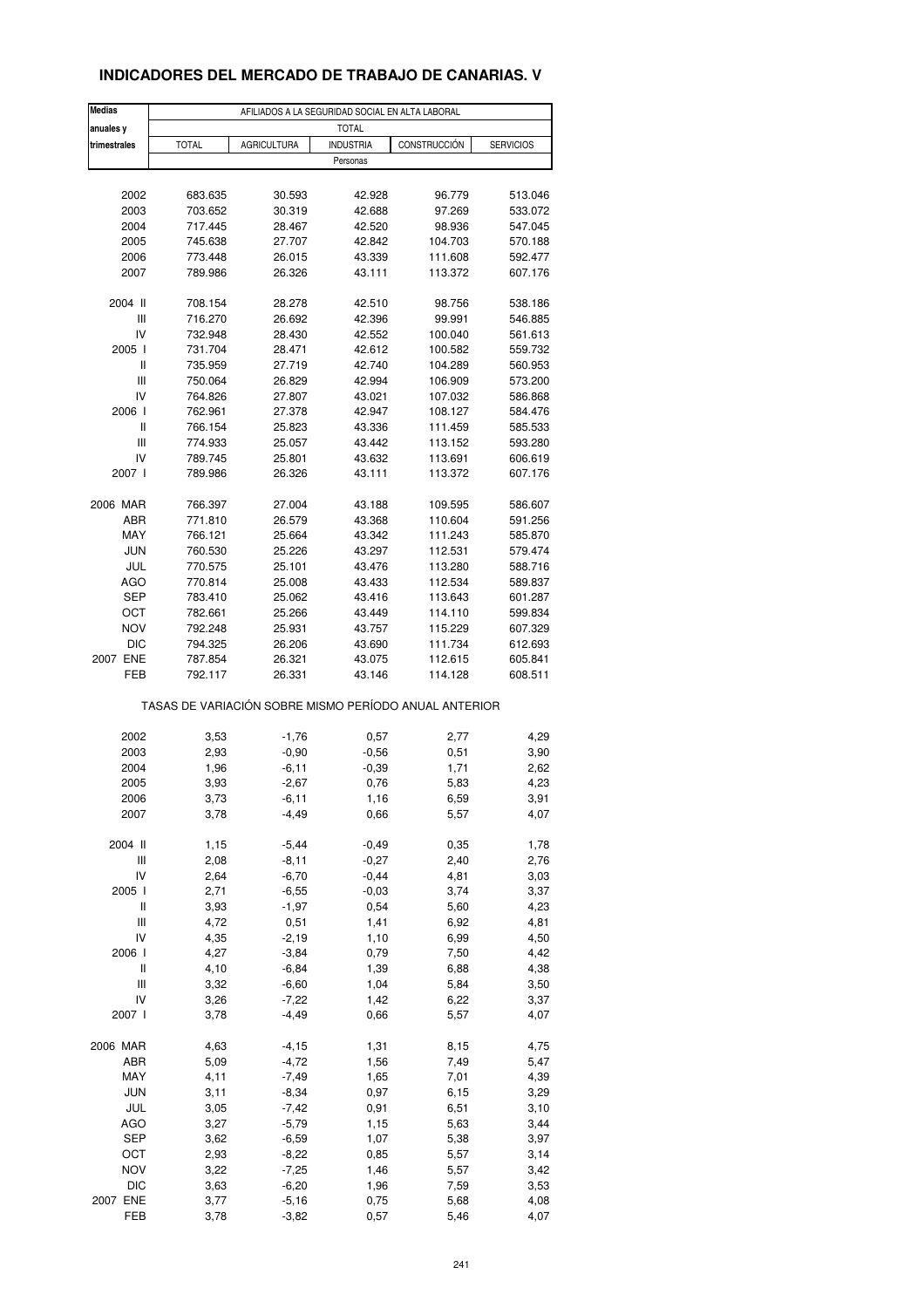### **INDICADORES DEL MERCADO DE TRABAJO DE CANARIAS. VI**

| Medias<br>anuales y | AFILIADOS A LA SEGURIDAD SOCIAL EN ALTA LABORAL<br><b>CUENTA AJENA</b> |                                                       |                  |              |                  |  |  |  |
|---------------------|------------------------------------------------------------------------|-------------------------------------------------------|------------------|--------------|------------------|--|--|--|
| trimestrales        | <b>TOTAL</b>                                                           | <b>AGRICULTURA</b>                                    | <b>INDUSTRIA</b> | CONSTRUCCIÓN | <b>SERVICIOS</b> |  |  |  |
|                     |                                                                        |                                                       | Personas         |              |                  |  |  |  |
|                     |                                                                        |                                                       |                  |              |                  |  |  |  |
| 2002                | 585.054                                                                | 24.428                                                | 38.155           | 85.313       | 436.947          |  |  |  |
| 2003                | 603.163                                                                | 24.367                                                | 38.077           | 85.065       | 455.417          |  |  |  |
| 2004                | 612.634                                                                | 22.631                                                | 37.817           | 85.552       | 466.220          |  |  |  |
| 2005                | 636.164                                                                | 22.032                                                | 38.078           | 90.244       | 485.671          |  |  |  |
| 2006                | 660.796                                                                | 20.537                                                | 38.515           | 96.319       | 505.422          |  |  |  |
| 2007                | 675.487                                                                | 20.962                                                | 38.228           | 97.434       | 518.863          |  |  |  |
| 2004 II             | 603.733                                                                | 22.416                                                | 37.819           | 85.478       | 457.660          |  |  |  |
| Ш                   | 611.142                                                                | 20.875                                                | 37.672           | 86.444       | 465.908          |  |  |  |
| IV                  | 626.329                                                                | 22.643                                                | 37.800           | 86.225       | 479.411          |  |  |  |
| 2005 l              | 624.292                                                                | 22.713                                                | 37.861           | 86.560       | 476.912          |  |  |  |
| Ш                   | 626.993                                                                | 22.011                                                | 37.968           | 89.875       | 476.942          |  |  |  |
| Ш                   | 639.850                                                                | 21.185                                                | 38.237           | 92.277       | 488.078          |  |  |  |
|                     |                                                                        |                                                       |                  |              |                  |  |  |  |
| IV                  | 653.522                                                                | 22.220                                                | 38.247           | 92.265       | 500.751          |  |  |  |
| 2006 l              | 651.525                                                                | 21.848                                                | 38.172           | 93.326       | 498.165          |  |  |  |
| Ш                   | 653.738                                                                | 20.313                                                | 38.521           | 96.288       | 498.616          |  |  |  |
| Ш                   | 662.183                                                                | 19.591                                                | 38.600           | 97.729       | 506.262          |  |  |  |
| IV                  | 675.739                                                                | 20.394                                                | 38.766           | 97.935       | 518.643          |  |  |  |
| 2007 l              | 675.487                                                                | 20.962                                                | 38.228           | 97.434       | 518.863          |  |  |  |
| 2006 MAR            | 654.730                                                                | 21.490                                                | 38.407           | 94.710       | 500.122          |  |  |  |
| ABR                 | 659.656                                                                | 21.062                                                | 38.566           | 95.534       | 504.493          |  |  |  |
| MAY                 | 653.533                                                                | 20.157                                                | 38.529           | 96.057       | 498.789          |  |  |  |
| <b>JUN</b>          | 648.025                                                                | 19.719                                                | 38.467           | 97.273       | 492.565          |  |  |  |
| JUL                 | 658.028                                                                | 19.615                                                | 38.642           | 97.950       | 501.820          |  |  |  |
| AGO                 | 658.155                                                                | 19.544                                                | 38.589           | 97.118       | 502.903          |  |  |  |
| <b>SEP</b>          |                                                                        |                                                       |                  |              |                  |  |  |  |
|                     | 670.366                                                                | 19.614                                                | 38.569           | 98.118       | 514.064          |  |  |  |
| OCT                 | 669.048                                                                | 19.840                                                | 38.590           | 98.447       | 512.170          |  |  |  |
| <b>NOV</b>          | 678.126                                                                | 20.528                                                | 38.886           | 99.421       | 519.290          |  |  |  |
| <b>DIC</b>          | 680.043                                                                | 20.815                                                | 38.821           | 95.936       | 524.470          |  |  |  |
| 2007 ENE            | 673.641                                                                | 20.950                                                | 38.203           | 96.782       | 517.705          |  |  |  |
| FEB                 | 677.333                                                                | 20.974                                                | 38.252           | 98.086       | 520.021          |  |  |  |
|                     |                                                                        | TASAS DE VARIACIÓN SOBRE MISMO PERÍODO ANUAL ANTERIOR |                  |              |                  |  |  |  |
| 2002                | 3,79                                                                   | $-1,34$                                               | 1,00             | 2,19         | 4,67             |  |  |  |
| 2003                | 3,10                                                                   | $-0,25$                                               | $-0,20$          | $-0,29$      | 4,23             |  |  |  |
| 2004                | 1,57                                                                   | $-7,12$                                               | $-0,68$          | 0,57         | 2,37             |  |  |  |
| 2005                | 3,84                                                                   | $-2,65$                                               | 0,69             | 5,49         | 4,17             |  |  |  |
| 2006                | 3,87                                                                   | $-6,79$                                               | 1,15             | 6,73         | 4,07             |  |  |  |
| 2007                | 3,93                                                                   | $-4,84$                                               | 0,46             | 5,18         | 4,36             |  |  |  |
|                     |                                                                        |                                                       |                  |              |                  |  |  |  |
| 2004 II             | 0,61                                                                   | $-6,37$                                               | $-0,75$          | $-1,01$      | 1,37             |  |  |  |
| Ш                   | 1,65                                                                   | $-9,71$                                               | $-0,68$          | 1,30         | 2,48             |  |  |  |
| IV                  | 2,31                                                                   | $-7,87$                                               | $-0,89$          | 4,09         | 2,80             |  |  |  |
| 2005 l              | 2,46                                                                   | $-7,64$                                               | $-0,30$          | 2,98         | 3,25             |  |  |  |
| Ш                   | 3,85                                                                   | $-1,81$                                               | 0,39             | 5,14         | 4,21             |  |  |  |
| Ш                   | 4,70                                                                   | 1,48                                                  | 1,50             | 6,75         | 4,76             |  |  |  |
| IV                  | 4,34                                                                   | $-1,87$                                               | 1,18             | 7,00         | 4,45             |  |  |  |
| 2006 l              | 4,36                                                                   | $-3,81$                                               | 0,82             | 7,82         | 4,46             |  |  |  |
| Ш                   | 4,27                                                                   | $-7,72$                                               | 1,46             | 7,14         | 4,54             |  |  |  |
| Ш                   | 3,49                                                                   | $-7,52$                                               | 0,95             | 5,91         | 3,73             |  |  |  |
| IV                  | 3,40                                                                   | $-8,22$                                               | 1,36             | 6,14         | 3,57             |  |  |  |
| 2007 l              | 3,93                                                                   | $-4,84$                                               | 0,46             | 5,18         |                  |  |  |  |
|                     |                                                                        |                                                       |                  |              | 4,36             |  |  |  |
| 2006 MAR            | 4,85                                                                   | $-4,20$                                               | 1,42             | 8,68         | 4,90             |  |  |  |
| ABR                 | 5,37                                                                   | $-5,01$                                               | 1,69             | 7,78         | 5,76             |  |  |  |
| MAY                 | 4,24                                                                   | $-8,47$                                               | 1,76             | 7,28         | 4,51             |  |  |  |
| <b>JUN</b>          | 3,18                                                                   | $-9,70$                                               | 0,92             | 6,37         | 3,37             |  |  |  |
| JUL                 | 3,17                                                                   | $-8,55$                                               | 0,83             | 6,77         | 3,21             |  |  |  |
| AGO                 | 3,46                                                                   | $-6,48$                                               | 1,05             | 5,66         | 3,68             |  |  |  |
| <b>SEP</b>          | 3,84                                                                   | $-7,51$                                               | 0,97             | 5,30         | 4,28             |  |  |  |
| OCT                 | 3,03                                                                   | $-9,47$                                               | 0,72             | 5,46         | 3,31             |  |  |  |
| <b>NOV</b>          | 3,39                                                                   | $-8,21$                                               | 1,40             | 5,43         | 3,68             |  |  |  |
| <b>DIC</b>          | 3,78                                                                   | $-6,99$                                               | 1,95             | 7,62         |                  |  |  |  |
|                     | 3,96                                                                   |                                                       |                  |              | 3,72             |  |  |  |
| 2007 ENE            |                                                                        | $-5,67$                                               | 0,58             | 5,40         | 4,38             |  |  |  |
| FEB                 | 3,91                                                                   | $-3,99$                                               | 0,33             | 4,97         | 4,34             |  |  |  |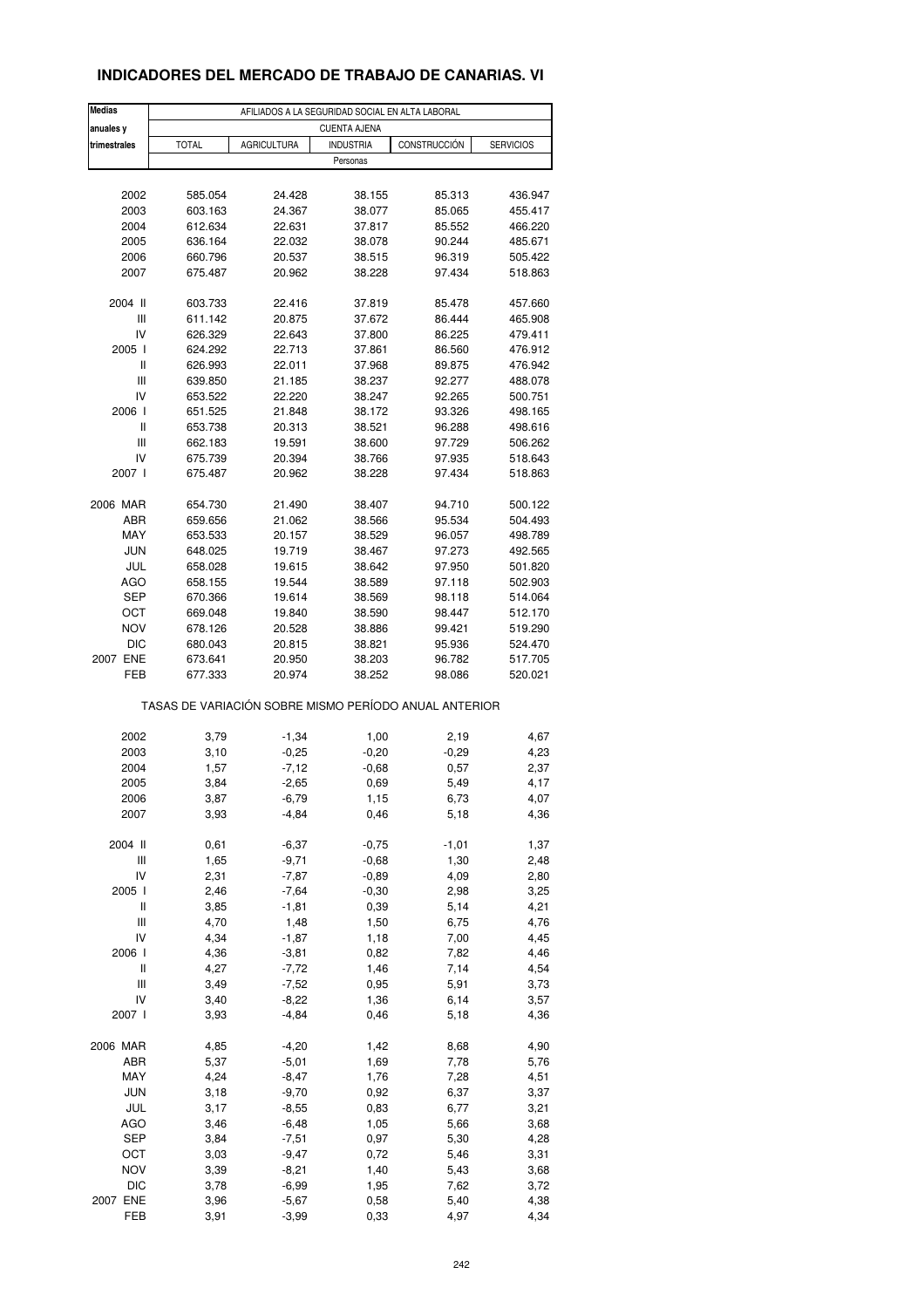### **INDICADORES DEL MERCADO DE TRABAJO DE CANARIAS. VII**

| <b>Medias</b>                      | AFILIADOS A LA SEGURIDAD SOCIAL EN ALTA LABORAL |                    |                  |                                                       |                  |  |  |  |
|------------------------------------|-------------------------------------------------|--------------------|------------------|-------------------------------------------------------|------------------|--|--|--|
| anuales y                          | <b>CUENTA PROPIA</b>                            |                    |                  |                                                       |                  |  |  |  |
| trimestrales                       | <b>TOTAL</b>                                    | <b>AGRICULTURA</b> | <b>INDUSTRIA</b> | CONSTRUCCIÓN                                          | <b>SERVICIOS</b> |  |  |  |
|                                    |                                                 |                    | Personas         |                                                       |                  |  |  |  |
|                                    |                                                 |                    |                  |                                                       |                  |  |  |  |
| 2002                               | 98.581                                          | 6.165              | 4.773            | 11.467                                                | 76.099           |  |  |  |
| 2003                               | 100.489                                         | 5.951              | 4.611            | 12.204                                                | 77.654           |  |  |  |
| 2004                               | 104.811                                         | 5.835              | 4.703            | 13.385                                                | 80.824           |  |  |  |
| 2005                               | 109.474                                         | 5.674              | 4.763            | 14.459                                                | 84.518           |  |  |  |
| 2006                               | 112.652                                         | 5.478              | 4.825            | 15.288                                                | 87.056           |  |  |  |
| 2007                               | 114.499                                         | 5.364              | 4.883            | 15.938                                                | 88.313           |  |  |  |
| 2004 II                            | 104.421                                         | 5.862              | 4.691            | 13.278                                                | 80.525           |  |  |  |
| Ш                                  | 105.128                                         | 5.817              | 4.724            | 13.547                                                | 80.977           |  |  |  |
| IV                                 | 106.619                                         | 5.788              | 4.752            | 13.815                                                | 82.202           |  |  |  |
| 2005 l                             | 107.411                                         | 5.758              | 4.751            | 14.021                                                | 82.820           |  |  |  |
| Ш                                  | 108.966                                         | 5.708              | 4.772            | 14.414                                                | 84.011           |  |  |  |
| $\ensuremath{\mathsf{III}}\xspace$ | 110.215                                         | 5.644              | 4.757            | 14.632                                                | 85.122           |  |  |  |
| IV                                 | 111.304                                         | 5.587              | 4.774            | 14.767                                                | 86.117           |  |  |  |
| 2006                               | 111.436                                         | 5.530              | 4.776            | 14.802                                                | 86.311           |  |  |  |
| Ш                                  | 112.416                                         | 5.510              | 4.815            | 15.171                                                | 86.918           |  |  |  |
| Ш                                  | 112.750                                         | 5.466              | 4.842            | 15.424                                                | 87.018           |  |  |  |
| IV                                 | 114.006                                         | 5.407              | 4.866            | 15.756                                                | 87.975           |  |  |  |
| 2007 l                             | 114.499                                         | 5.364              | 4.883            | 15.938                                                | 88.313           |  |  |  |
| 2006 MAR                           | 111.667                                         | 5.514              | 4.781            | 14.885                                                | 86.485           |  |  |  |
| ABR                                | 112.154                                         | 5.517              | 4.802            | 15.070                                                | 86.763           |  |  |  |
| MAY                                | 112.588                                         | 5.507              | 4.813            | 15.186                                                | 87.081           |  |  |  |
| <b>JUN</b>                         | 112.505                                         | 5.507              | 4.830            | 15.258                                                | 86.909           |  |  |  |
| JUL                                | 112.547                                         | 5.486              | 4.834            | 15.330                                                | 86.896           |  |  |  |
| AGO                                | 112.659                                         | 5.464              | 4.844            | 15.416                                                | 86.934           |  |  |  |
| <b>SEP</b>                         | 113.044                                         | 5.448              | 4.847            | 15.525                                                | 87.223           |  |  |  |
| OCT                                | 113.613                                         | 5.426              | 4.859            | 15.663                                                | 87.664           |  |  |  |
| <b>NOV</b>                         | 114.122                                         | 5.403              | 4.871            | 15.808                                                | 88.039           |  |  |  |
| <b>DIC</b>                         | 114.282                                         | 5.391              | 4.869            | 15.798                                                | 88.223           |  |  |  |
| 2007 ENE                           | 114.213                                         | 5.371              | 4.872            | 15.833                                                | 88.136           |  |  |  |
| FEB                                | 114.784                                         | 5.357              | 4.894            | 16.042                                                | 88.490           |  |  |  |
|                                    |                                                 |                    |                  | TASAS DE VARIACIÓN SOBRE MISMO PERÍODO ANUAL ANTERIOR |                  |  |  |  |
| 2002                               | 1,96                                            | $-3,39$            | $-2,80$          | 7,31                                                  | 2,13             |  |  |  |
| 2003                               | 1,94                                            | $-3,47$            | $-3,39$          | 6,43                                                  | 2,04             |  |  |  |
| 2004                               | 4,30                                            | $-1,95$            | 1,99             | 9,67                                                  | 4,08             |  |  |  |
| 2005                               | 4,45                                            | $-2,76$            | 1,28             | 8,02                                                  | 4,57             |  |  |  |
| 2006                               | 2,90                                            | -3,46              | 1,29             | 5,74                                                  | 3,00             |  |  |  |
| 2007                               | 2,86                                            | -3,13              | 2,30             | 7,98                                                  | 2,42             |  |  |  |
| 2004 II                            | 4,42                                            | $-1,72$            | 1,70             | 10,07                                                 | 4,18             |  |  |  |
| Ш                                  | 4,64                                            | $-1,85$            | 3,10             | 10,06                                                 | 4,38             |  |  |  |
| IV                                 | 4,60                                            | $-1,84$            | 3,28             | 9,54                                                  | 4,38             |  |  |  |
| 2005 l                             | 4,20                                            | $-1,98$            | 2,26             | 8,71                                                  | 4,05             |  |  |  |
| Ш                                  | 4,35                                            | $-2,62$            | 1,72             | 8,56                                                  | 4,33             |  |  |  |
| Ш                                  | 4,84                                            | $-2,97$            | 0,69             | 8,01                                                  | 5,12             |  |  |  |
| IV                                 | 4,39                                            | $-3,47$            | 0,47             | 6,89                                                  | 4,76             |  |  |  |
| 2006                               | 3,75                                            | $-3,97$            | 0,53             | 5,57                                                  | 4,22             |  |  |  |
| Ш                                  | 3,17                                            | $-3,46$            | 0,91             | 5,25                                                  | 3,46             |  |  |  |
| $\ensuremath{\mathsf{III}}\xspace$ | 2,30                                            | $-3,16$            | 1,79             | 5,41                                                  | 2,23             |  |  |  |
| IV                                 | 2,43                                            | $-3,23$            | 1,93             | 6,70                                                  | 2,16             |  |  |  |
| 2007 l                             | 2,86                                            | $-3,13$            | 2,30             | 7,98                                                  | 2,42             |  |  |  |
| 2006 MAR                           | 3,40                                            | $-3,95$            | 0,42             | 4,89                                                  | 3,89             |  |  |  |
| ABR                                | 3,46                                            | $-3,58$            | 0,48             | 5,65                                                  | 3,81             |  |  |  |
| MAY                                | 3,34                                            | $-3,69$            | 0,84             | 5,33                                                  | 3,70             |  |  |  |
| <b>JUN</b>                         | 2,70                                            | $-3,11$            | 1,41             | 4,79                                                  | 2,87             |  |  |  |
| JUL                                | 2,38                                            | $-3,13$            | 1,53             | 4,88                                                  | 2,44             |  |  |  |
| AGO                                | 2,17                                            | $-3,24$            | 1,96             | 5,47                                                  | 2,05             |  |  |  |
| SEP                                | 2,35                                            | $-3, 11$           | 1,87             | 5,89                                                  | 2,19             |  |  |  |
| OCT                                | 2,34                                            | $-3,31$            | 1,84             | 6,24                                                  | 2,13             |  |  |  |
| <b>NOV</b>                         | 2,21                                            | $-3,38$            | 1,90             | 6,49                                                  | 1,92             |  |  |  |
| <b>DIC</b>                         | 2,73                                            | $-2,99$            | 2,03             | 7,37                                                  | 2,42             |  |  |  |
| 2007 ENE                           | 2,70                                            | $-3,09$            | 2,10             | 7,39                                                  | 2,34             |  |  |  |
| FEB                                | 3,01                                            | $-3,18$            | 2,51             | 8,56                                                  | 2,51             |  |  |  |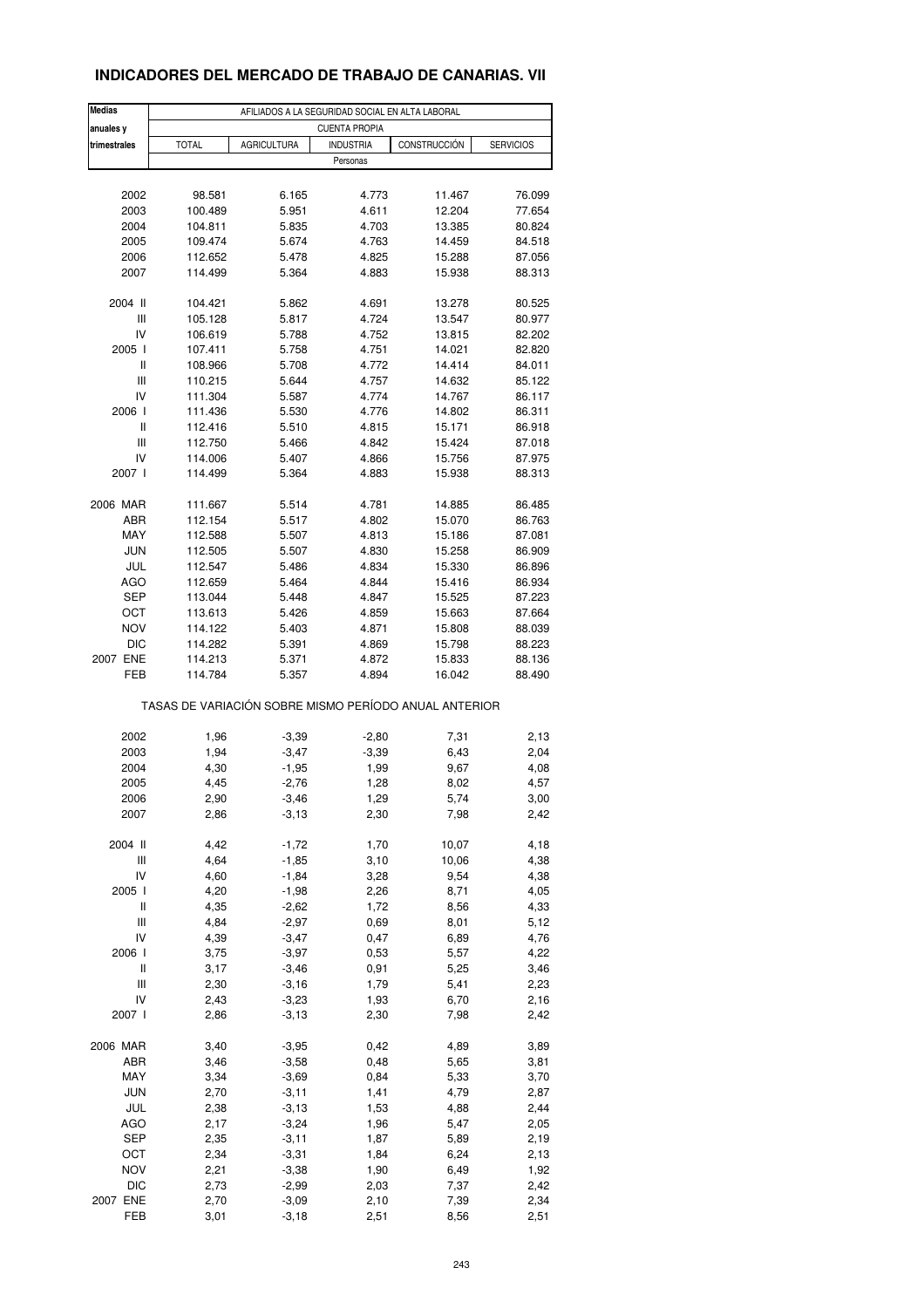| <b>Medias</b>                                    |              |                  | EFECTIVOS LABORALES                                   |                  |                   |                 |                    | JORNADA MEDIA POR TRABAJADOR Y TRIM. |              |
|--------------------------------------------------|--------------|------------------|-------------------------------------------------------|------------------|-------------------|-----------------|--------------------|--------------------------------------|--------------|
| anuales y                                        | <b>TOTAL</b> |                  | <b>SECTORES</b>                                       |                  | CONTRATO          | CONTRATO        | <b>TOTAL</b>       | A TIEMPO                             | A TIEMPO     |
| trimestrales                                     |              | <b>INDUSTRIA</b> | CONSTRUC.                                             | <b>SERVICIOS</b> | <b>INDEFINIDO</b> | <b>TEMPORAL</b> |                    | <b>COMPLETO</b>                      | PARCIAL      |
|                                                  |              |                  | Miles de personas                                     |                  |                   |                 |                    | Horas                                |              |
|                                                  |              |                  |                                                       |                  |                   |                 |                    |                                      |              |
| 2001                                             | 491,3        | 39,2             | 83,3                                                  | 368,8            | 273,1             | 218,3           | 425,9              | 451,9                                | 246,7        |
| 2002                                             | 508,2        | 39,4             | 84,2                                                  | 384,6            | 294,0             | 214,2           | 426,0              | 449,2                                | 252,2        |
| 2003                                             | 522,8        | 39,4             | 83,5                                                  | 400,0            | 304,6             | 218,2           | 424,0              | 446,2                                | 254,1        |
| 2004                                             | 535,4        | 38,4             | 83,9                                                  | 413,1            | 316,2             | 219,2           | 422,5              | 444,5                                | 253,6        |
| 2005                                             | 556,3        | 38,2             | 90,8                                                  | 427,3            | 337,2             | 219,2           | 420,5              | 443,3                                | 256,0        |
| 2006                                             | 581,4        | 39,4             | 95,7                                                  | 446,3            | 352,0             | 229,4           | 415,6              | 442,6                                | 241,6        |
|                                                  |              |                  |                                                       |                  |                   |                 |                    |                                      |              |
| 2004 l                                           | 530,3        | 37,6             | 83,9                                                  | 408,8            | 313,3             | 217,0           | 437,1              | 460,8                                | 261,7        |
| Ш                                                | 525,6        | 38,4             | 84,7                                                  | 402,5            | 312,7             | 212,9           | 433,8              | 455,6                                | 252,9        |
| Ш                                                | 539,9        | 38,7             | 85,0                                                  | 416,2            | 313,9             | 226,0           | 390,0              | 409,7                                | 234,1        |
| IV                                               | 545,7        | 38,9             | 82,0                                                  | 424,8            | 324,9             | 220,8           | 429,1              | 451,9                                | 265,6        |
| 2005 l                                           | 542,7        | 38,0             | 87,4                                                  | 417,2            | 333,3             | 209,4           | 437,1              | 459,3                                | 265,5        |
| Ш                                                | 547,0        | 38,1             | 91,8                                                  | 417,1            | 332,4             | 214,6           | 434,3              | 456,3                                | 269,2        |
| $\mathbf{III}$                                   | 564,4        | 38,1             | 93,6                                                  | 432,7            | 341,4             | 223,0           | 392,3              | 411,0                                | 248,2        |
| IV                                               | 571,3        | 38,6             | 90,5                                                  | 442,2            | 341,6             | 229,7           | 418,4              | 446,6                                | 241,1        |
| 2006 l                                           | 571,5        | 38,5             | 94,6                                                  | 438,4            | 341,0             | 230,5           | 428,2              | 457,0                                | 246,1        |
| Ш                                                | 569,3        | 39,2             | 96,6                                                  | 433,4            | 337,5             | 231,8           | 428,4              | 452,1                                | 245,8        |
| $\mathsf{III}$<br>IV                             | 589,6        | 39,8             | 97,8                                                  | 452,0            | 354,8             | 234,8           | 390,4              | 414,5                                | 224,0        |
|                                                  | 595,2        | 40,1             | 93,7                                                  | 461,3            | 374,7             | 220,5           | 415,4              | 446,8                                | 250,7        |
| 2006 ENE                                         |              |                  |                                                       |                  |                   |                 |                    |                                      |              |
| FEB                                              |              |                  |                                                       |                  |                   |                 |                    |                                      |              |
| <b>MAR</b>                                       |              |                  |                                                       |                  |                   |                 |                    |                                      |              |
| ABR                                              |              |                  |                                                       |                  |                   |                 |                    |                                      |              |
| MAY                                              |              |                  |                                                       |                  |                   |                 |                    |                                      |              |
| <b>JUN</b>                                       |              |                  |                                                       |                  |                   |                 |                    |                                      |              |
| JUL                                              |              |                  |                                                       |                  |                   |                 |                    |                                      |              |
| <b>AGO</b>                                       |              |                  |                                                       |                  |                   |                 |                    |                                      |              |
| <b>SEP</b>                                       |              |                  |                                                       |                  |                   |                 |                    |                                      |              |
| OCT                                              |              |                  |                                                       |                  |                   |                 |                    |                                      |              |
| <b>NOV</b>                                       |              |                  |                                                       |                  |                   |                 |                    |                                      |              |
| <b>DIC</b>                                       |              |                  |                                                       |                  |                   |                 |                    |                                      |              |
|                                                  |              |                  | TASAS DE VARIACIÓN SOBRE MISMO PERÍODO ANUAL ANTERIOR |                  |                   |                 |                    |                                      |              |
|                                                  |              |                  |                                                       |                  |                   |                 |                    |                                      |              |
| 2001                                             | 4,77         | 2,55             | 5,54                                                  | 4,83             | 5,68              | 3,66            | $-1,38$            | $-0,57$                              | $-0,76$      |
| 2002                                             | 3,43         | 0,38             | 1,08                                                  | 4,28             | 7,68              | $-1,87$         | 0,02               | $-0,59$                              | 2,24         |
| 2003                                             | 2,88         | $-0,06$          | $-0,86$                                               | 4,01             | 3,60              | 1,87            | $-0,47$            | $-0,67$                              | 0,75         |
| 2004                                             | 2,41         | $-2,41$          | 0,51                                                  | 3,27             | 3,81              | 0,45            | $-0,34$            | $-0,38$                              | $-0,20$      |
| 2005                                             | 3,92         | -0,54            | 8,25                                                  | 3,45             | 6,63              | 0,00            | $-0,47$            | $-0,27$                              | 0,95         |
| 2006                                             | 4,50         | 3,18             | 5,36                                                  | 4,45             | 4,40              | 4,66            | $-1,17$            | $-0,16$                              | $-5,61$      |
|                                                  |              |                  |                                                       |                  |                   |                 |                    |                                      |              |
| 2004 l                                           | 1,90         | $-5,53$          | $-1,06$                                               | 3,28             | 3,50              | $-0,32$         | $-0,21$            | $-0,15$                              | $-1,87$      |
| Ш                                                | 1,57         | $-2,04$          | $-1,05$                                               | 2,50             | 4,23              | $-2,11$         | 0,65               | $-0,28$                              | 0,64         |
| $\ensuremath{\mathsf{III}}\xspace$<br>${\sf IV}$ | 2,58         | $-1,53$          | 0,83                                                  | 3,33             | 2,92              | 2,12            | $-1,47$<br>$-0,44$ | $-0,97$                              | $-2,17$      |
| 2005 l                                           | 3,55<br>2,34 | $-0,51$<br>1,06  | 3,54<br>4,17                                          | 3,94<br>2,05     | 4,57<br>6,38      | 2,08<br>$-3,50$ | 0,00               | $-0,18$<br>$-0,33$                   | 2,55<br>1,45 |
| Ш                                                | 4,07         | $-0,78$          | 8,38                                                  | 3,63             | 6,30              | 0,80            | 0,12               | 0,15                                 | 6,45         |
| $\begin{array}{c} \Pi \end{array}$               | 4,54         | $-1,55$          | 10, 12                                                | 3,96             | 8,76              | $-1,33$         | 0,59               | 0,32                                 | 6,02         |
| ${\sf IV}$                                       | 4,69         | $-0,86$          | 10,36                                                 | 4,10             | 5,13              | 4,04            | $-2,49$            | $-1,17$                              | $-9,24$      |
| 2006 l                                           | 5,31         | 1,20             | 8,28                                                  | 5,09             | 2,30              | 10, 10          | $-2,05$            | $-0,50$                              | $-7,32$      |
| $\mathop{  }$                                    | 4,07         | 3,01             | 5,24                                                  | 3,91             | 1,54              | 7,99            | $-1,35$            | $-0,92$                              | $-8,69$      |
| $\ensuremath{\mathsf{III}}\xspace$               | 4,47         | 4,39             | 4,50                                                  | 4,47             | 3,93              | 5,29            | $-0,49$            | 0,84                                 | $-9,76$      |
| IV                                               | 4,19         | 4,11             | 3,54                                                  | 4,32             | 9,70              | $-4,01$         | $-0,71$            | 0,05                                 | 3,98         |
|                                                  |              |                  |                                                       |                  |                   |                 |                    |                                      |              |
| 2006 ENE                                         |              |                  |                                                       |                  |                   |                 |                    |                                      |              |
| FEB                                              |              |                  |                                                       |                  |                   |                 |                    |                                      |              |
| MAR                                              |              |                  |                                                       |                  |                   |                 |                    |                                      |              |
| ABR                                              |              |                  |                                                       |                  |                   |                 |                    |                                      |              |
| MAY                                              |              |                  |                                                       |                  |                   |                 |                    |                                      |              |
| JUN                                              |              |                  |                                                       |                  |                   |                 |                    |                                      |              |
| <b>JUL</b>                                       |              |                  |                                                       |                  |                   |                 |                    |                                      |              |
| <b>AGO</b>                                       |              |                  |                                                       |                  |                   |                 |                    |                                      |              |
| SEP                                              |              |                  |                                                       |                  |                   |                 |                    |                                      |              |
| OCT                                              |              |                  |                                                       |                  |                   |                 |                    |                                      |              |
| <b>NOV</b>                                       |              |                  |                                                       |                  |                   |                 |                    |                                      |              |

#### **INDICADORES DEL MERCADO DE TRABAJO DE CANARIAS. VIII**

DIC the set of the set of the set of the set of the set of the set of the set of the set of the set of the set of the set of the set of the set of the set of the set of the set of the set of the set of the set of the set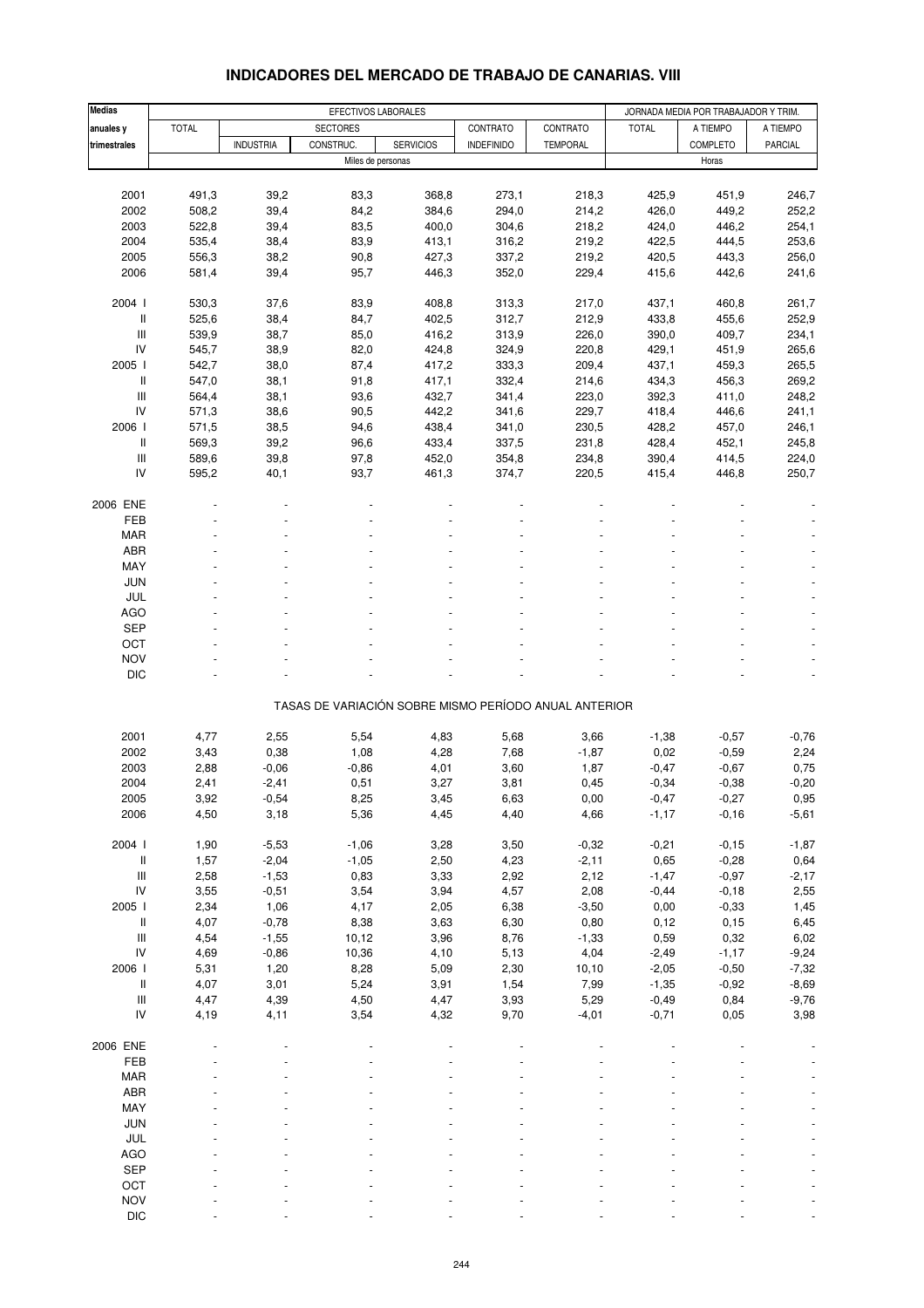### **INDICADORES DE PRECIOS DE CANARIAS. I**

| <b>Medias</b>          |                                                       | INDICES DE PRECIOS DE CONSUMO (10) |                     | DIFERENCIAL DE     |
|------------------------|-------------------------------------------------------|------------------------------------|---------------------|--------------------|
| anuales y              | <b>GENERAL</b>                                        | <b>ALIMENTACIÓN</b>                | SIN                 | INFLACIÓN          |
| trimestrales           |                                                       | <b>AGREGADO</b>                    | <b>ALIMENTACIÓN</b> | RTO. ESPAÑA        |
|                        |                                                       | <b>Base 2006</b>                   |                     | P.Porcentuales     |
|                        |                                                       |                                    |                     |                    |
| 2002                   | 90,689                                                | 87,830                             | 91,704              | $-0,90$            |
| 2003                   | 92,727                                                | 90,920                             | 93,368              | $-0,79$            |
| 2004                   | 94,829                                                | 93,916                             | 95,149              | $-0,77$            |
| 2005                   | 97,194                                                | 96,098                             | 97,579              | $-0,87$            |
| 2006                   | 100,000                                               | 100,000                            | 100,000             | $-0,63$            |
| 2007                   | 100,347                                               | 101,850                            | 99,031              | $-0,55$            |
|                        |                                                       |                                    |                     |                    |
| 2004 II                | 95,068                                                | 94,123                             | 95,399              | $-1,10$            |
| Ш<br>IV                | 94,946<br>95,896                                      | 94,147<br>94,412                   | 95,224<br>96,421    | $-0,69$            |
| 2005 l                 | 95,732                                                | 95,264                             | 95,892              | $-0,67$<br>$-0,77$ |
| Ш                      | 97,205                                                | 95,920                             | 97,658              | $-0,97$            |
| Ш                      | 97,337                                                | 95,993                             | 97,812              | $-0,92$            |
| IV                     | 98,502                                                | 97,214                             | 98,956              | $-0,84$            |
| 2006 l                 | 98,788                                                | 98,959                             | 98,728              | $-0,83$            |
| Ш                      | 100,639                                               | 100,194                            | 100,796             | $-0,40$            |
| Ш                      | 100,201                                               | 100,536                            | 100,085             | $-0,60$            |
| IV                     | 100,371                                               | 100,311                            | 100,392             | $-0,70$            |
| 2007 l                 | 100,347                                               | 101,850                            | 99,031              | $-0,55$            |
|                        |                                                       |                                    |                     |                    |
| 2006 MAR               | 99,297                                                | 99,346                             | 99,281              | $-0,58$            |
| ABR                    | 100,264                                               | 99,791                             | 100,430             | $-0,60$            |
| MAY                    | 100,832                                               | 100,341                            | 101,004             | $-0,30$            |
| JUN                    | 100,822                                               | 100,449                            | 100,953             | $-0,30$            |
| JUL                    | 100,124                                               | 100,543                            | 99,978              | $-0,70$            |
| AGO                    | 100,309                                               | 100,515                            | 100,237             | $-0,50$            |
| SEP                    | 100,171                                               | 100,550                            | 100,039             | $-0,60$            |
| ОСТ                    | 100,117                                               | 100,211                            | 100,085             | $-0,70$            |
| <b>NOV</b>             | 100,369                                               | 100,232                            | 100,417             | $-0,70$            |
| <b>DIC</b><br>2007 ENE | 100,627                                               | 100,491<br>101,735                 | 100,675             | $-0,70$<br>$-0,40$ |
| FEB                    | 100,344<br>100,349                                    | 101,965                            | 98,262<br>99,799    | $-0,70$            |
|                        | TASAS DE VARIACIÓN SOBRE MISMO PERÍODO ANUAL ANTERIOR |                                    |                     |                    |
|                        |                                                       |                                    |                     |                    |
| 2002                   | 2,63                                                  | 4,79                               | 1,90                |                    |
| 2003                   | 2,25                                                  | 3,52                               | 1,81                |                    |
| 2004                   | 2,27                                                  | 3,30                               | 1,91                |                    |
| 2005                   | 2,49                                                  | 2,32                               | 2,55                |                    |
| 2006<br>2007           | 2,89<br>1,84                                          | 4,06<br>3,12                       | 2,48<br>0,59        |                    |
|                        |                                                       |                                    |                     |                    |
| 2004 II                | 2,10                                                  | 3,30                               | 1,68                |                    |
| Ш                      | 2,62                                                  | 3,25                               | 2,40                |                    |
| IV                     | 2,77                                                  | 2,78                               | 2,76                |                    |
| 2005 l                 | 2,49                                                  | 2,45                               | 2,50                |                    |
| Ш                      | 2,25                                                  | 1,91                               | 2,37                |                    |
| Ш                      | 2,52                                                  | 1,96                               | 2,72                |                    |
| IV                     | 2,72                                                  | 2,97                               | 2,63                |                    |
| 2006 l                 | 3,19                                                  | 3,88                               | 2,96                |                    |
| Ш                      | 3,53                                                  | 4,46                               | 3,21                |                    |
| Ш                      | 2,94                                                  | 4,73                               | 2,32                |                    |
| IV                     | 1,90                                                  | 3,19                               | 1,45                |                    |
| 2007 l                 | 1,84                                                  | 3,12                               | 0,59                |                    |
| 2006 MAR               | 3,31                                                  | 4,09                               | 3,04                |                    |
| ABR                    | 3,34                                                  | 4,13                               | 3,07                |                    |
| MAY                    | 3,70                                                  | 4,50                               | 3,42                |                    |
| <b>JUN</b>             | 3,56                                                  | 4,73                               | 3,15                |                    |
| JUL                    | 3,32                                                  | 4,99                               | 2,74                |                    |
| <b>AGO</b>             | 3,16                                                  | 4,70                               | 2,63                |                    |
| SEP                    | 2,35                                                  | 4,51                               | 1,60                |                    |
| OCT                    | 1,75                                                  | 3,64                               | 1,10                |                    |
| <b>NOV</b><br>DIC      | 1,92                                                  | 3,10                               | 1,51<br>1,74        |                    |
| 2007 ENE               | 2,02<br>1,97                                          | 2,83<br>3,19                       | $-0,09$             |                    |
| FEB                    | 1,72                                                  | 3,05                               | 1,26                |                    |
|                        |                                                       |                                    |                     |                    |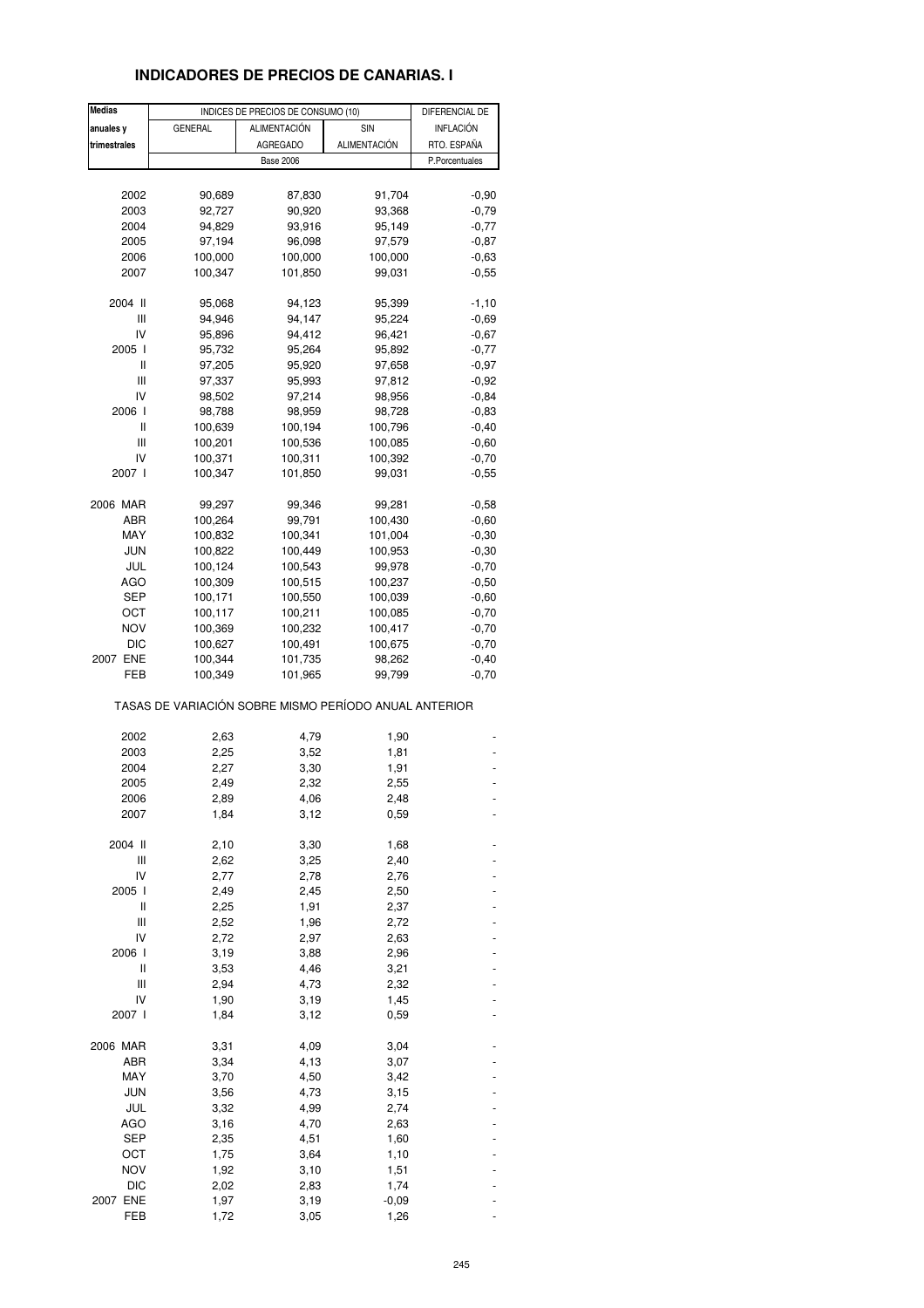# **INDICADORES DE PRECIOS DE CANARIAS. II**

| <b>Medias</b>                      |                    |              | INDICES DE PRECIOS DE CONSUMO (10)                    |                 |              |                 |
|------------------------------------|--------------------|--------------|-------------------------------------------------------|-----------------|--------------|-----------------|
| anuales y                          | <b>ALIMENTOS Y</b> | BEBIDAS ALC. | <b>VESTIDO Y</b>                                      | <b>VIVIENDA</b> | MENAJE       | <b>MEDICINA</b> |
| trimestrales                       | BEB.NO ALCOH.      | Y TABACO     | CALZADO                                               |                 |              |                 |
|                                    |                    |              | <b>Base 2006</b>                                      |                 |              |                 |
|                                    |                    |              |                                                       |                 |              |                 |
| 2002                               | 88,984             | 79,631       | 98,138                                                | 88,852          | 95,583       | 97,694          |
| 2003                               | 91,925             | 83,703       | 99,056                                                | 91,071          | 96,720       | 99,277          |
| 2004                               | 94,235             | 91,531       | 100,042                                               | 92,860          | 98,366       | 99,248          |
| 2005                               | 96,253             | 94,901       | 100,615                                               | 95,866          | 98,693       | 99,498          |
| 2006                               | 100,000            | 100,000      | 100,000                                               | 100,000         | 100,000      | 100,000         |
| 2007                               | 102,392            | 97,501       | 94,890                                                | 102,087         | 100,337      | 100,614         |
|                                    |                    |              |                                                       |                 |              |                 |
| 2004 II                            | 94,409             | 91,978       | 104,318                                               | 92,556          | 98,582       | 98,916          |
| Ш                                  | 94,283             | 93,082       | 96,051                                                | 92,953          | 98,170       | 99,339          |
| IV                                 | 94,577             | 93,136       | 103,619                                               | 93,594          | 99,156       | 99,890          |
| 2005 l                             | 95,475             | 93,645       | 96,717                                                | 94,544          | 98,335       | 99,666          |
| Ш                                  | 96,199             | 93,783       | 104,598                                               | 95,763          | 99,059       | 99,245          |
| Ш                                  | 96,093             | 95,217       | 96,965                                                | 96,160          | 98,031       | 99,373          |
| IV                                 | 97,246             | 96,958       | 104,179                                               | 96,996          | 99,347       | 99,707          |
| 2006                               | 99,051             | 98,234       | 96,443                                                | 98,991          | 99,013       | 99,867          |
| Ш                                  | 100,072            | 101,145      | 104,611                                               | 99,986          | 100,488      | 99,680          |
| Ш                                  | 100,276            | 102,574      | 94,751                                                | 100,276         | 99,555       | 100,048         |
| IV                                 | 100,600            | 98,046       | 104,196                                               | 100,746         | 100,943      | 100,406         |
| 2007 l                             | 102,392            | 97,501       | 94,890                                                | 102,087         | 100,337      | 100,614         |
|                                    |                    |              |                                                       |                 |              |                 |
| 2006 MAR                           | 99,442             | 98,589       | 98,913                                                | 99,133          | 99,331       | 99,475          |
| ABR                                | 99,801             | 99,713       | 104,097                                               | 99,814          | 100,130      | 99,584          |
| MAY                                | 100,165            | 101,719      | 104,822                                               | 100,045         | 100,715      | 99,656          |
| JUN                                | 100,250            | 102,004      | 104,914                                               | 100,099         | 100,620      | 99,799          |
| JUL                                | 100,313            | 102,345      | 93,686                                                | 100,161         | 99,353       | 99,853          |
| AGO                                | 100,267            | 102,467      | 93,484                                                | 100,321         | 99,434       | 100,117         |
| SEP                                | 100,249            | 102,910      | 97,082                                                | 100,347         | 99,878       | 100,174         |
| ОСТ                                | 100,319            | 99,357       | 101,682                                               | 100,464         | 100,274      | 100,281         |
| <b>NOV</b>                         | 100,599            | 97,360       | 105,540                                               | 100,565         | 101,221      | 100,457         |
| DIC                                | 100,882            | 97,422       | 105,365                                               | 101,209         | 101,335      | 100,479         |
| 2007 ENE                           | 102,286            | 97,307       | 95,994                                                | 102,025         | 100,370      | 100,497         |
| FEB                                | 102,497            | 97,695       | 93,786                                                | 102,148         | 100,303      | 100,731         |
|                                    |                    |              |                                                       |                 |              |                 |
|                                    |                    |              | TASAS DE VARIACIÓN SOBRE MISMO PERÍODO ANUAL ANTERIOR |                 |              |                 |
|                                    |                    |              |                                                       |                 |              |                 |
| 2002                               | 5,05               | 2,83         | 0,74                                                  | 2,38            | 1,75         | 2,24            |
| 2003                               | 3,31               | 5,11         | 0,94                                                  | 2,50            | 1,19         | 1,62            |
| 2004                               | 2,51               | 9,35         | 1,00                                                  | 1,96            | 1,70         | $-0,03$         |
| 2005                               | 2,14               | 3,68         | 0,57                                                  | 3,24            | 0,33         | 0,25            |
| 2006                               | 3,89               | 5,37         | -0,61                                                 | 4,31            | 1,32         | 0,51            |
| 2007                               | 3,58               | $-0,57$      | $-0,33$                                               | 3,20            | 1,50         | 0,55            |
| 2004 II                            | 2,52               | 9,39         | 0,57                                                  | 1,71            | 1,29         |                 |
| Ш                                  | 2,31               | 10,60        | 1,66                                                  | 1,99            | 1,73         | $-0,41$         |
| IV                                 | 1,89               | 9,69         | 1,66                                                  | 1,66            | 1,94         | $-0,12$<br>0,00 |
| 2005 l                             | 1,92               | 6,50         | 0,56                                                  | 2,39            | 0,80         | 0,83            |
| $\, \parallel$                     | 1,90               | 1,96         | 0,27                                                  | 3,46            | 0,48         | 0,33            |
| Ш                                  | 1,92               | 2,29         | 0,95                                                  | 3,45            | $-0,14$      | 0,03            |
| IV                                 | 2,82               | 4,10         | 0,54                                                  | 3,63            | 0, 19        | $-0,18$         |
| 2006 l                             | 3,75               | 4,90         | $-0,28$                                               | 4,70            | 0,69         | 0,20            |
| Ш                                  | 4,03               | 7,85         | 0,01                                                  | 4,41            | 1,44         | 0,44            |
| $\ensuremath{\mathsf{III}}\xspace$ | 4,35               | 7,73         | $-2,28$                                               |                 |              |                 |
| IV                                 | 3,45               | 1,12         | 0,02                                                  | 4,28<br>3,87    | 1,55<br>1,61 | 0,68<br>0,70    |
| 2007 l                             | 3,58               | $-0,57$      | $-0,33$                                               | 3,20            | 1,50         | 0,55            |
|                                    |                    |              |                                                       |                 |              |                 |
| 2006 MAR                           | 3,95               | 5,14         | $-0,02$                                               | 4,60            | 1,25         | 0,79            |
| ABR                                | 3,85               | 6,30         | 0,47                                                  | 4,30            | 1,41         | 0,41            |
| MAY                                | 4,01               | 8,43         | $-0,18$                                               | 4,49            | 1,65         | 0,41            |
| JUN                                | 4,22               | 8,82         | $-0,25$                                               | 4,44            | 1,27         | 0,50            |
| JUL                                | 4,54               | 8,54         | $-3,31$                                               | 4,44            | 1,68         | 0,54            |
| AGO                                | 4,37               | 7,26         | $-2,08$                                               | 4,22            | 1,60         | 0,79            |
| <b>SEP</b>                         | 4,15               | 7,39         | $-1,47$                                               | 4,18            | 1,39         | 0,71            |
| OCT                                | 3,74               | 2,79         | $-0,22$                                               | 3,77            | 1,13         | 0,67            |
| <b>NOV</b>                         | 3,43               | 0,53         | 0, 19                                                 | 3,75            | 1,93         | 0,74            |
| <b>DIC</b>                         | 3,18               | 0,05         | 0,08                                                  | 4,08            | 1,75         | 0,69            |
| 2007 ENE                           | 3,64               | $-0,46$      | 0, 19                                                 | 3,21            | 1,62         | 0,50            |
| FEB                                | 3,51               | $-0,68$      | $-0,86$                                               | 3,19            | 1,38         | 0,60            |
|                                    |                    |              |                                                       |                 |              |                 |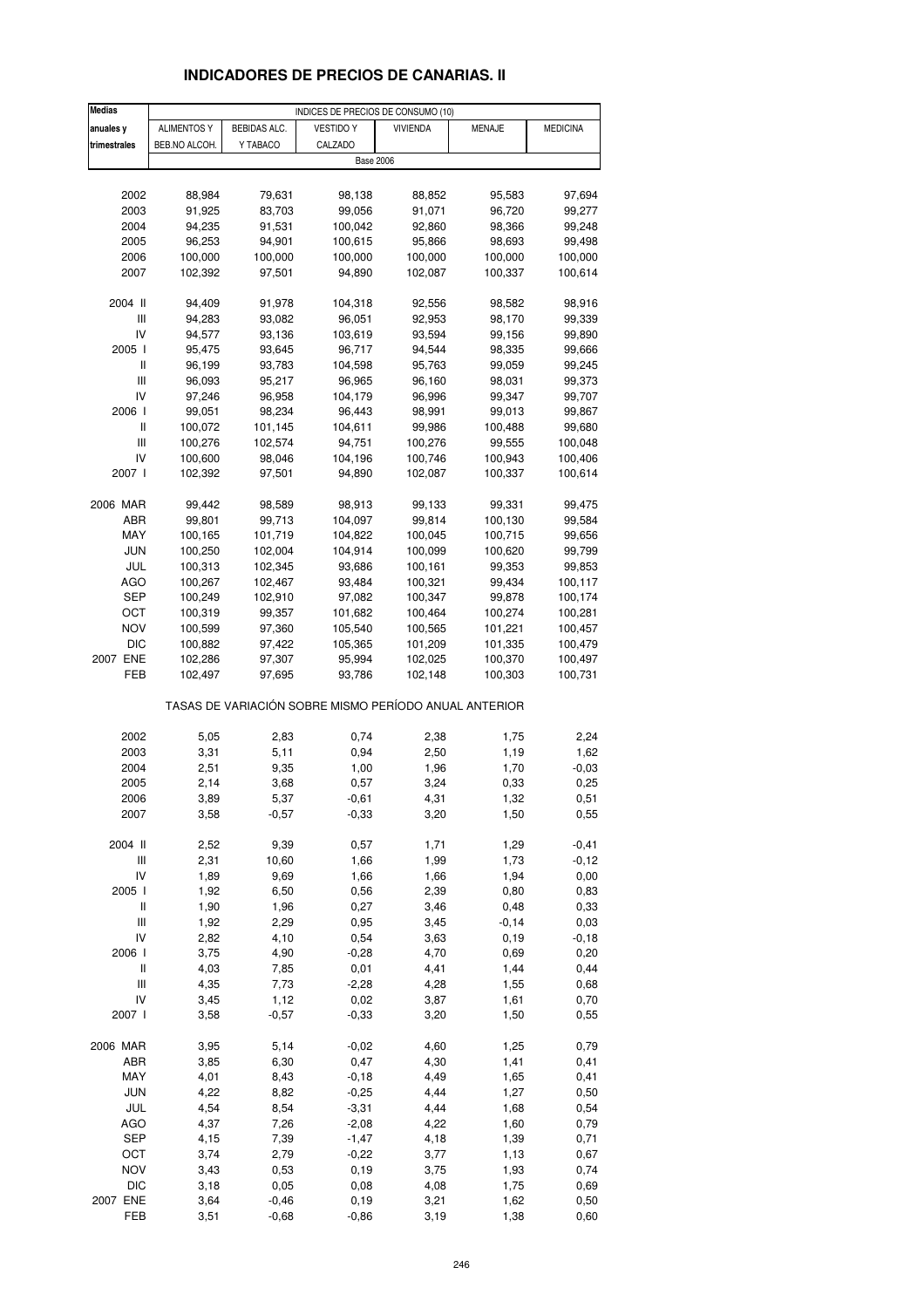| <b>Medias</b>                                         |            |                  | INDICES DE PRECIOS DE CONSUMO (10) |           |               |              |  |
|-------------------------------------------------------|------------|------------------|------------------------------------|-----------|---------------|--------------|--|
| anuales y                                             | TRANSPORTE | COMUNICA -       | OCIO Y                             | ENSEÑANZA | HOTELES,      | <b>OTROS</b> |  |
| trimestrales                                          |            | <b>CIONES</b>    | <b>CULTURA</b>                     |           | CAFÉS Y REST. |              |  |
|                                                       |            |                  | <b>Base 2006</b>                   |           |               |              |  |
|                                                       |            |                  |                                    |           |               |              |  |
| 2002                                                  | 83,682     | 107,302          | 101,712                            | 86,016    | 89,609        | 90,719       |  |
| 2003                                                  | 85,194     | 104,401          | 102,241                            | 89,803    | 92,423        | 93,124       |  |
| 2004                                                  | 88,993     | 103,183          | 101,347                            | 93,139    | 94,085        | 95,401       |  |
| 2005                                                  | 95,448     | 101,446          | 100,840                            | 95,862    | 96,466        | 97,172       |  |
| 2006                                                  | 100,000    | 100,000          | 100,000                            | 100,000   | 100,000       | 100,000      |  |
| 2007                                                  | 98,325     | 99,444           | 98,303                             | 104,063   | 101,586       | 101,949      |  |
|                                                       |            |                  |                                    |           |               |              |  |
| 2004 II                                               | 88,595     | 103,682          | 101,035                            | 92,585    | 93,850        | 95,477       |  |
| $\mathop{\rm III}\nolimits$                           | 90,480     | 103,212          | 102,357                            | 92,819    | 94,553        | 95,151       |  |
| IV                                                    | 91,413     | 102,709          | 101,305                            | 94,918    | 94,695        | 95,767       |  |
| 2005 l                                                | 91,423     | 102,335          | 100,723                            | 95,053    | 95,367        | 96,925       |  |
| Ш                                                     | 94,284     | 101,477          | 100,484                            | 95,053    | 96,129        | 97,439       |  |
| $\mathop{\rm III}\nolimits$                           | 97,848     | 101,124          | 101,222                            | 95,335    | 97,094        | 97,112       |  |
| IV                                                    | 98,238     | 100,848          | 100,931                            | 98,009    | 97,273        | 97,211       |  |
| 2006 l                                                | 98,322     | 100,801          | 99,769                             | 98,484    | 98,608        | 99,088       |  |
| Ш                                                     | 101,408    | 100,099          | 100,301                            | 98,656    | 99,952        | 100,098      |  |
| $\mathbf{III}$                                        | 101,921    | 99,765           | 100,847                            | 99,102    | 100,657       | 100,345      |  |
| IV                                                    | 98,349     | 99,335<br>99,444 | 99,082                             | 103,757   | 100,784       | 100,469      |  |
| 2007 l                                                | 98,325     |                  | 98,303                             | 104,063   | 101,586       | 101,949      |  |
| 2006 MAR                                              | 98,832     | 100,478          | 99,690                             | 98,547    | 99,629        | 99,459       |  |
| ABR                                                   | 100,177    | 100,230          | 100,567                            | 98,656    | 99,970        | 99,887       |  |
| MAY                                                   | 102,385    | 100,133          | 99,894                             | 98,656    | 99,844        | 100,113      |  |
| JUN                                                   | 101,663    | 99,933           | 100,443                            | 98,656    | 100,043       | 100,294      |  |
| JUL                                                   | 102,281    | 99,689           | 100,781                            | 98,798    | 100,462       | 100,440      |  |
| <b>AGO</b>                                            | 102,769    | 99,779           | 101,490                            | 98,883    | 100,979       | 100,189      |  |
| SEP                                                   | 100,714    | 99,827           | 100,271                            | 99,624    | 100,529       | 100,406      |  |
| ОСТ                                                   | 98,599     | 99,572           | 99,354                             | 103,614   | 100,597       | 100,286      |  |
| NOV                                                   | 98,107     | 99,357           | 98,504                             | 103,801   | 100,738       | 100,528      |  |
| DIC                                                   | 98,340     | 99,076           | 99,388                             | 103,857   | 101,016       | 100,593      |  |
| 2007 ENE                                              | 98,262     | 99,627           | 98,093                             | 104,063   | 101,398       | 101,904      |  |
| FEB                                                   | 98,387     | 99,261           | 98,513                             | 104,063   | 101,773       | 101,994      |  |
| TASAS DE VARIACIÓN SOBRE MISMO PERÍODO ANUAL ANTERIOR |            |                  |                                    |           |               |              |  |
|                                                       |            |                  |                                    |           |               |              |  |
| 2002                                                  | 0,84       | $-2,99$          | 1,52                               | 3,23      | 4,38          | 3,33         |  |
| 2003                                                  | 1,81       | $-2,70$          | 0,52                               | 4,40      | 3,14          | 2,65         |  |
| 2004                                                  | 4,46       | $-1,17$          | $-0,87$                            | 3,71      | 1,80          | 2,44         |  |
| 2005                                                  | 7,25       | $-1,68$          | $-0,50$                            | 2,92      | 2,53          | 1,86         |  |
| 2006                                                  | 4,77       | $-1,43$          | $-0,83$                            | 4,32      | 3,66          | 2,91         |  |
| 2007                                                  | 0,26       | $-1,50$          | $-1,51$                            | 5,70      | 3,56          | 3,08         |  |
| 2004 II                                               | 4,23       | $-0,86$          | $-1,37$                            | 3,79      | 1,68          | 2,62         |  |
| Ш                                                     | 6,45       | $-1,02$          | $-0,57$                            | 3,85      | 1,78          | 2,01         |  |
| IV                                                    | 7,97       | $-0,89$          | $-0,78$                            | 3,92      | 2,17          | 2,26         |  |
| 2005 l                                                | 6,95       | $-0,77$          | 0,03                               | 3,05      | 2,28          | 1,80         |  |
| Ш                                                     | 6,42       | $-2, 13$         | $-0,55$                            | 2,67      | 2,43          | 2,05         |  |
| $\ensuremath{\mathsf{III}}\xspace$                    | 8,14       | $-2,02$          | $-1, 11$                           | 2,71      | 2,69          | 2,06         |  |
| IV                                                    | 7,47       | $-1,81$          | $-0,37$                            | 3,26      | 2,72          | 1,51         |  |
| 2006 l                                                | 7,55       | $-1,50$          | $-0,95$                            | 3,61      | 3,40          | 2,23         |  |
| Ш                                                     | 7,56       | $-1,36$          | $-0,18$                            | 3,79      | 3,98          | 2,73         |  |
| $\mathbf{III}$                                        | 4,16       | $-1,34$          | $-0,37$                            | 3,95      | 3,67          | 3,33         |  |
| IV                                                    | 0,11       | $-1,50$          | $-1,83$                            | 5,87      | 3,61          | 3,35         |  |
| 2007 l                                                | 0,26       | $-1,50$          | $-1,51$                            | 5,70      | 3,56          | 3,08         |  |
| 2006 MAR                                              | 7,23       | $-1,21$          | $-1,36$                            | 3,68      | 4,06          | 2,26         |  |
| ABR                                                   | 6,48       | $-1,29$          | $-0,13$                            | 3,79      | 4,38          | 2,55         |  |
| MAY                                                   | 8,58       | $-1,29$          | $-0,18$                            | 3,79      | 3,84          | 2,71         |  |
| <b>JUN</b>                                            | 7,61       | $-1,49$          | $-0,23$                            | 3,79      | 3,71          | 2,92         |  |
| JUL                                                   | 6,30       | $-1,50$          | $-0,19$                            | 3,94      | 3,64          | 3,59         |  |
| AGO                                                   | 5,39       | $-1,32$          | $-0,33$                            | 4,03      | 3,67          | 3,33         |  |
| SEP                                                   | 0,91       | $-1,22$          | $-0,59$                            | 3,89      | 3,70          | 3,07         |  |
| OCT                                                   | $-1,25$    | $-1,35$          | $-1,57$                            | 6,08      | 3,61          | 3,24         |  |
| NOV                                                   | 0,42       | $-1,51$          | $-2,09$                            | 5,82      | 3,59          | 3,29         |  |
| <b>DIC</b>                                            | 1,20       | $-1,64$          | $-1,84$                            | 5,70      | 3,62          | 3,53         |  |
| 2007 ENE                                              | 0,69       | $-1,46$          | $-1,76$                            | 5,72      | 3,68          | 3,10         |  |

### **INDICADORES DE PRECIOS DE CANARIAS. III**

FEB -0,16 -1,55 -1,25 5,68 3,43 3,06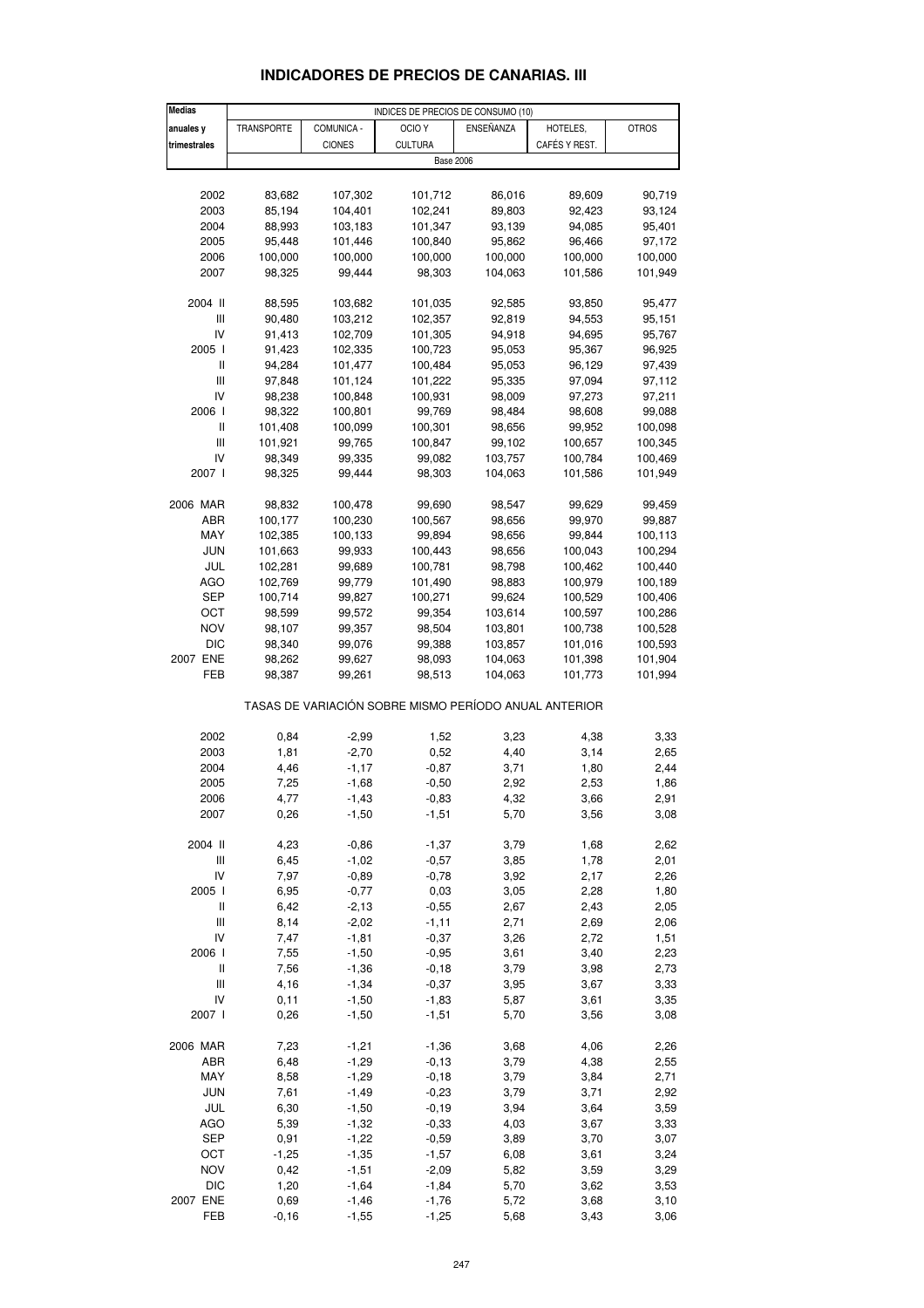# **INDICADORES DE SALARIOS DE CANARIAS**

| <b>Medias</b>                      | <b>COSTE SALARIAL</b><br><b>SALARIOS</b> |                  |              |                                                       |              |                                              |               |         |       |
|------------------------------------|------------------------------------------|------------------|--------------|-------------------------------------------------------|--------------|----------------------------------------------|---------------|---------|-------|
| anuales y                          | POR TRABAJADOR Y MES                     |                  |              | POR HORA EFECTIVA DE TRABAJO                          |              | INCREMENTO SALARIAL PACTADO EN CONVENIO (11) |               |         |       |
| trimestrales                       | <b>TOTAL</b>                             | <b>ORDINARIO</b> | <b>TOTAL</b> | <b>ORDINARIO</b>                                      | <b>TOTAL</b> | AGRIC.                                       | CONST.        | INDUST. | SERV. |
|                                    |                                          | €                |              |                                                       |              |                                              | $\frac{0}{0}$ |         |       |
|                                    |                                          |                  |              |                                                       |              |                                              |               |         |       |
| 2002                               | 1.193,99                                 | 1.078,14         | 8,40         | 7,58                                                  | 3,94         | 3,46                                         | 4,40          | 4,10    | 3,75  |
| 2003                               | 1.217,21                                 | 1.103,82         | 8,62         | 7,82                                                  | 4,13         | 2,56                                         | 4,80          | 4,14    | 3,89  |
| 2004                               | 1.257,20                                 | 1.138,86         | 8,88         | 8,05                                                  | 3,61         | 1,79                                         | 4,60          | 3,90    | 3,24  |
| 2005                               | 1.294,21                                 | 1.178,97         | 9,21         | 8,38                                                  | 3,77         | 2,17                                         | 4,50          | 3,90    | 3,52  |
|                                    |                                          |                  |              |                                                       |              |                                              |               |         |       |
| 2006                               | 1.327,32                                 | 1.208,21         | 9,43         | 8,58                                                  | 3,73         | 3,58                                         | 3,50          | 4,31    | 3,75  |
| 2007                               |                                          |                  |              | $\overline{\phantom{a}}$                              | 3,23         | 2,28                                         | 0,00          | 3,36    | 3,22  |
| 2004 II                            | 1.230,92                                 | 1.127,92         | 8,61         | 7,89                                                  | 3,24         | 0,00                                         | 0,00          | 2,57    | 3,26  |
| $\ensuremath{\mathsf{III}}\xspace$ | 1.248,85                                 | 1.151,45         | 9,13         | 8,42                                                  | 3,13         | 0,00                                         | 3,40          | 3,16    | 3,07  |
| ${\sf IV}$                         | 1.326,07                                 | 1.146,06         | 9,48         | 8,19                                                  | 3,19         | 0,00                                         | 3,40          | 3,23    | 3,10  |
| 2005                               | 1.263,45                                 | 1.168,76         | 8,90         | 8,23                                                  | 2,53         | 2,97                                         | 0,00          | 3,15    | 2,51  |
| Ш                                  | 1.282,04                                 | 1.170,01         | 8,89         | 8,11                                                  | 3,03         | 2,92                                         | 0,00          | 3,34    | 3,02  |
| $\ensuremath{\mathsf{III}}\xspace$ | 1.275,42                                 | 1.188,87         | 9,30         | 8,66                                                  | 3,11         | 2,92                                         | 0,00          | 3,87    | 3,02  |
| IV                                 | 1.355,94                                 | 1.188,25         | 9,74         | 8,53                                                  | 3,03         | 2,13                                         | 2,80          | 3,87    | 3,10  |
| 2006                               | 1.289,52                                 | 1.190,58         | 8,83         | 8,15                                                  | 3,06         | 2,00                                         | 2,80          | 2,93    | 3,17  |
|                                    |                                          |                  |              |                                                       |              |                                              |               |         |       |
| $\ensuremath{\mathsf{II}}$         | 1.324,55                                 | 1.201,56         | 9,37         | 8,50                                                  | 3,43         | 2,00                                         | 2,80          | 2,98    | 3,57  |
| $\ensuremath{\mathsf{III}}\xspace$ | 1.300,30                                 | 1.219,50         | 9,44         | 8,85                                                  | 3,40         | 2,78                                         | 2,80          | 4,18    | 3,58  |
| IV                                 | 1.394,91                                 | 1.221,18         | 10,06        | 8,80                                                  | 3,46         | 3,58                                         | 2,80          | 4,29    | 3,60  |
| 2007                               |                                          |                  |              |                                                       | 3,23         | 2,28                                         | 0,00          | 3,36    | 3,22  |
| 2006 FEB                           |                                          |                  |              |                                                       | 3,04         | 2,00                                         | 2,80          | 2,90    | 3,14  |
| MAR                                |                                          |                  |              |                                                       | 3,06         | 2,00                                         | 2,80          | 2,93    | 3,17  |
| ABR                                |                                          |                  |              | $\blacksquare$                                        | 3,04         | 2,00                                         | 2,80          | 2,91    | 3,13  |
| MAY                                |                                          |                  |              | $\overline{\phantom{a}}$                              | 3,04         | 2,00                                         | 2,80          | 2,91    | 3,13  |
| <b>JUN</b>                         |                                          |                  |              |                                                       | 3,43         | 2,00                                         | 2,80          | 2,98    | 3,57  |
| JUL                                |                                          |                  | L,           | $\overline{\phantom{a}}$                              | 3,43         | 2,00                                         | 2,80          | 2,99    | 3,56  |
| AGO                                |                                          |                  |              | $\overline{\phantom{a}}$                              | 3,43         | 2,00                                         | 2,80          | 3,03    | 3,56  |
|                                    |                                          |                  |              |                                                       |              |                                              |               |         |       |
| <b>SEP</b>                         |                                          |                  |              |                                                       | 3,40         | 2,78                                         | 2,80          | 4,18    | 3,58  |
| OCT                                |                                          |                  |              | $\blacksquare$                                        | 3,41         | 2,78                                         | 2,80          | 4,18    | 3,59  |
| <b>NOV</b>                         |                                          |                  |              | $\blacksquare$                                        | 3,45         | 2,80                                         | 2,80          | 4,29    | 3,60  |
| $DIC$                              |                                          |                  |              |                                                       | 3,46         | 3,58                                         | 2,80          | 4,29    | 3,60  |
| 2007 ENE                           |                                          |                  |              | $\overline{a}$                                        | 3,23         | 2,28                                         | 0,00          | 3,36    | 3,22  |
|                                    |                                          |                  |              | TASAS DE VARIACIÓN SOBRE MISMO PERÍODO ANUAL ANTERIOR |              |                                              |               |         |       |
|                                    |                                          |                  |              |                                                       |              |                                              |               |         |       |
| 2002                               | 4,73                                     | 4,55             | 4,71         | 4,52                                                  |              |                                              |               |         |       |
| 2003                               | 1,94                                     | 2,38             | 2,62         | 3,10                                                  |              |                                              |               |         |       |
| 2004                               | 3,28                                     | 3,17             | 3,08         | 2,94                                                  |              |                                              |               |         |       |
| 2005                               | 2,94                                     | 3,52             | 3,66         | 4,20                                                  |              |                                              |               |         |       |
| 2006                               | 2,56                                     | 2,48             | 2,36         | 2,30                                                  |              |                                              |               |         |       |
| 2007                               |                                          |                  |              |                                                       |              |                                              |               |         |       |
| 2004 II                            | 2,05                                     | 2,33             | 2,01         | 2,33                                                  |              |                                              |               |         |       |
|                                    |                                          |                  |              |                                                       |              |                                              |               |         |       |
| Ш                                  | 2,71                                     | 2,63             | 1,90         | 1,81                                                  |              |                                              |               |         |       |
| IV                                 | 3,59                                     | 2,98             | 4,29         | 3,67                                                  |              |                                              |               |         |       |
| 2005                               | 3,31                                     | 3,43             | 7,10         | 7,16                                                  |              |                                              |               |         |       |
| Ш                                  | 4,15                                     | 3,73             | 3,25         | 2,79                                                  |              |                                              |               |         |       |
| $\ensuremath{\mathsf{III}}\xspace$ | 2,13                                     | 3,25             | 1,86         | 2,85                                                  |              |                                              |               |         |       |
| IV                                 | 2,25                                     | 3,68             | 2,74         | 4,15                                                  |              |                                              |               |         |       |
| 2006                               | 2,06                                     | 1,87             | $-0,79$      | $-0,97$                                               |              |                                              |               |         |       |
| Ш                                  | 3,32                                     | 2,70             | 5,40         | 4,81                                                  |              |                                              |               |         |       |
| Ш                                  | 1,95                                     | 2,58             | 1,51         | 2,19                                                  |              |                                              |               |         |       |
| IV                                 | 2,87                                     | 2,77             | 3,29         | 3,17                                                  |              |                                              |               |         |       |
| 2007                               |                                          |                  |              |                                                       |              |                                              |               |         |       |
|                                    |                                          |                  |              |                                                       |              |                                              |               |         |       |
| 2006 FEB                           |                                          |                  |              |                                                       |              |                                              |               |         |       |
| MAR                                |                                          |                  |              |                                                       |              |                                              |               |         |       |
| ABR                                |                                          |                  |              |                                                       |              |                                              |               |         |       |
| MAY                                |                                          |                  |              |                                                       |              |                                              |               |         |       |
| <b>JUN</b>                         |                                          |                  |              |                                                       |              |                                              |               |         |       |
| JUL                                |                                          |                  |              |                                                       |              |                                              |               |         |       |
| <b>AGO</b>                         |                                          |                  |              |                                                       |              |                                              |               |         |       |
| <b>SEP</b>                         |                                          |                  |              |                                                       |              |                                              |               |         |       |
| OCT                                |                                          |                  |              |                                                       |              |                                              |               |         |       |
| <b>NOV</b>                         |                                          |                  |              |                                                       |              |                                              |               |         |       |
|                                    |                                          |                  |              |                                                       |              |                                              |               |         |       |
| <b>DIC</b>                         |                                          |                  |              |                                                       |              |                                              |               |         |       |
| 2007 ENE                           |                                          |                  |              |                                                       |              |                                              |               |         |       |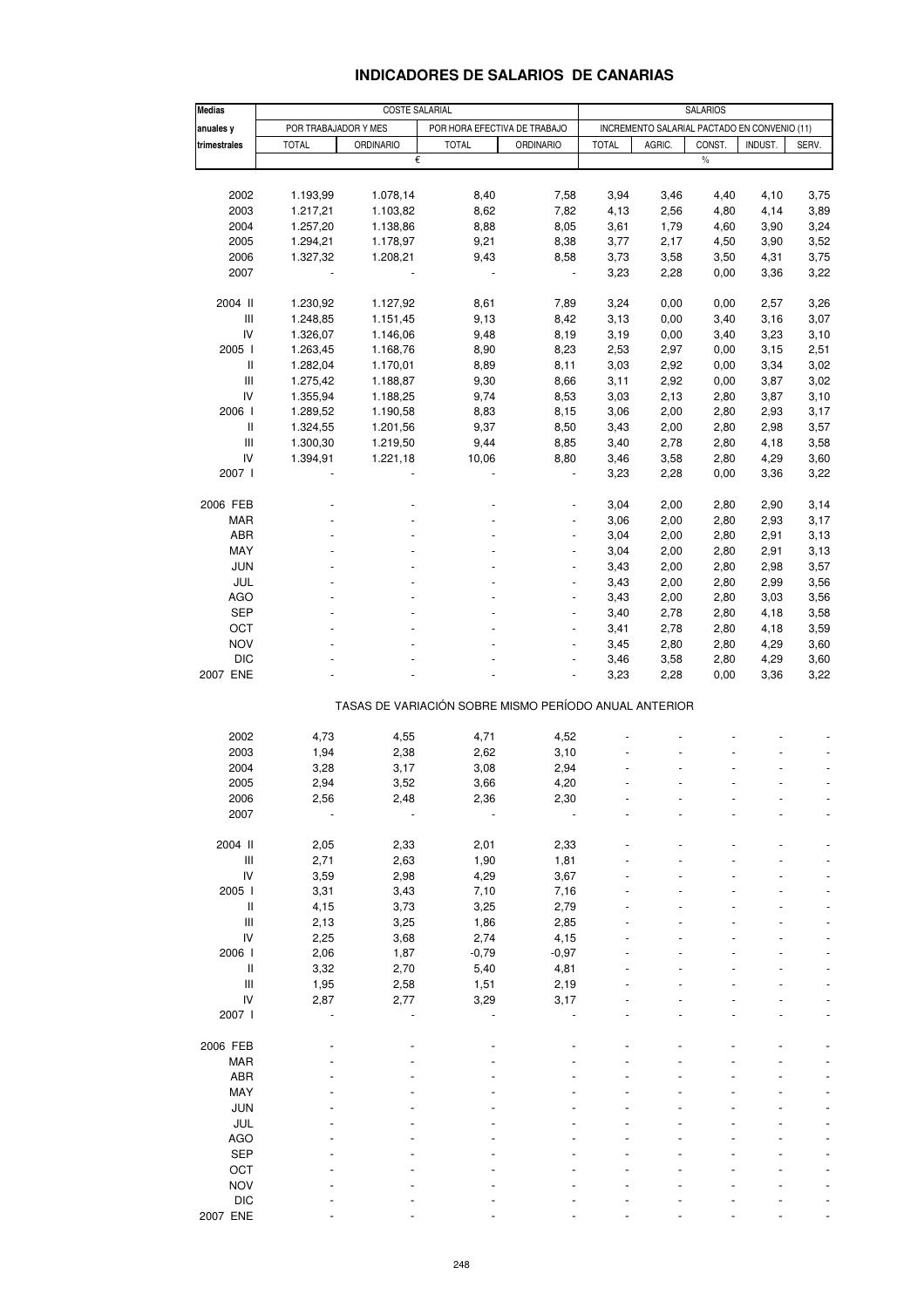| <b>Medias</b>                                   | CRÉDITOS Y DEPÓSITOS DEL SISTEMA BANCARIO |               |                                                       |                | HIPOTECAS INMOBILIARIAS   |                              |  |  |
|-------------------------------------------------|-------------------------------------------|---------------|-------------------------------------------------------|----------------|---------------------------|------------------------------|--|--|
|                                                 |                                           |               |                                                       |                |                           |                              |  |  |
| anuales y                                       | <b>CRÉDITOS</b>                           |               | <b>DEPÓSITOS</b>                                      |                |                           | FINCAS RÚSTICAS Y URBANAS    |  |  |
| trimestrales                                    | S.PRIVADO                                 | S.PÚBLICO     | S.PRIVADO<br>Millones de €                            | S.PÚBLICO      | <b>NÚMERO</b><br>Unidades | <b>IMPORTE</b><br>Miles de € |  |  |
|                                                 |                                           |               |                                                       |                |                           |                              |  |  |
|                                                 |                                           |               |                                                       |                |                           |                              |  |  |
| 2001                                            | 17.818,32                                 | 1.092,10      | 12.761,01                                             | 1.392,70       | 4.164                     | 356.176                      |  |  |
| 2002                                            | 20.370,90                                 | 1.086,46      | 13.887,64                                             | 1.499,08       | 4.326                     | 405.632                      |  |  |
| 2003                                            | 23.781,12                                 | 1.119,70      | 14.973,17                                             | 1.381,79       | 5.249                     | 552.940                      |  |  |
| 2004                                            | 28.511,92                                 | 1.102,84      | 16.514,66                                             | 1.402,80       | 6.897                     | 770.754                      |  |  |
| 2005                                            | 35.598,99                                 | 1.187,77      | 17.243,10                                             | 1.735,60       | 7.552                     | 940.436                      |  |  |
| 2006                                            | 42.978,84                                 | 1.168,79      | 18.771,38                                             | 1.961,16       | 7.884                     | 1.138.391                    |  |  |
| 2004 l                                          | 26.442,85                                 | 1.066,26      | 15.712,05                                             | 1.200,21       | 6.771                     | 718.996                      |  |  |
| Ш                                               | 27.910,06                                 | 1.095,95      | 16.645,69                                             | 1.169,35       | 7.052                     | 775.261                      |  |  |
| $\mathbf{III}$                                  | 29.039,44                                 | 1.070,67      | 16.658,30                                             | 1.349,51       | 6.671                     | 755.210                      |  |  |
| IV                                              | 30.655,32                                 | 1.178,47      | 17.042,60                                             | 1.892,14       | 7.093                     | 833.551                      |  |  |
| 2005 l                                          | 32.179,27                                 | 1.034,98      | 18.069,12                                             | 1.408,75       | 7.360                     | 876.379                      |  |  |
| $\mathbf{I}$                                    | 34.609,33                                 | 1.107,29      | 16.596,18                                             | 1.478,89       | 7.507                     | 944.807                      |  |  |
| Ш                                               | 36.794,14                                 | 1.086,64      | 16.806,55                                             | 1.647,31       | 7.373                     | 894.276                      |  |  |
| IV                                              | 38.813,21                                 | 1.522,19      | 17.500,56                                             | 2.407,45       | 7.970                     | 1.046.281                    |  |  |
| 2006 l                                          | 40.702,02                                 | 1.191,41      | 18.126,54                                             | 1.862,84       | 8.313                     | 1.149.764                    |  |  |
| Ш                                               | 43.158,99                                 | 1.193,51      | 18.943,53                                             | 1.852,70       | 7.467                     | 1.019.917                    |  |  |
| $\mathbf{III}$                                  | 45.075,50                                 | 1.121,46      | 19.244,08                                             | 2.167,95       | 7.728                     | 1.265.218                    |  |  |
| IV                                              |                                           |               |                                                       |                | 8.029                     | 1.118.666                    |  |  |
|                                                 |                                           |               |                                                       |                |                           |                              |  |  |
| 2006 ENE                                        |                                           |               |                                                       |                | 8.252                     | 1.028.864                    |  |  |
| FEB                                             |                                           |               |                                                       |                | 8.095                     | 1.191.895                    |  |  |
| <b>MAR</b>                                      |                                           |               |                                                       |                | 8.591                     | 1.228.532                    |  |  |
| ABR                                             |                                           |               |                                                       |                | 6.746                     | 912.459                      |  |  |
| MAY                                             |                                           |               |                                                       |                | 8.825                     | 1.205.553                    |  |  |
| JUN                                             |                                           |               |                                                       |                | 6.831                     | 941.738                      |  |  |
| JUL                                             |                                           |               |                                                       |                | 4.414                     | 1.223.713                    |  |  |
| AGO                                             |                                           |               |                                                       |                | 8.487                     | 1.137.761                    |  |  |
| SEP                                             |                                           |               |                                                       |                | 10.284                    | 1.434.179                    |  |  |
| ост                                             |                                           |               |                                                       |                | 7.766                     | 1.102.635                    |  |  |
| <b>NOV</b><br>DIC                               |                                           |               |                                                       |                | 9.341<br>6.981            | 1.279.446<br>973.917         |  |  |
|                                                 |                                           |               |                                                       |                |                           |                              |  |  |
|                                                 |                                           |               | TASAS DE VARIACIÓN SOBRE MISMO PERÍODO ANUAL ANTERIOR |                |                           |                              |  |  |
| 2001                                            | 15,14                                     | $-0,38$       | 10,05                                                 | 9,34           | $-2,86$                   | 13,72                        |  |  |
| 2002                                            | 14,33                                     | $-0,52$       | 8,83                                                  | 7,64           | 3,90                      | 13,89                        |  |  |
| 2003                                            | 16,74                                     | 3,06          | 7,82                                                  | $-7,82$        | 21,34                     | 36,32                        |  |  |
| 2004                                            | 19,89                                     | $-1,51$       | 10,30                                                 | 1,52           | 31,39                     | 39,39                        |  |  |
| 2005                                            | 24,86                                     | 7,70          | 4,41                                                  | 23,72          | 9,51                      | 22,01                        |  |  |
| 2006                                            | 24,48                                     | 8,59          | 9,41                                                  | 29,74          | 4,40                      | 21,05                        |  |  |
|                                                 |                                           |               |                                                       |                |                           |                              |  |  |
| 2004 l                                          | 19,54                                     | 5,32          | 8,52                                                  | $-9,44$        | 28,20                     | 47,33                        |  |  |
| $\begin{array}{c} \hline \end{array}$           | 19,12                                     | 1,35          | 12,06                                                 | $-8,13$        | 32,93                     | 38,72                        |  |  |
| $\mathbf{III}$                                  | 20,26                                     | 0,96          | 12,16                                                 | 1,42           | 38,66                     | 38,96                        |  |  |
| IV                                              | 20,57                                     | $-11,02$      | 8,49                                                  | 18,37          | 26,69                     | 34,14                        |  |  |
| 2005 l                                          | 21,69                                     | $-2,93$       | 15,00                                                 | 17,38          | 8,69                      | 21,89                        |  |  |
| $\begin{array}{c} \hline \end{array}$           | 24,00                                     | 1,03          | $-0,30$                                               | 26,47          | 6,46                      | 21,87                        |  |  |
| $\begin{array}{c} \hline \end{array}$           | 26,70                                     | 1,49          | 0,89                                                  | 22,07          | 10,52                     | 18,41                        |  |  |
| IV                                              | 26,61<br>26,49                            | 29,17         | 2,69                                                  | 27,23          | 12,35                     | 25,52                        |  |  |
| 2006 l<br>$\begin{array}{c} \hline \end{array}$ | 24,70                                     | 15,12<br>7,79 | 0,32<br>14,14                                         | 32,23<br>25,28 | 12,95<br>$-0,53$          | 31,19<br>7,95                |  |  |
| Ш                                               | 22,51                                     | 3,21          | 14,50                                                 | 31,61          |                           |                              |  |  |
| IV                                              |                                           |               |                                                       |                | 4,82<br>0,75              | 41,48<br>6,92                |  |  |
|                                                 |                                           |               |                                                       |                |                           |                              |  |  |
| 2006 ENE                                        |                                           |               |                                                       |                | $-1,77$                   | 11,71                        |  |  |
| FEB                                             |                                           |               |                                                       |                | 7,16                      | 21,16                        |  |  |
| <b>MAR</b>                                      |                                           |               |                                                       |                | 40,28                     | 69,61                        |  |  |
| ABR                                             |                                           |               |                                                       |                | $-15,05$                  | $-10,18$                     |  |  |
| MAY                                             |                                           |               |                                                       |                | 30,01                     | 40,58                        |  |  |
| <b>JUN</b>                                      |                                           |               |                                                       |                | $-12,34$                  | $-2,00$                      |  |  |
| JUL                                             |                                           |               |                                                       |                | $-39,54$                  | 36,93                        |  |  |
| <b>AGO</b>                                      |                                           |               |                                                       |                | 21,50                     | 35,98                        |  |  |
| <b>SEP</b>                                      |                                           |               |                                                       |                | 31,31                     | 50,58                        |  |  |
| OCT                                             |                                           |               |                                                       |                | $-6,58$                   | 3,93                         |  |  |
| <b>NOV</b>                                      |                                           |               |                                                       |                | 28,77                     | 40,82                        |  |  |
| <b>DIC</b>                                      |                                           |               |                                                       |                | $-16,32$                  | $-16,71$                     |  |  |

### **INDICADORES MONETARIOS Y FINANCIEROS DE CANARIAS**